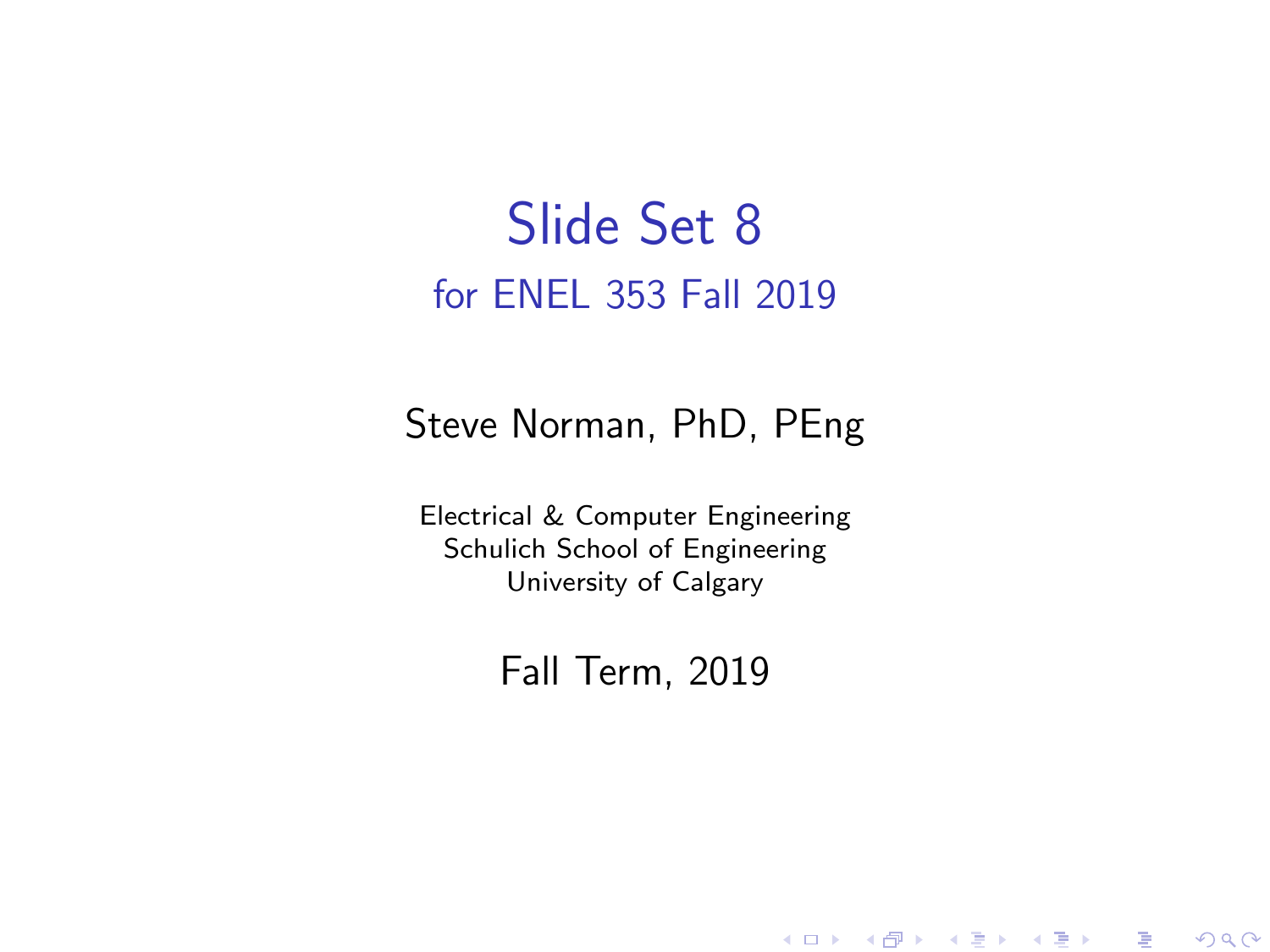# **Contents**

[Synchronous sequential circuits](#page-2-0)

- [Finite state machines](#page-9-0)
- [The traffic light problem](#page-13-0)
- [Review of steps in design of a Moore FSM](#page-27-0)
- [Next FSM Example: A "divide-by-3 counter"](#page-31-0)

- [Sequence detection problems](#page-37-0)
- [A revised traffic light problem](#page-47-0)
- [Deriving an FSM from a schematic](#page-53-0)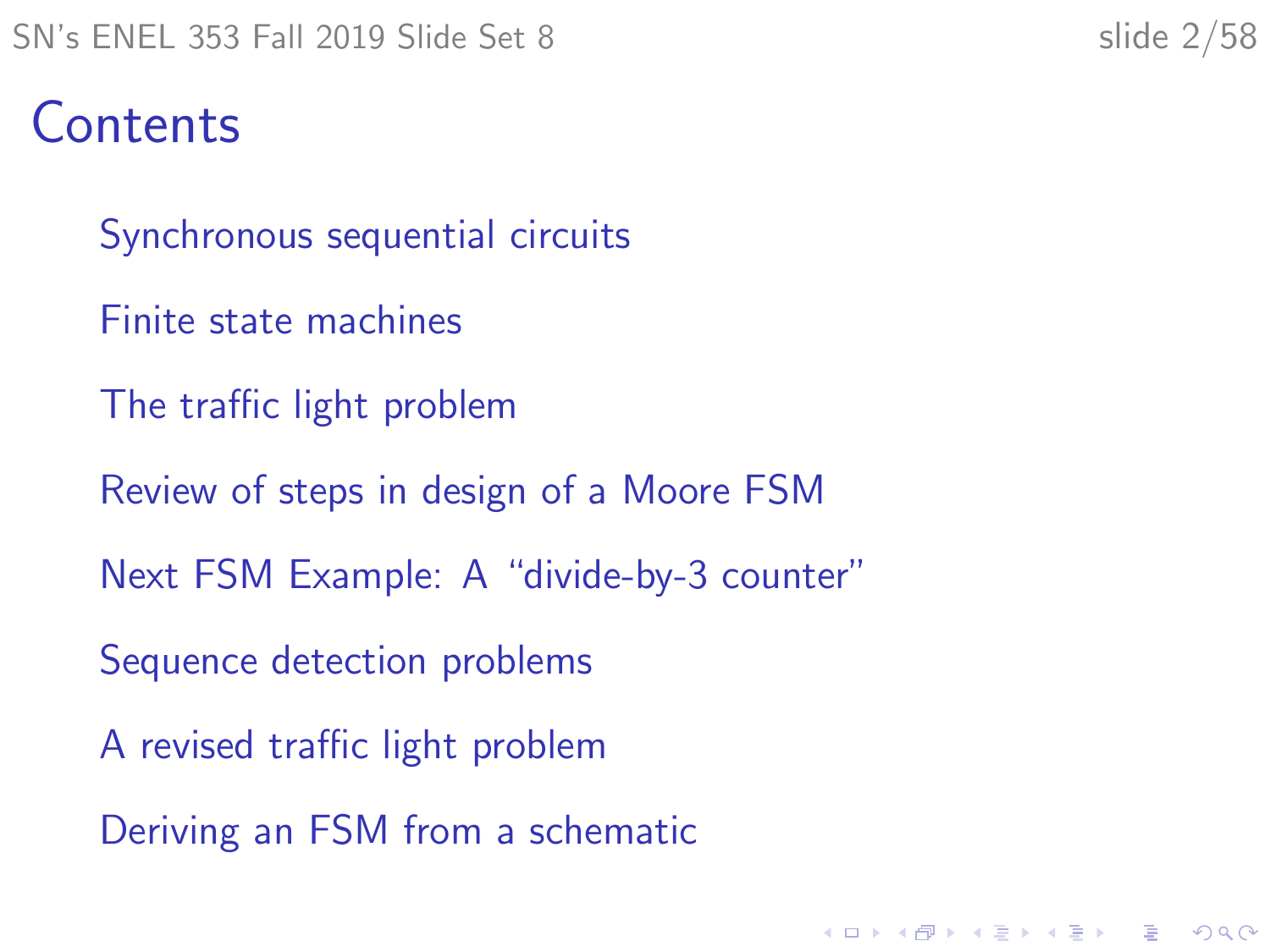# <span id="page-2-0"></span>Outline of Slide Set 8

### [Synchronous sequential circuits](#page-2-0)

- [Finite state machines](#page-9-0)
- [The traffic light problem](#page-13-0)
- [Review of steps in design of a Moore FSM](#page-27-0)
- [Next FSM Example: A "divide-by-3 counter"](#page-31-0)
- [Sequence detection problems](#page-37-0)
- [A revised traffic light problem](#page-47-0)
- [Deriving an FSM from a schematic](#page-53-0)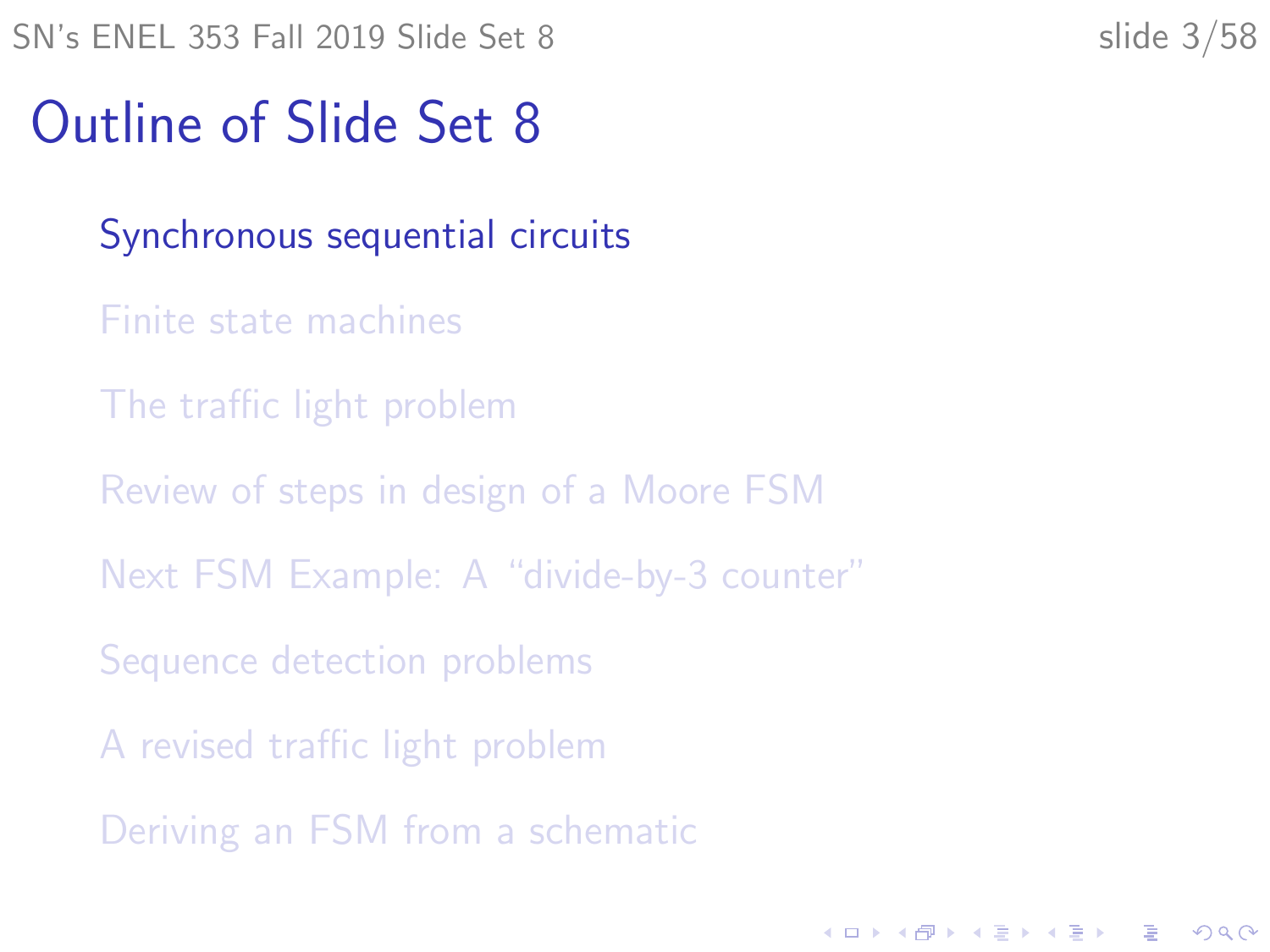# Synchronous sequential circuits

A synchronous sequential circuit is a sequential logic system that

- $\blacktriangleright$  has one or more bits of state; and
- $\blacktriangleright$  has its state updates controlled by a **clock signal**, so that the state updates are **synchronized** by the clock.

Making digital systems synchronous is a very powerful design technique—the vast majority of digital circuits, including just about all practical computer processors, are synchronous sequential systems.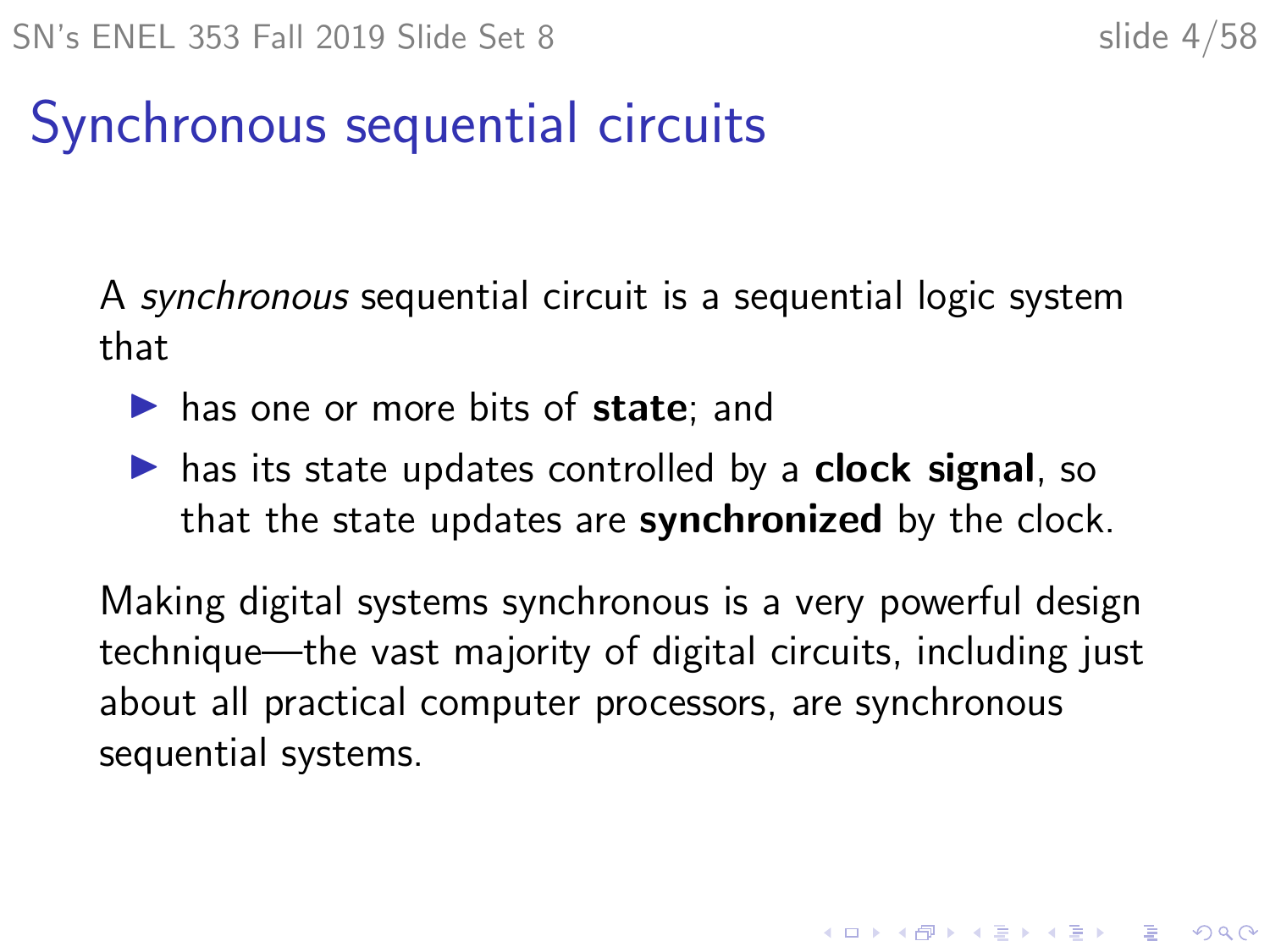# Synchronous sequential circuit composition rules

If a circuit satisfies these four rules, it is guaranteed to be a synchronous sequential circuit . . .

- 1. Every element in the circuit either is a register or is combinational.
- 2. At least one element is a register.
- 3. All registers receive the same clock signal.
- 4. Every cyclic path in the circuit passes through at least one register.

Remark: The above conditions are sufficient but not necessary. There are designs that break some of these rules but still result in synchronous sequential circuits.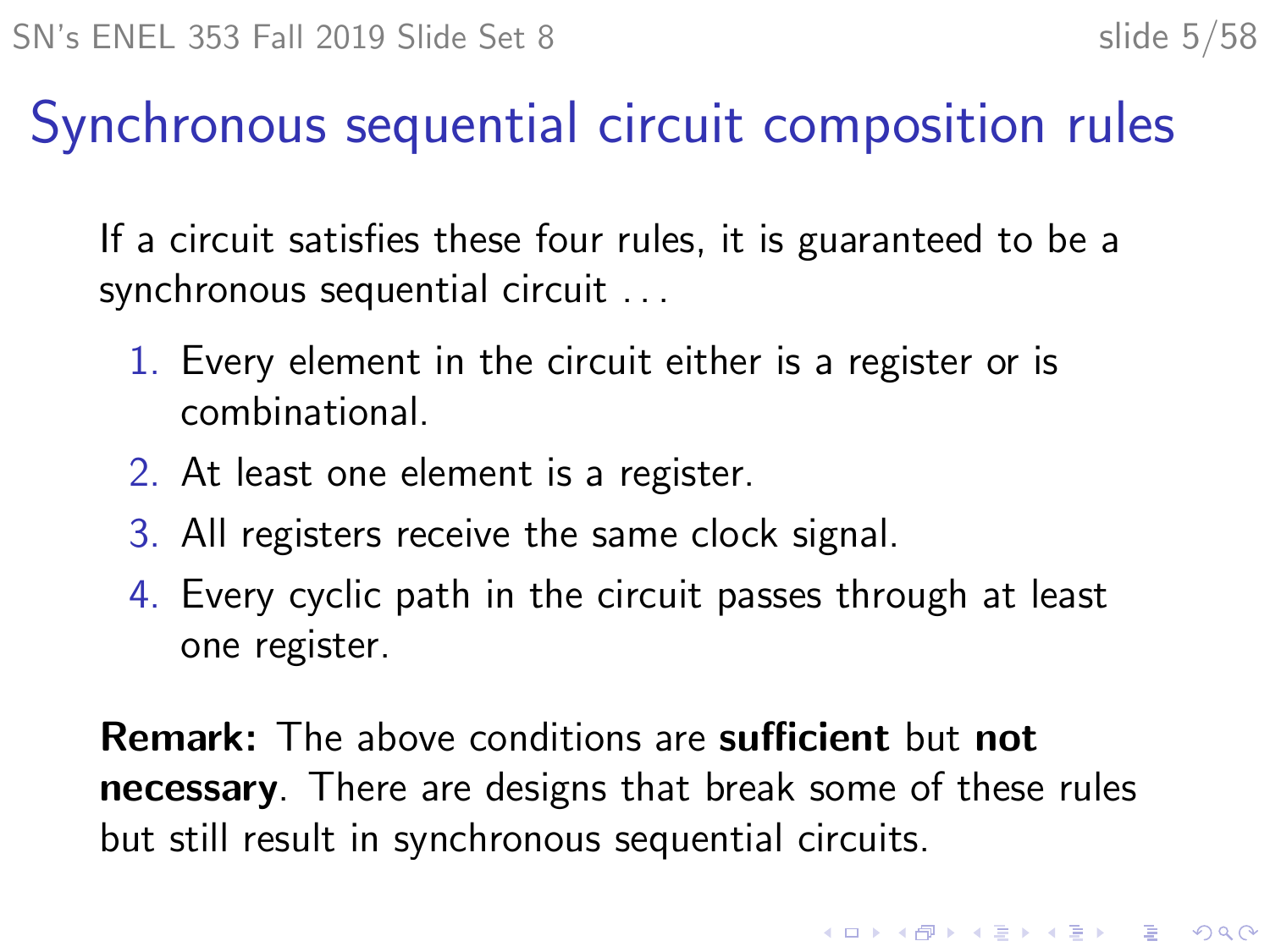# Composition rules: Simplest possible example

Does a single D flip-flop, by itself, satisfy the synchronous sequential circuit composition rules?



**KORKARYKERKER POLO** 

- 1. Every element in the circuit either is a register or is combinational.
- 2. At least one element is a register.
- 3. All registers receive the same clock signal.
- 4. Every cyclic path in the circuit passes through at least one register.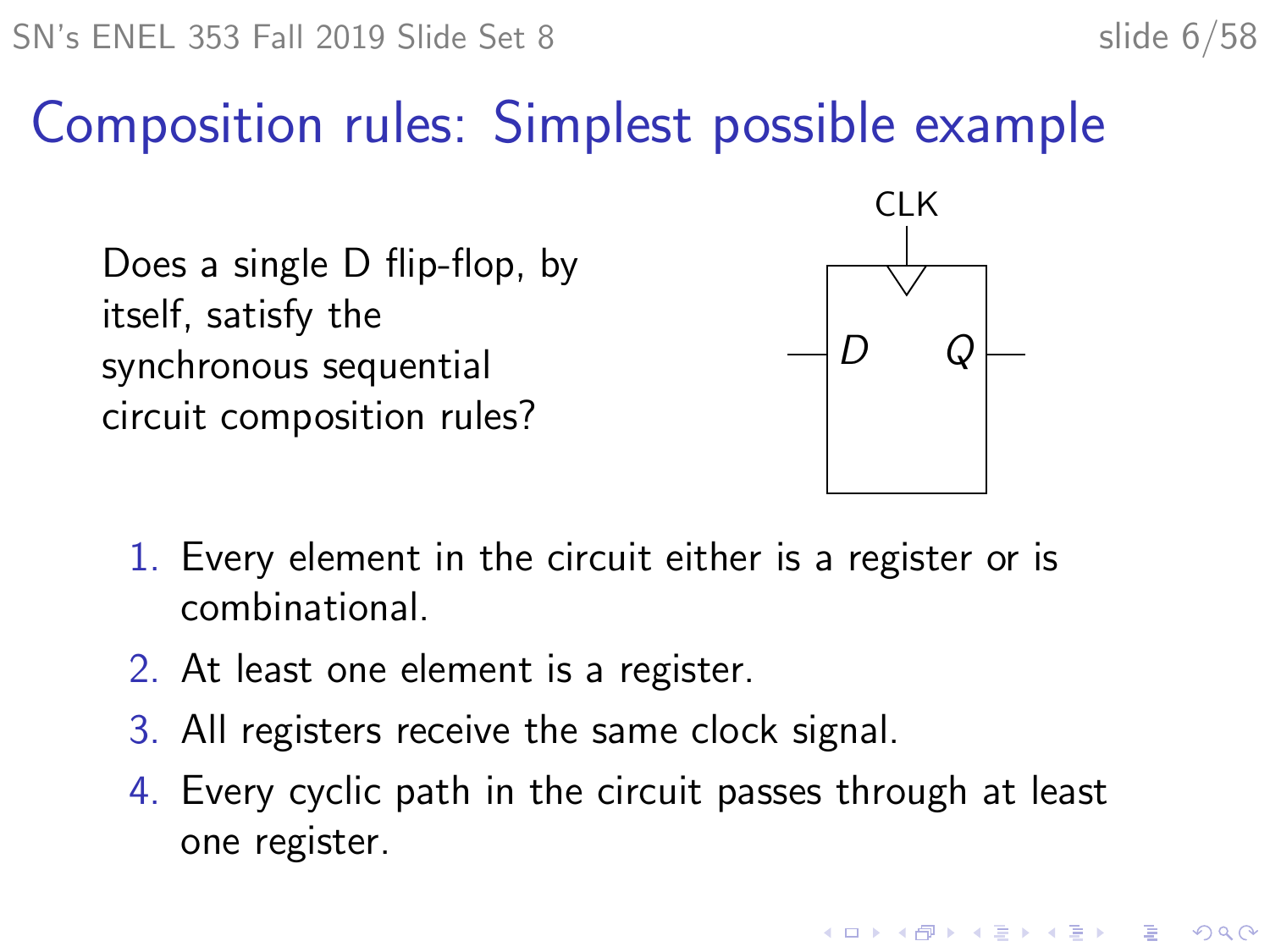# Composition rules: Another simple example

Does the clock divider circuit satisfy the synchronous sequential circuit composition rules?



- 1. Every element in the circuit either is a register or is combinational.
- 2. At least one element is a register.
- 3. All registers receive the same clock signal.
- 4. Every cyclic path in the circuit passes through at least one register.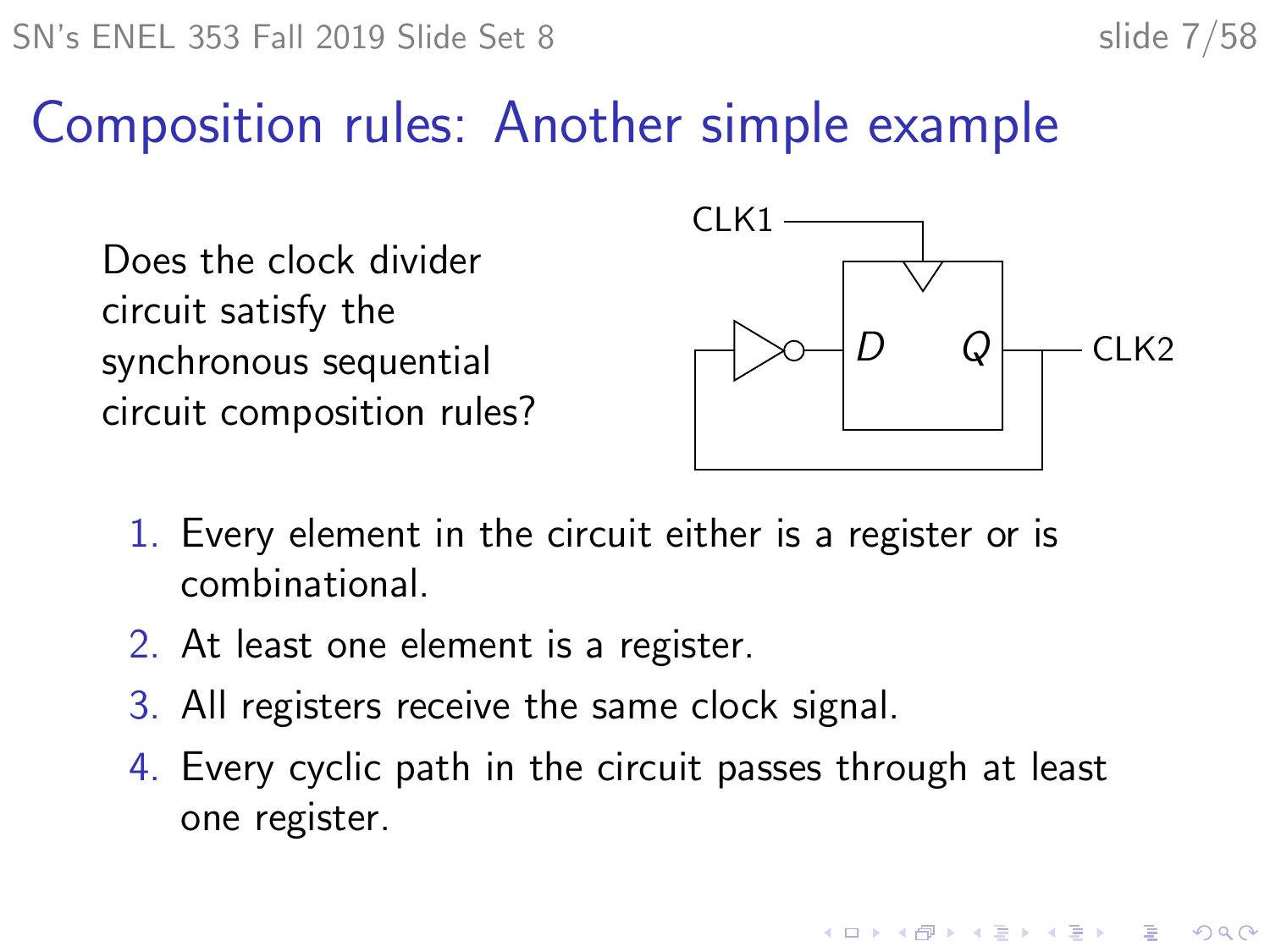# More general examples, part 1

Which of these circuits satisfies all four synchronous sequential circuit composition rules?

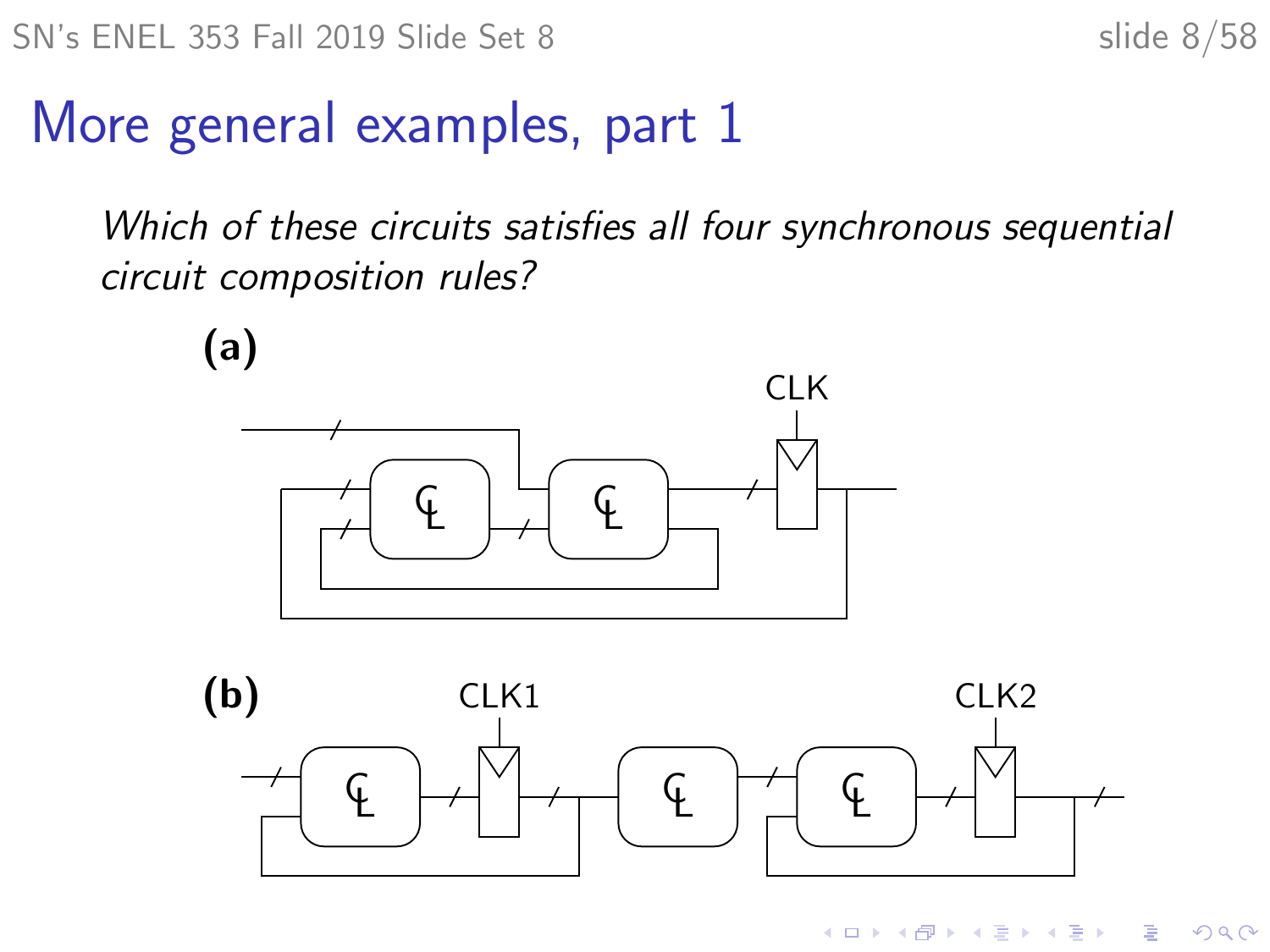$\left\{ \begin{array}{ccc} 1 & 0 & 0 \\ 0 & 1 & 0 \\ 0 & 0 & 0 \\ 0 & 0 & 0 \\ 0 & 0 & 0 \\ 0 & 0 & 0 \\ 0 & 0 & 0 \\ 0 & 0 & 0 \\ 0 & 0 & 0 \\ 0 & 0 & 0 \\ 0 & 0 & 0 \\ 0 & 0 & 0 \\ 0 & 0 & 0 \\ 0 & 0 & 0 \\ 0 & 0 & 0 & 0 \\ 0 & 0 & 0 & 0 \\ 0 & 0 & 0 & 0 \\ 0 & 0 & 0 & 0 & 0 \\ 0 & 0 & 0 & 0 & 0 \\ 0 & 0 & 0 & 0 & 0 \\ 0$ 

B

 $2Q$ 

## More general examples, part 2

Which of these circuits satisfies all four synchronous sequential circuit composition rules?



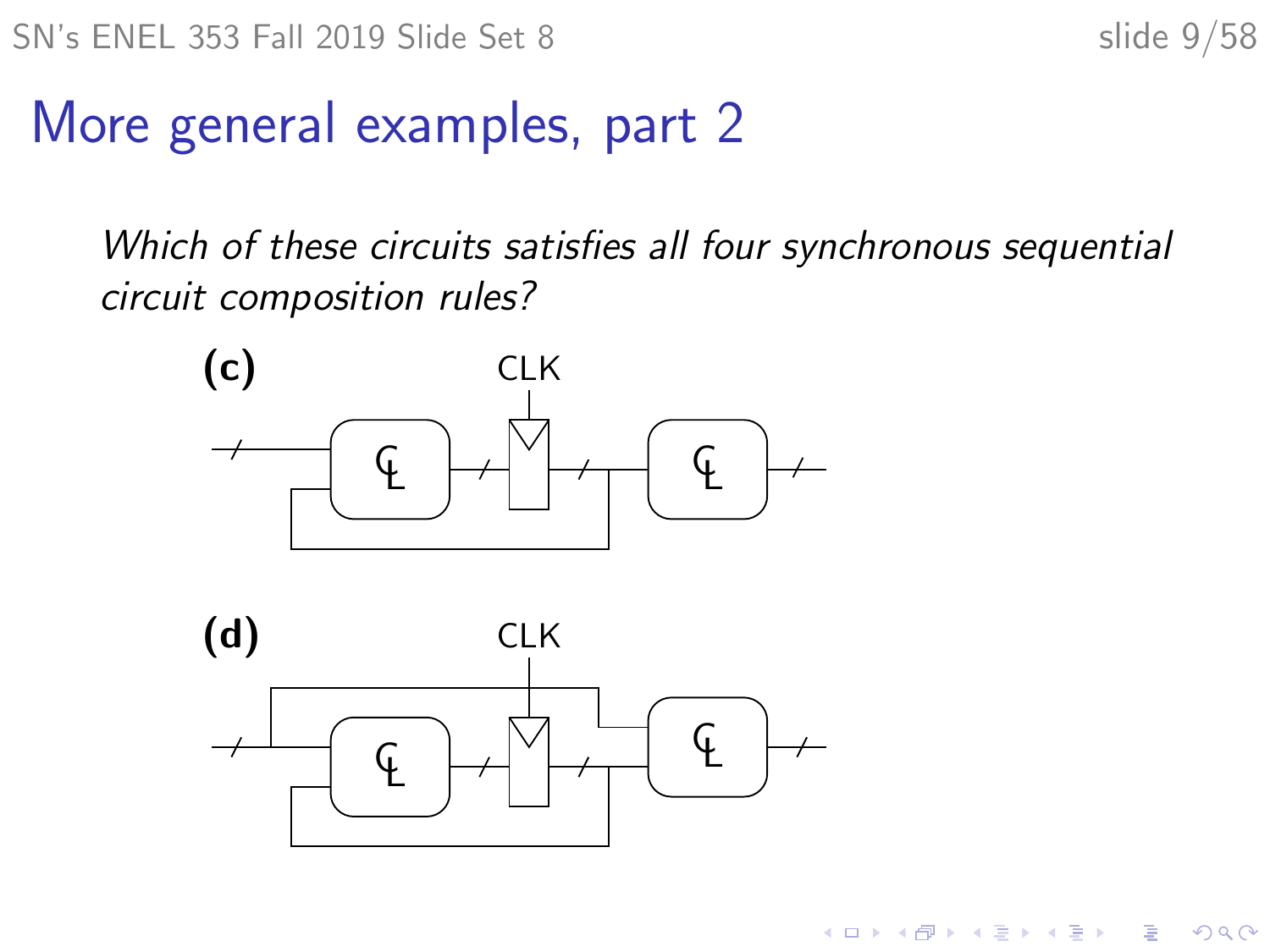<span id="page-9-0"></span>SN's ENEL 353 Fall 2019 Slide Set 8 slide 10/58

**KORKARYKERKER POLO** 

# Outline of Slide Set 8

[Synchronous sequential circuits](#page-2-0)

### [Finite state machines](#page-9-0)

- [The traffic light problem](#page-13-0)
- [Review of steps in design of a Moore FSM](#page-27-0)
- [Next FSM Example: A "divide-by-3 counter"](#page-31-0)
- [Sequence detection problems](#page-37-0)
- [A revised traffic light problem](#page-47-0)
- [Deriving an FSM from a schematic](#page-53-0)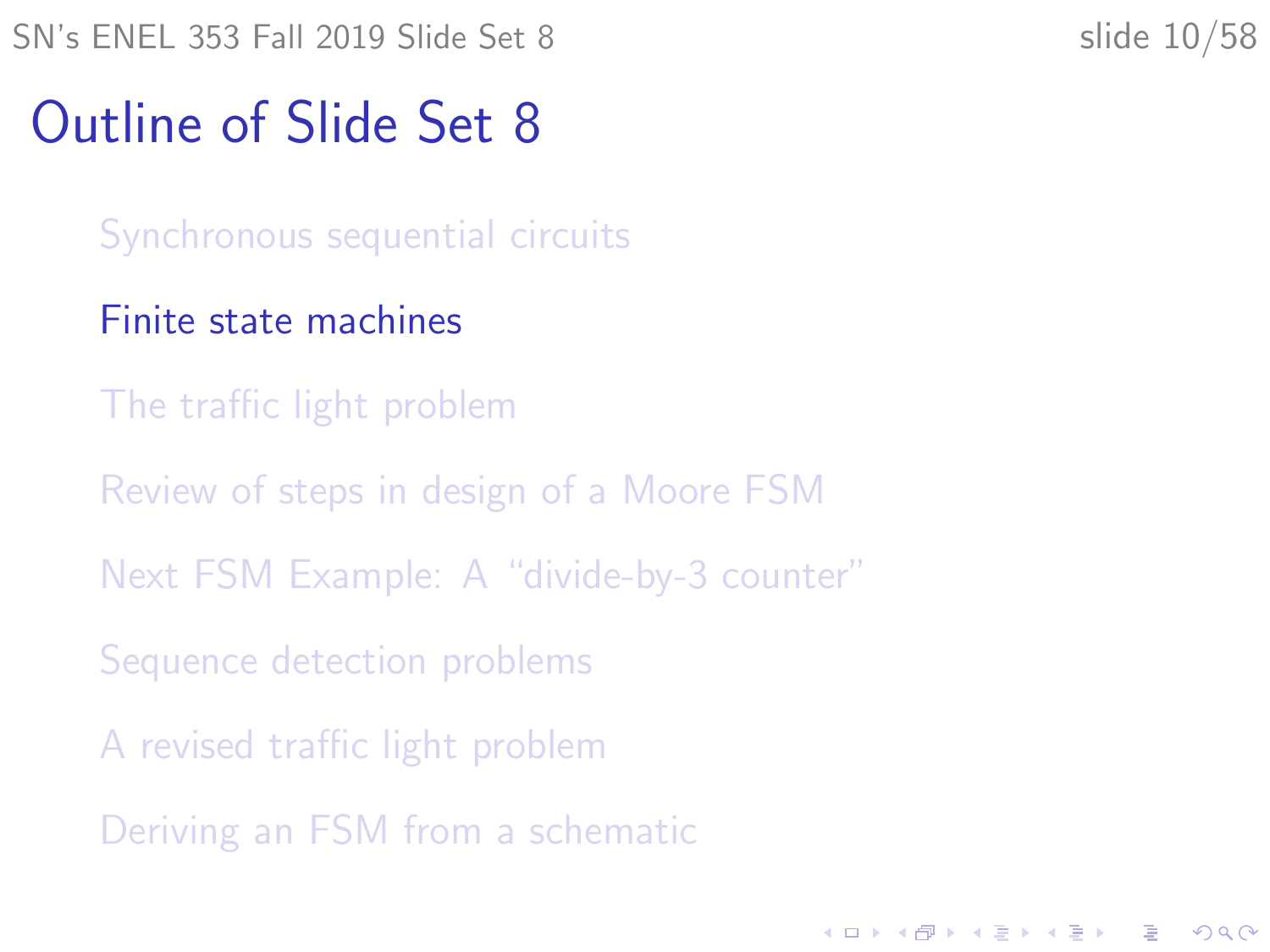## Finite state machines

A  $k$ -bit finite state machine (FSM) is a synchronous sequential circuit that has a  $k$ -bit register at its centre  $\dots$ 



How many different states can a k -bit FSM have?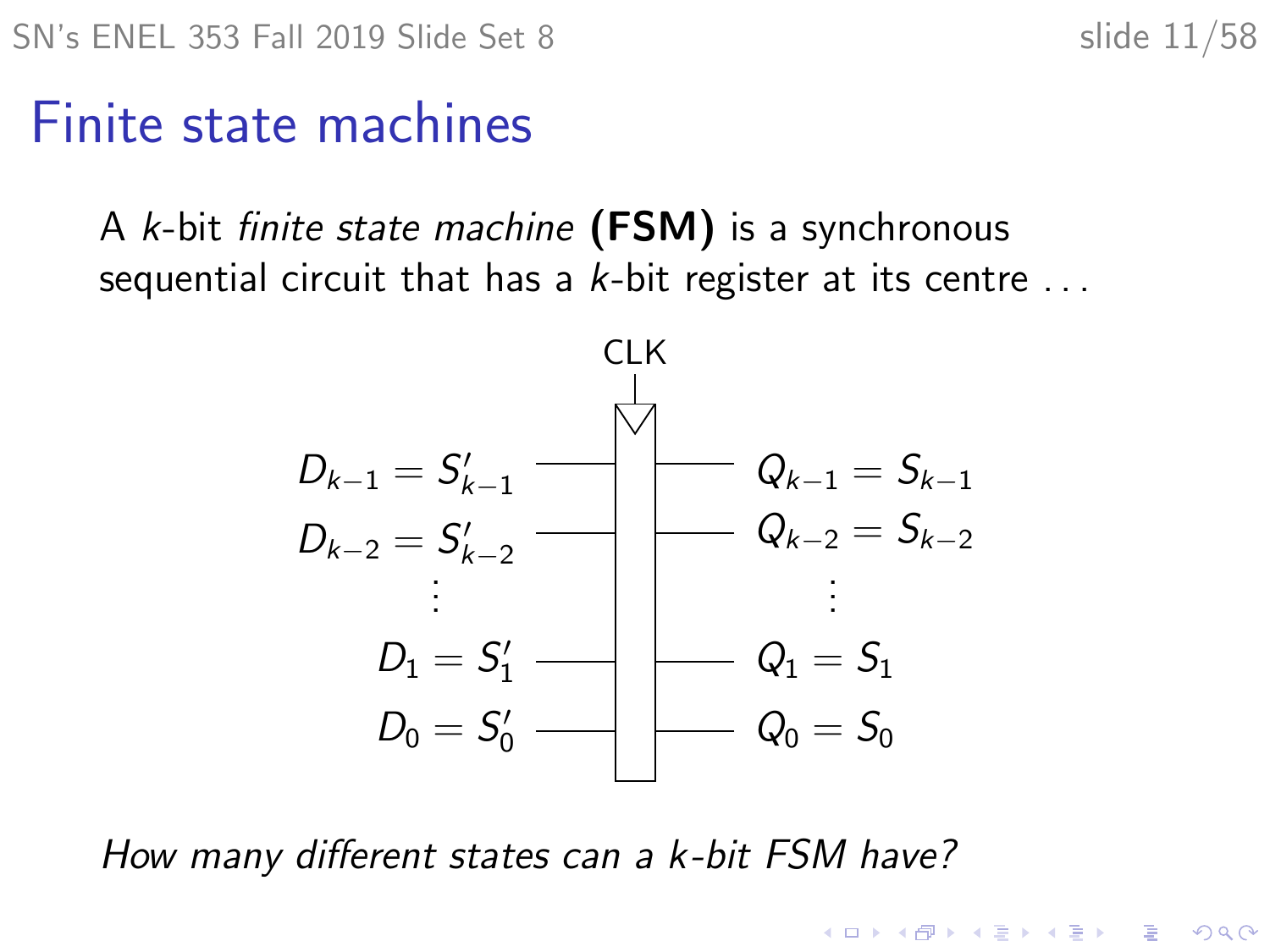## Important words on notation for FSM algebra

Harris and Harris use  $S_i'$  to mean "next state  $i$ ", the value DFF *i* within the register of an FSM will get just after a rising clock edge.

That is unfortunate, because  $A'$  means  $\mathsf{NOT}(A)$  in a large body of literature on digital systems.

**Many** texts use something like  $Q_i^*$  for the value DFF *i* within the register of an FSM will get just after an active clock edge.

For ENEL 353 in Fall 2019, it's  $\boldsymbol{c}$  rucial to know that  $S_i'$  means "the value state bit  $i$  will get just after a rising clock edge" and **does not** mean "the complement of  $S_i$ ".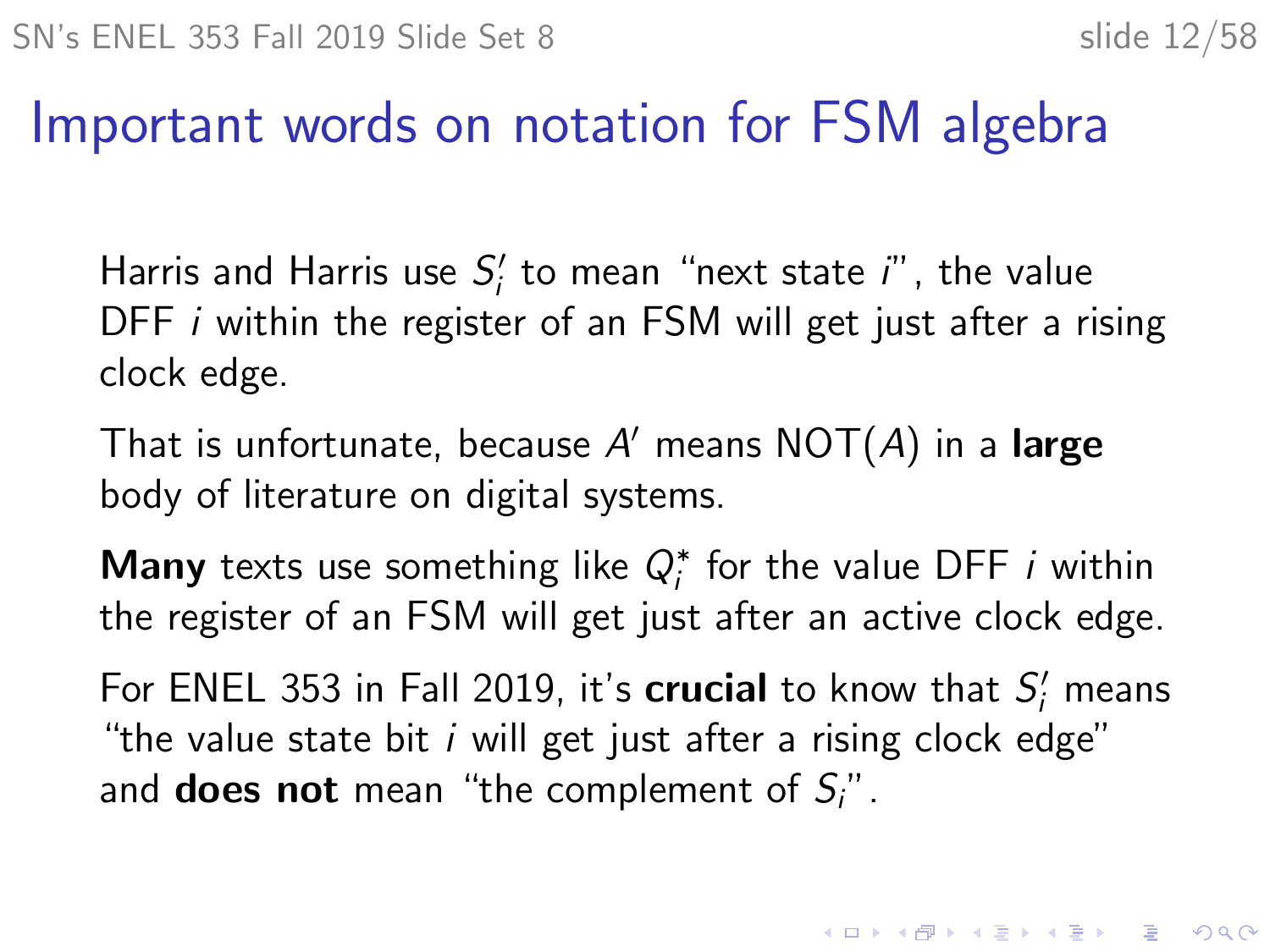K ロ ▶ K 個 ▶ K 할 ▶ K 할 ▶ 이 할 → 9 Q Q →

# Moore machines and Mealy machines: Two kinds of FSM

Let's draw diagrams and make notes to distinguish these two types of finite state machine.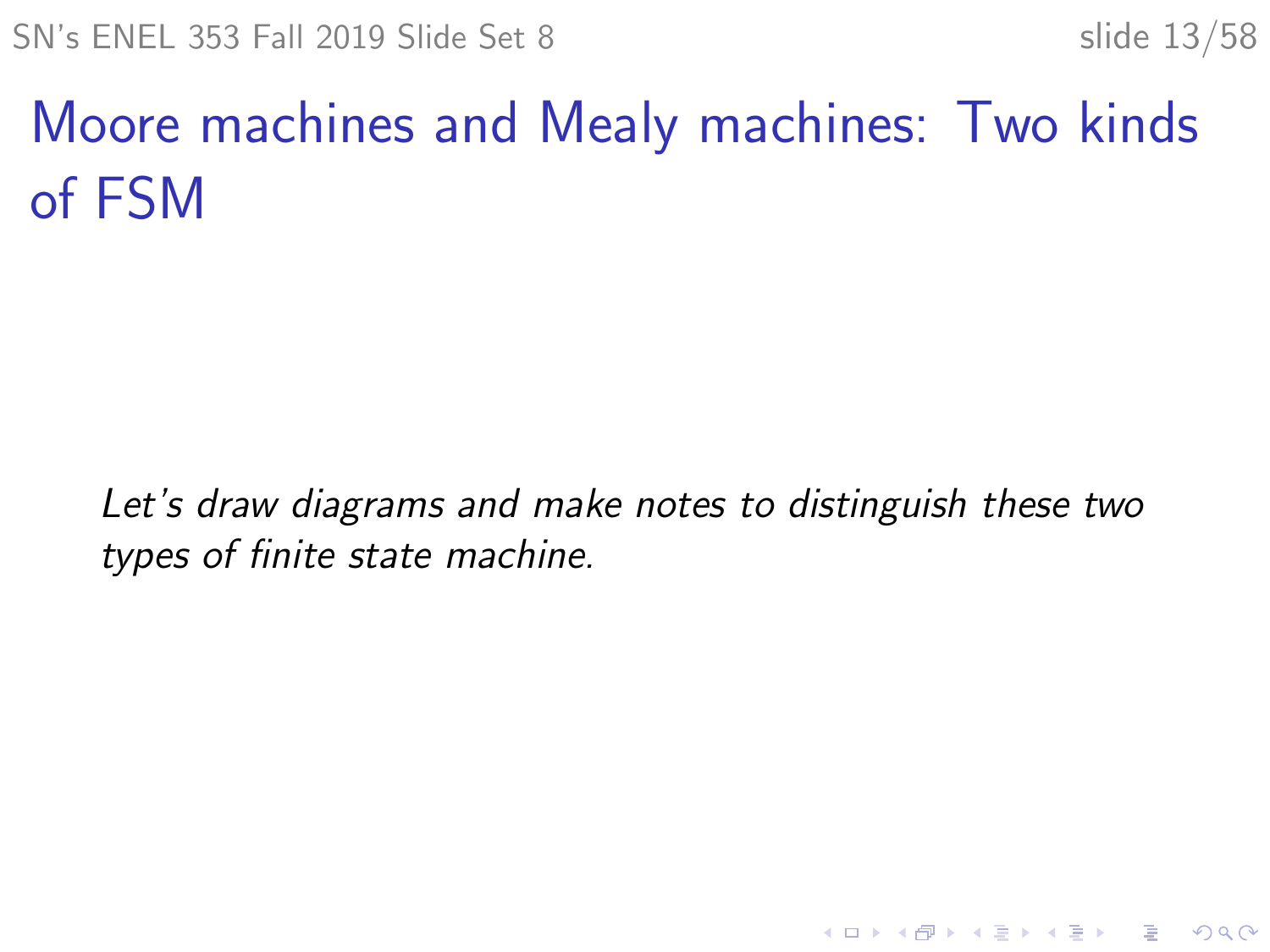# <span id="page-13-0"></span>Outline of Slide Set 8

[Synchronous sequential circuits](#page-2-0)

- [Finite state machines](#page-9-0)
- [The traffic light problem](#page-13-0)

[Review of steps in design of a Moore FSM](#page-27-0)

[Next FSM Example: A "divide-by-3 counter"](#page-31-0)

[Sequence detection problems](#page-37-0)

[A revised traffic light problem](#page-47-0)

[Deriving an FSM from a schematic](#page-53-0)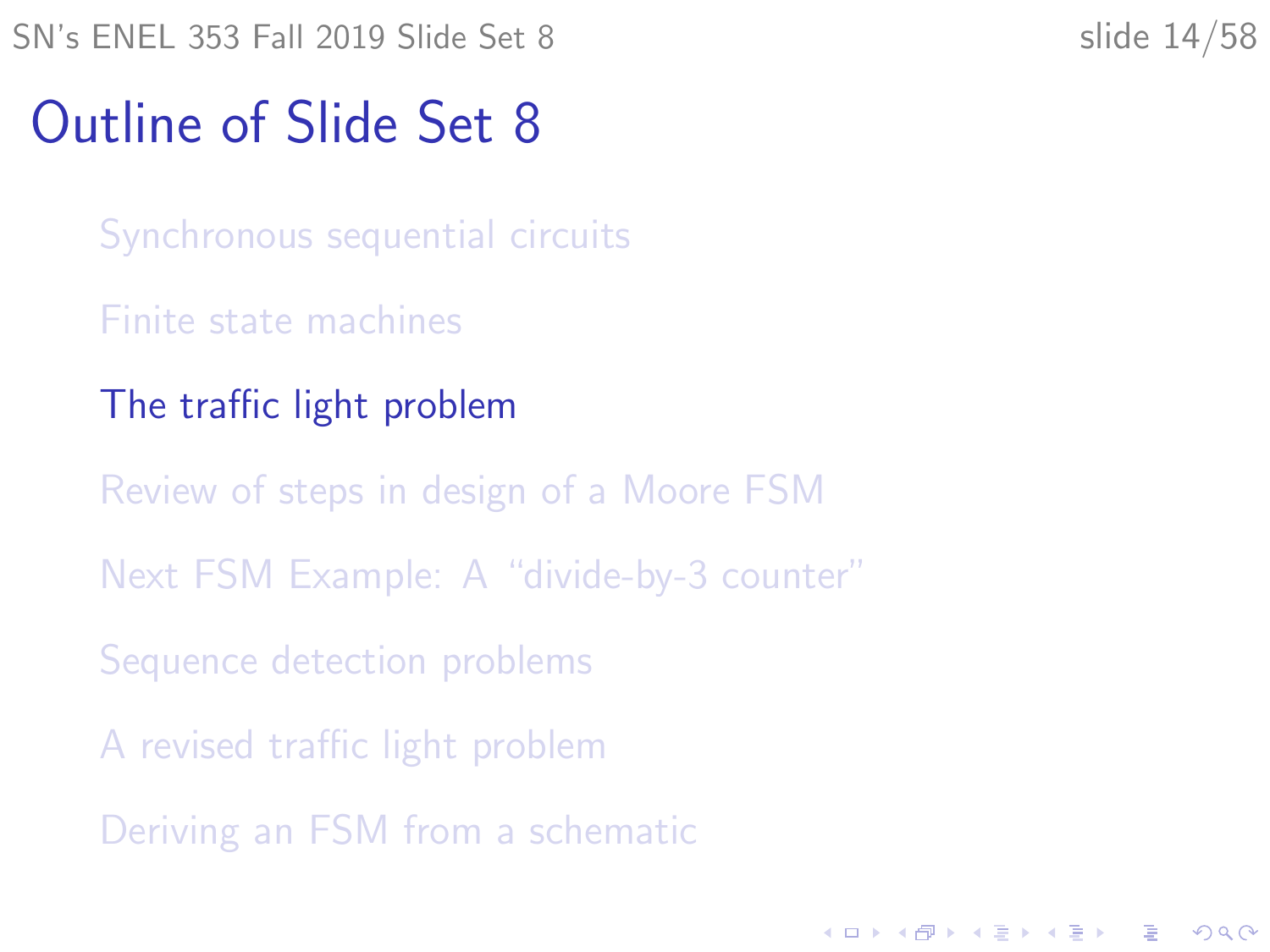SN's ENEL 353 Fall 2019 Slide Set 8 slide 15/58

# Traffic light problem: system inputs  $T_A$  and  $T_B$



There are traffic sensors built in to the road.

Each one indicates whether a vehicle has been near the sensor within the last several seconds.

 $T_A$  = (eastbound traffic on A) OR (westbound traffic on A)  $T_B$  = (northbound traffic on B) OR (southbound traffic on B)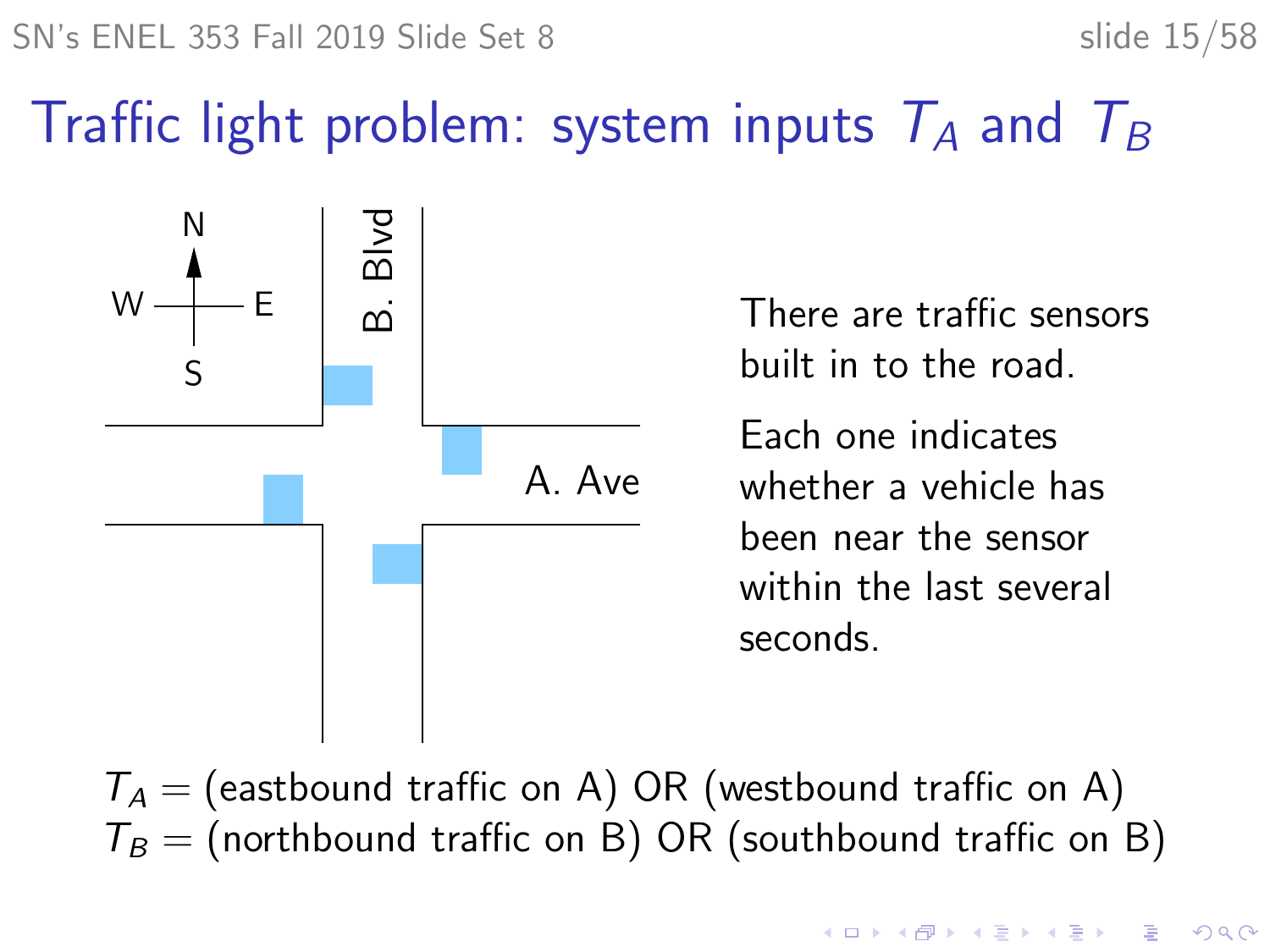$SN's ENEL 353 Fall 2019 Slide Set 8$  slide 16/58

Traffic light problem: system outputs  $L_{A1:0}$  and  $L_{B1:0}$ 

The table shows how commands will be sent from the traffic light controller to each of the four sets of red-yellow-green lights. Each set of lights has two input wires.

| Output | Encoding $L_{1:0}$ |
|--------|--------------------|
| green  | იი                 |
| yellow | 01                 |
| red    | 10                 |

**KORKARYKERKER POLO** 

How many output bits in total will the controller need to have? Let's make a sketch showing all the inputs and outputs of the controller.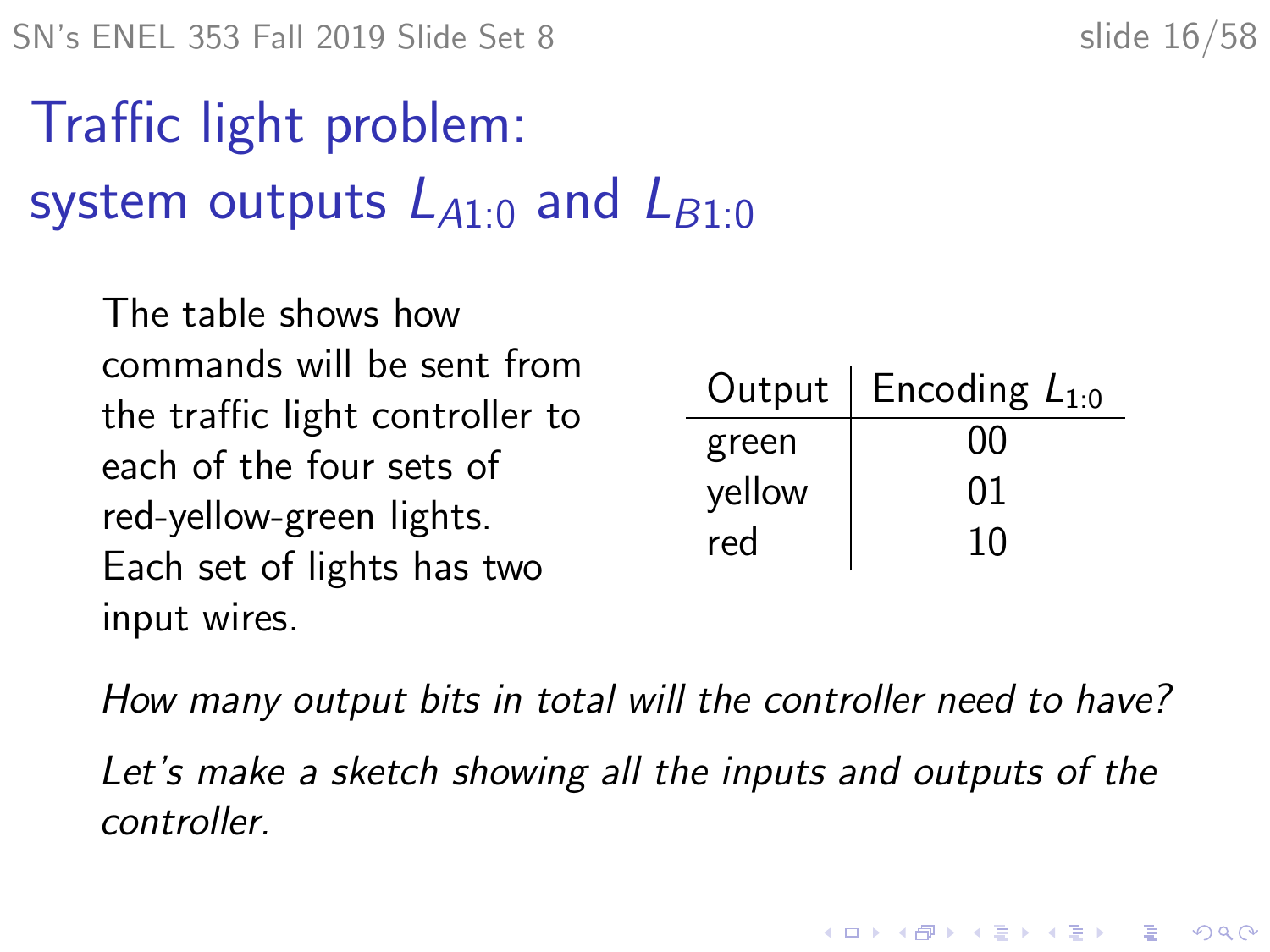$SN's ENEL 353 Fall 2019 Slide Set 8$  slide 17/58

# Traffic light problem: system specification



Let's write down a specification of the traffic light behaviour.

We'll start by specifying what should happen on a reset.

(The "spec" will match what is in the textbook, pages 124–125.)

Attention: We are circuit designers, not traffic engineers, so we're going to implement the spec, not critique it!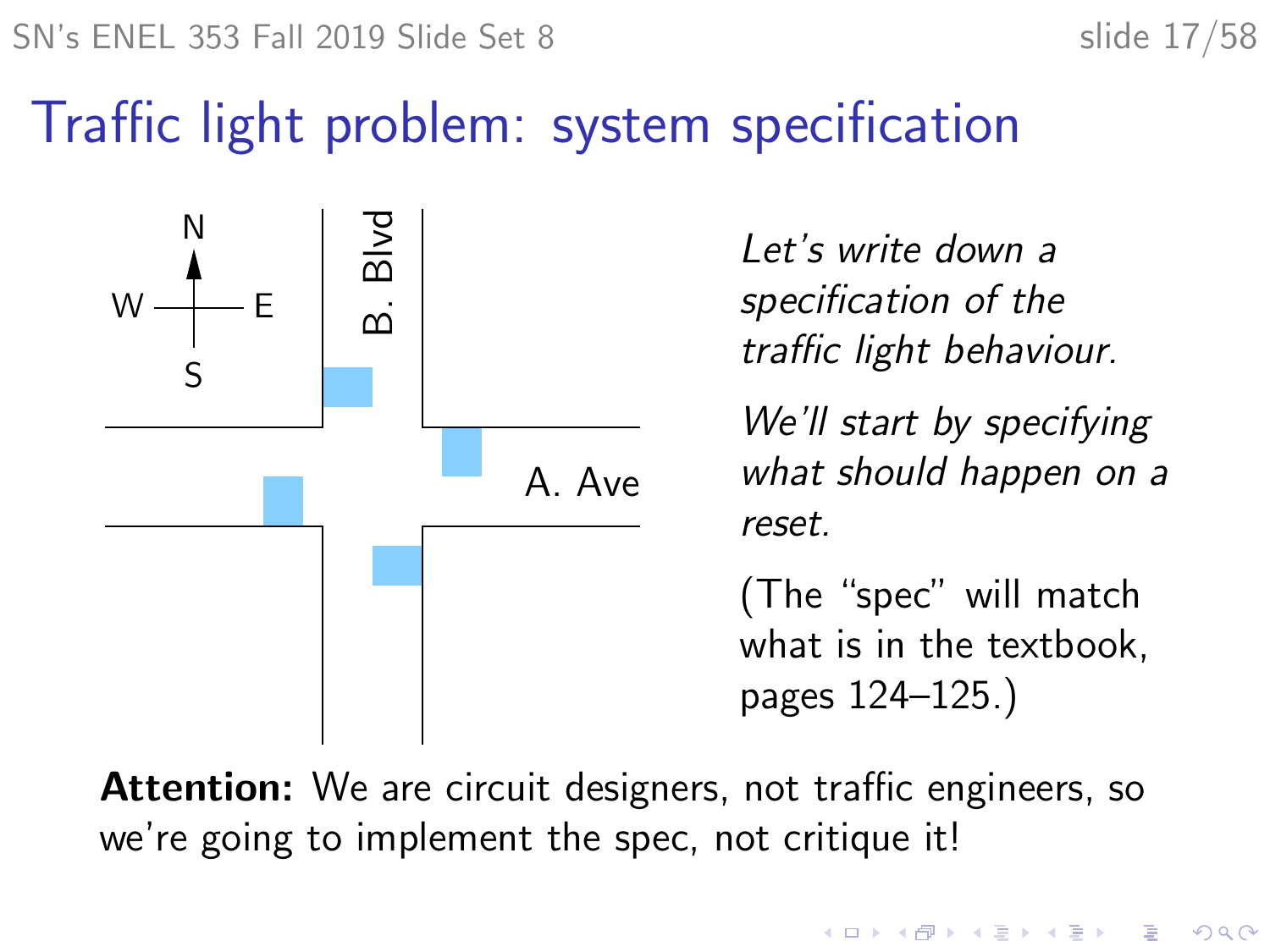K ロ ▶ K 個 ▶ K 할 ▶ K 할 ▶ 이 할 → 9 Q Q →

# The clock for the traffic light controller

In digital design we usually think of clocks with kHz or MHz or GHz speed.

But in this application the potential state updates occur once every 5 seconds.

So here  $T_c = 5$  s, and  $f_c = 1/5$  s = 0.2 Hz.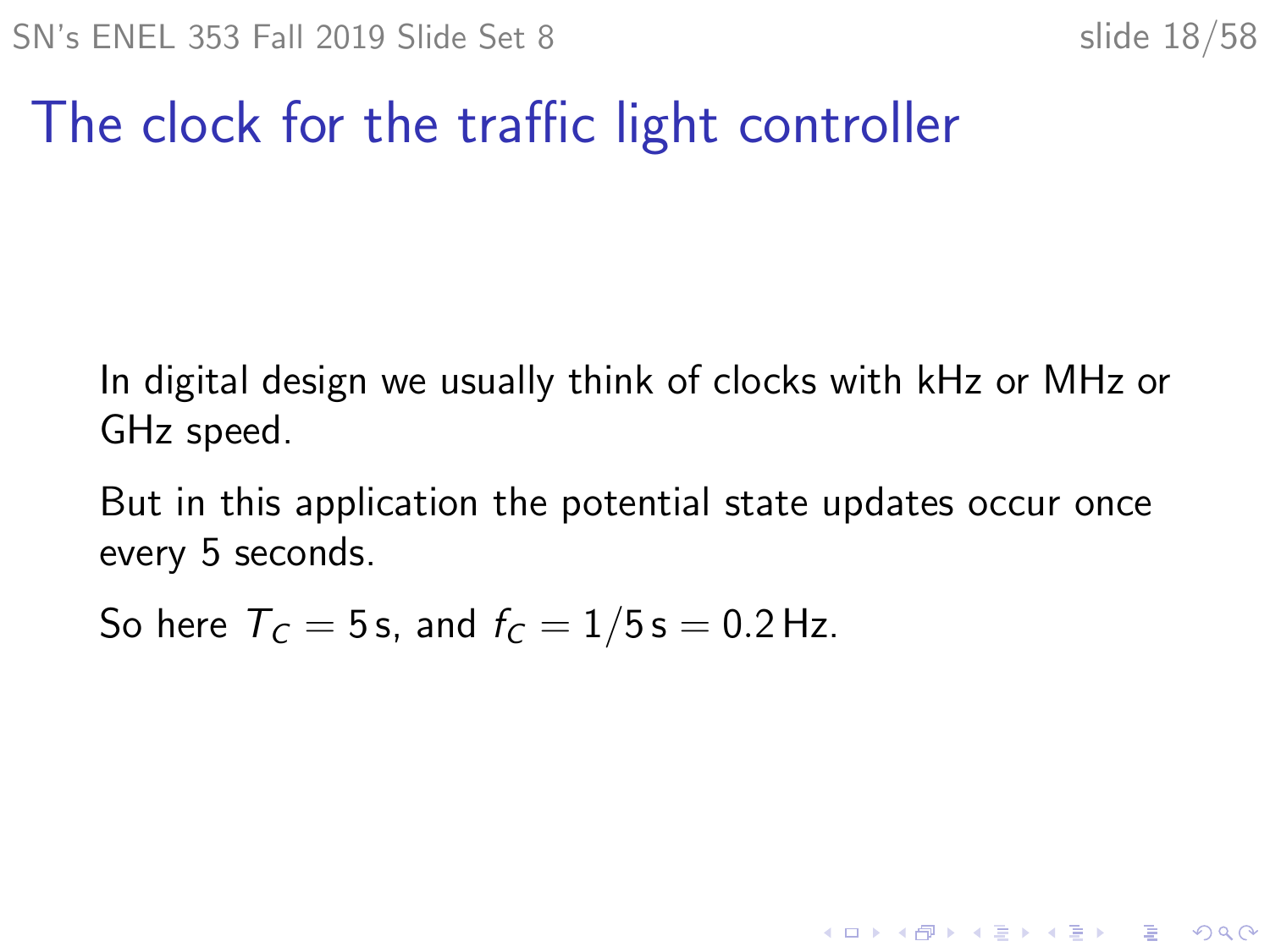## The state transition diagram

A key step in designing an FSM is making a state transition diagram, which shows graphically

- $\blacktriangleright$  all the possible states of the system;
- $\blacktriangleright$  all the possible **transitions** from one state to another, with information about how the inputs affect these transitions;
- $\triangleright$  descriptions of how outputs are related to the state (in Moore FSMs) or to the state and current inputs (in Mealy FSMs).

Let's make a state transition diagram for our traffic light controller (which will be a Moore FSM).

Then, let's make a few general notes about conventions for state transition diagrams for Moore FSMs.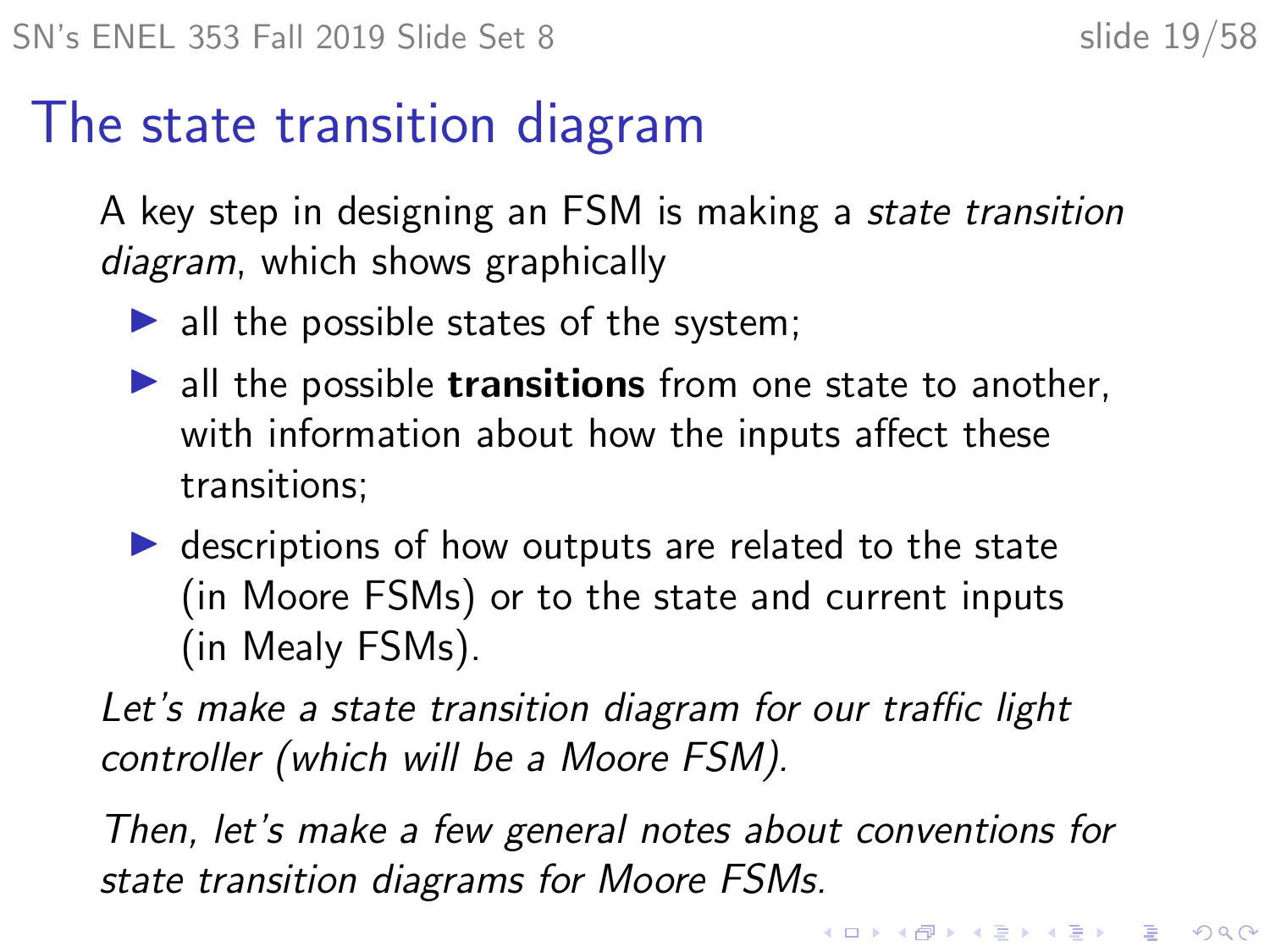# From state transition diagram to state transition table

To continue moving from specification to circuit design, a table listing the next states for all possible combinations of current state and input signals is helpful.

This kind of table is called a state transition table.

Use of X for don't-care inputs can help keep the size of the table manageable.

Let's write out a state transition table for the traffic light controller.

If we didn't use X for don't-care inputs, how many rows would the state transition table have?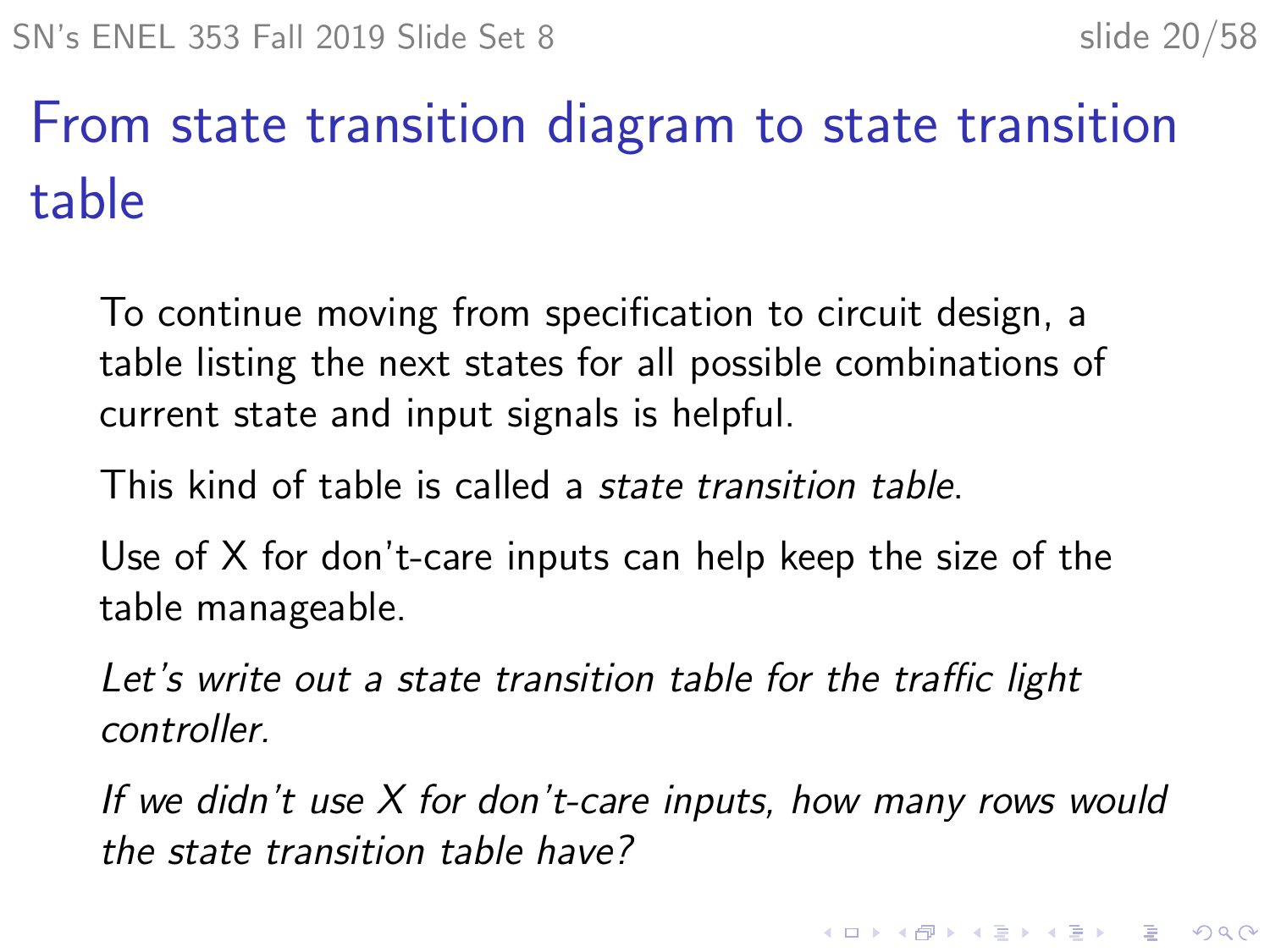4 0 > 4 4 + 4 = + 4 = + = + + 0 4 0 +

# State encoding

In our FSM circuit, the state will be stored in DFFs in a register, so to make further progress, we will need to decide on bit patterns to represent each of the states that we have named S0, S1, S2, and S3.

Let's write out the most obvious choice of state encoding for the traffic light controller example.

### Important remark about notation:

- $\triangleright$  S0, S1, S2, S3 (with digits the same size as letters) are names of states.
- $\triangleright$   $S_0$  and  $S_1$  (with digits appearing in subscripts) identify bits within the state register.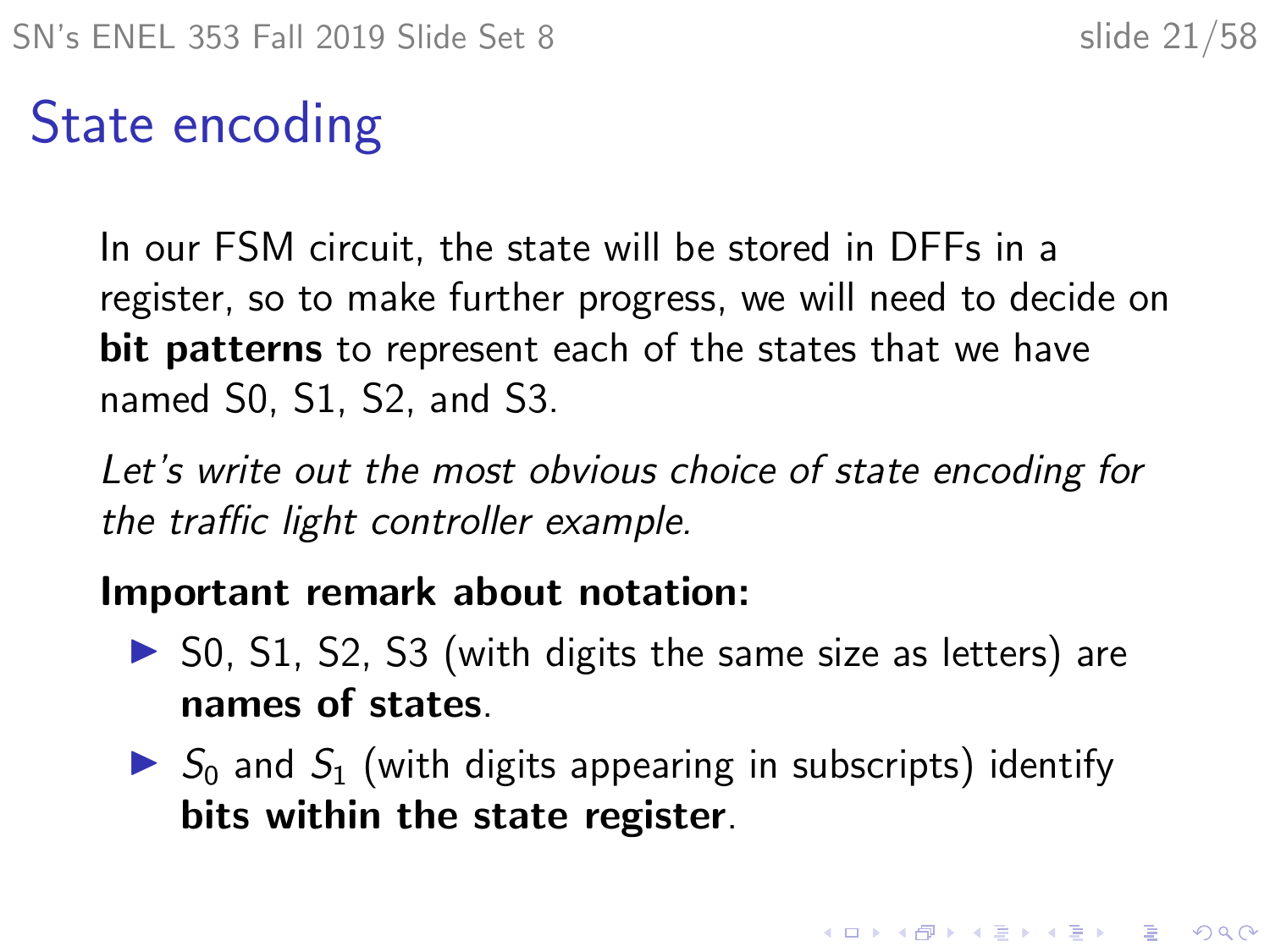KID KA KERKER KID KO

# A truth table for next state logic

By substituting our state encodings into the state transition table, we can get a version of the state transition table that completely specifies the next state as a combinational logic function of the current state and input variables.

Let's make that table for the traffic light controller.

Let's use the table and some K-maps to find equations for  $S_1'$ and  $S_0'$ . (Harris and Harris go straight from the table to equations, but your instructor thinks K-maps help to explain where the equations come from.)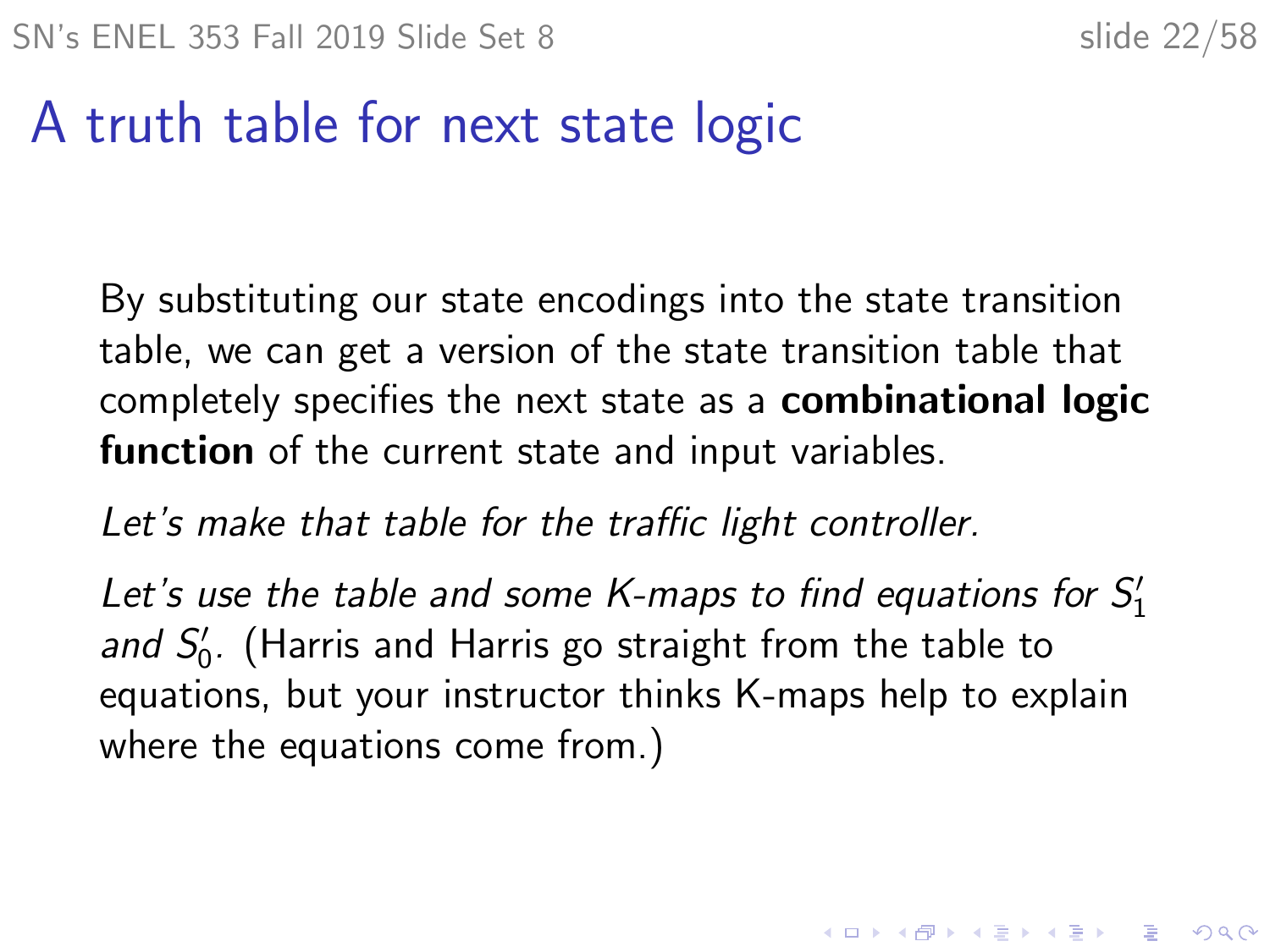# Output logic for the traffic light controller

To design output logic, we need to combine the information below into a truth table.

| Output $L_{1:0}$       |                | State, $S_{10}$     | Desired lights        |
|------------------------|----------------|---------------------|-----------------------|
|                        |                | $S0$ , 00           | green on A, red on B  |
| green<br>yellow<br>red | 00<br>01<br>10 | S1, 01              | yellow on A, red on B |
|                        |                | S <sub>2</sub> , 10 | red on A, green on B  |
|                        |                | S <sub>3</sub> . 11 | red on A, yellow on B |

Let's make the truth table, then use it to get equations for  $L_{A1}$ ,  $L_{A0}$ ,  $L_{B1}$ , and  $L_{B0}$ .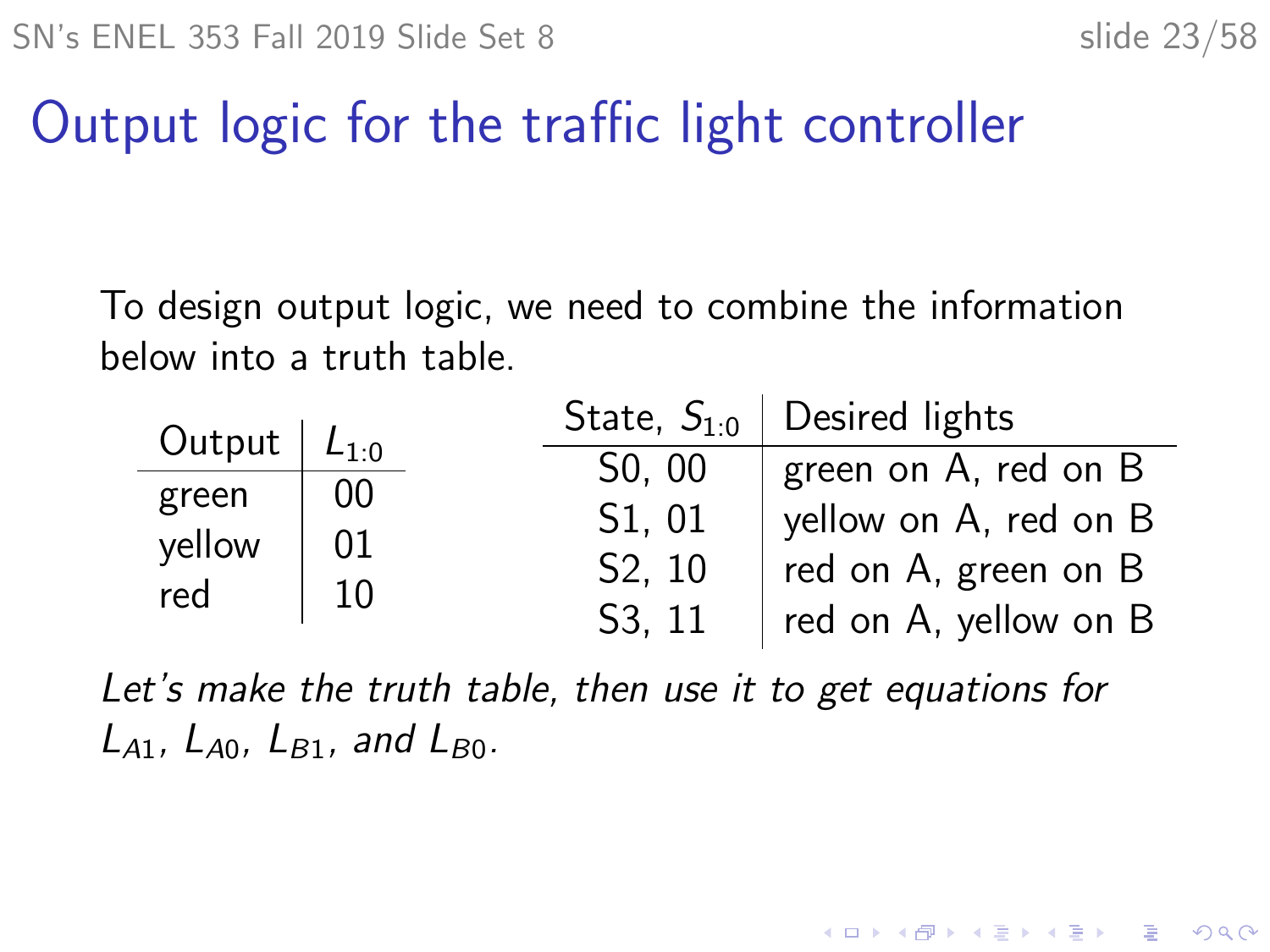**KORK ERKER ADAM ADA** 

## From equations to a circuit ...



The schematics in Figure 3.26 in Harris & Harris are a more compact way of representing this particular implementation of the traffic light controller.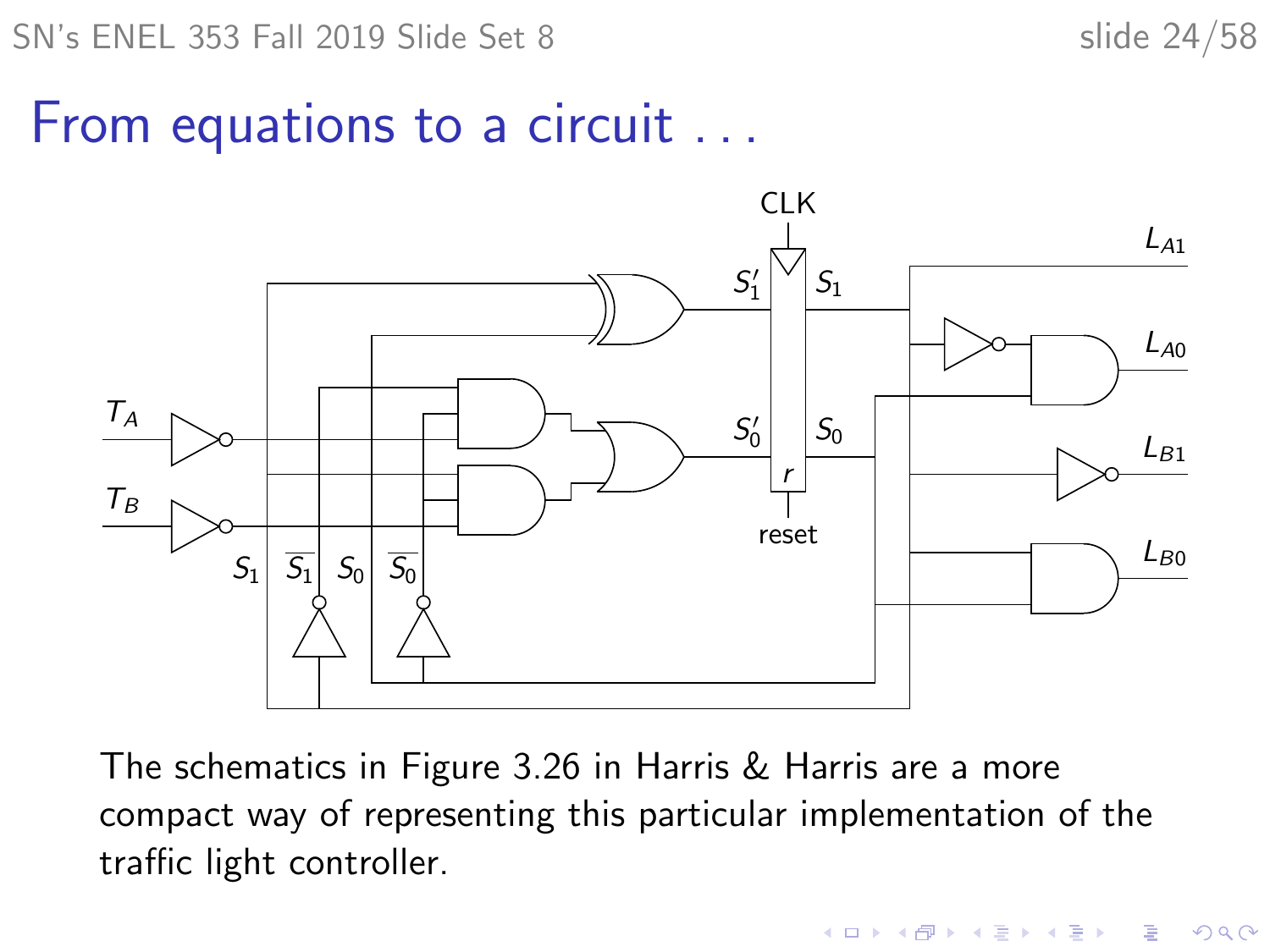$\mathbf{E} = \mathbf{A} \oplus \mathbf{B} + \mathbf{A} \oplus \mathbf{B} + \mathbf{A} \oplus \mathbf{B} + \mathbf{A} \oplus \mathbf{A}$ 

 $299$ 

# Review: General structure of a Moore FSM



It's not hard to see how the traffic light controller fits into this framework . . .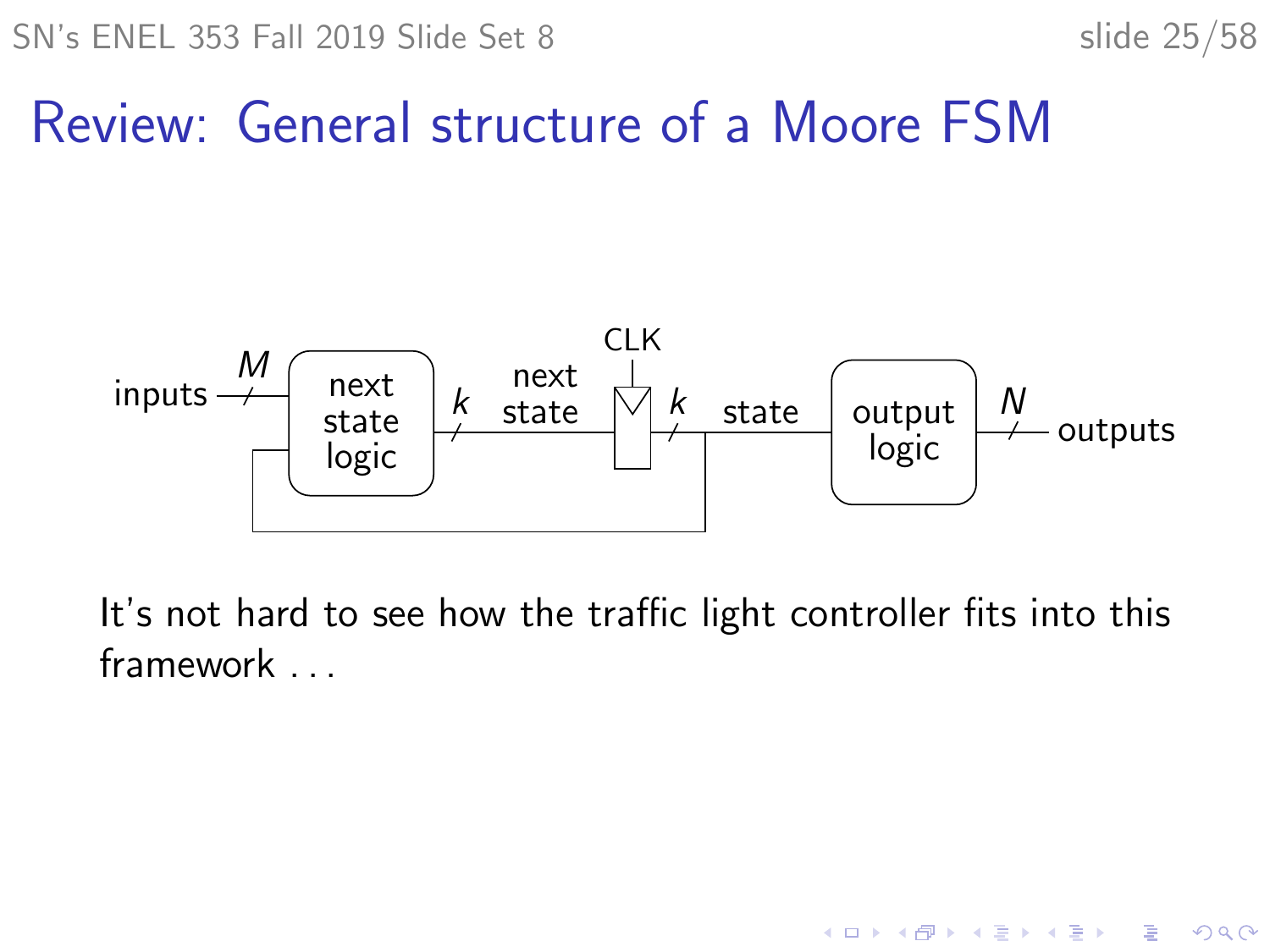SN's ENEL 353 Fall 2019 Slide Set 8 slide 26/58

## Moore FSM structure of traffic light controller



K ロ ▶ K 個 ▶ K 결 ▶ K 결 ▶ │ 결 │ K 9 Q Q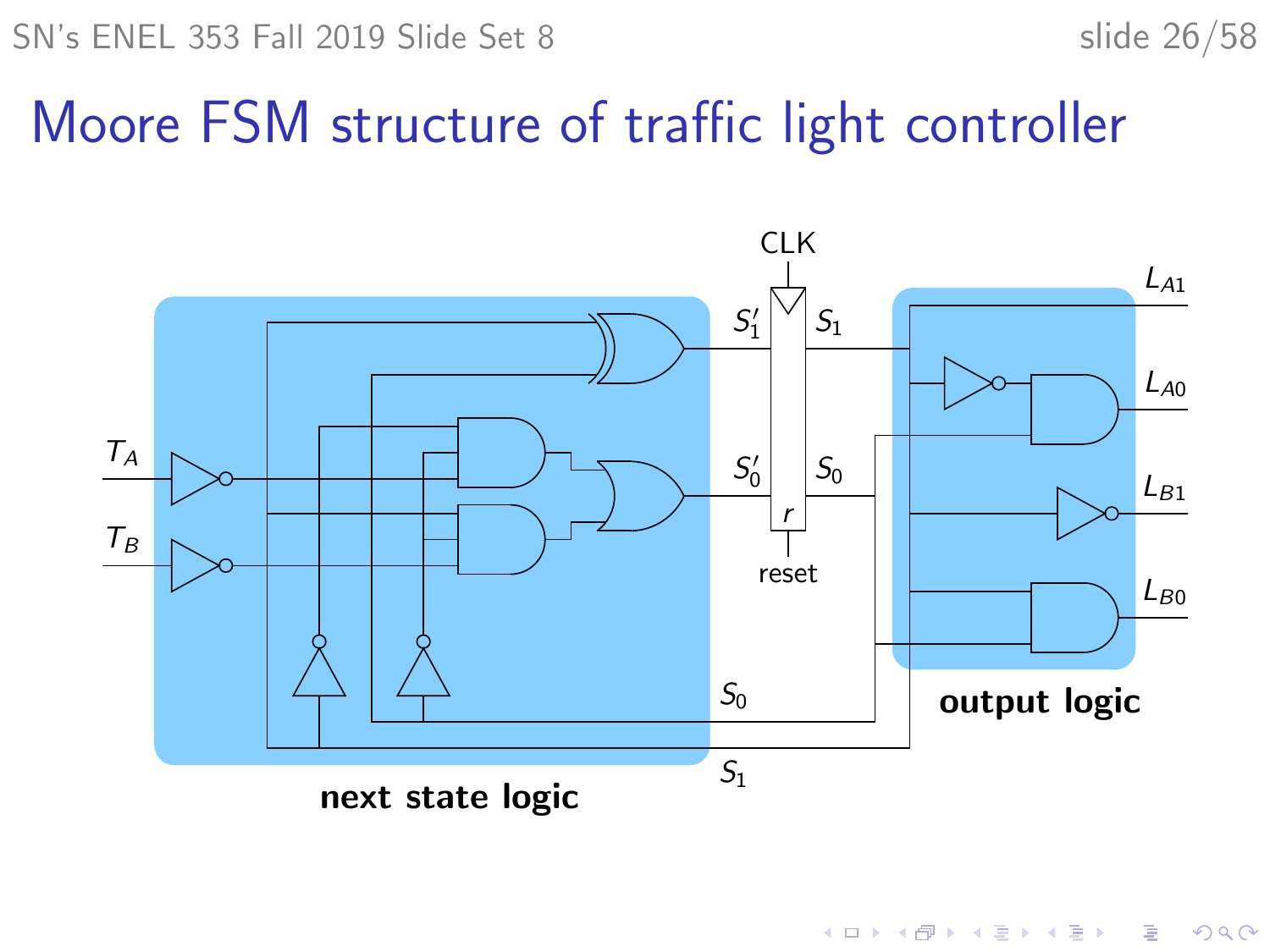# Timing diagram for the traffic light controller FSM

Figure 3.27 on page 128 of Harris & Harris is an excellent timing diagram showing behaviour of the FSM over ten example clock cycles.

There's too much detail in the diagram to make a legible slide from it.

Please study the diagram and the related discussion on pages 127 and 129 carefully! It really helps in explaining typical FSM operation as time progresses.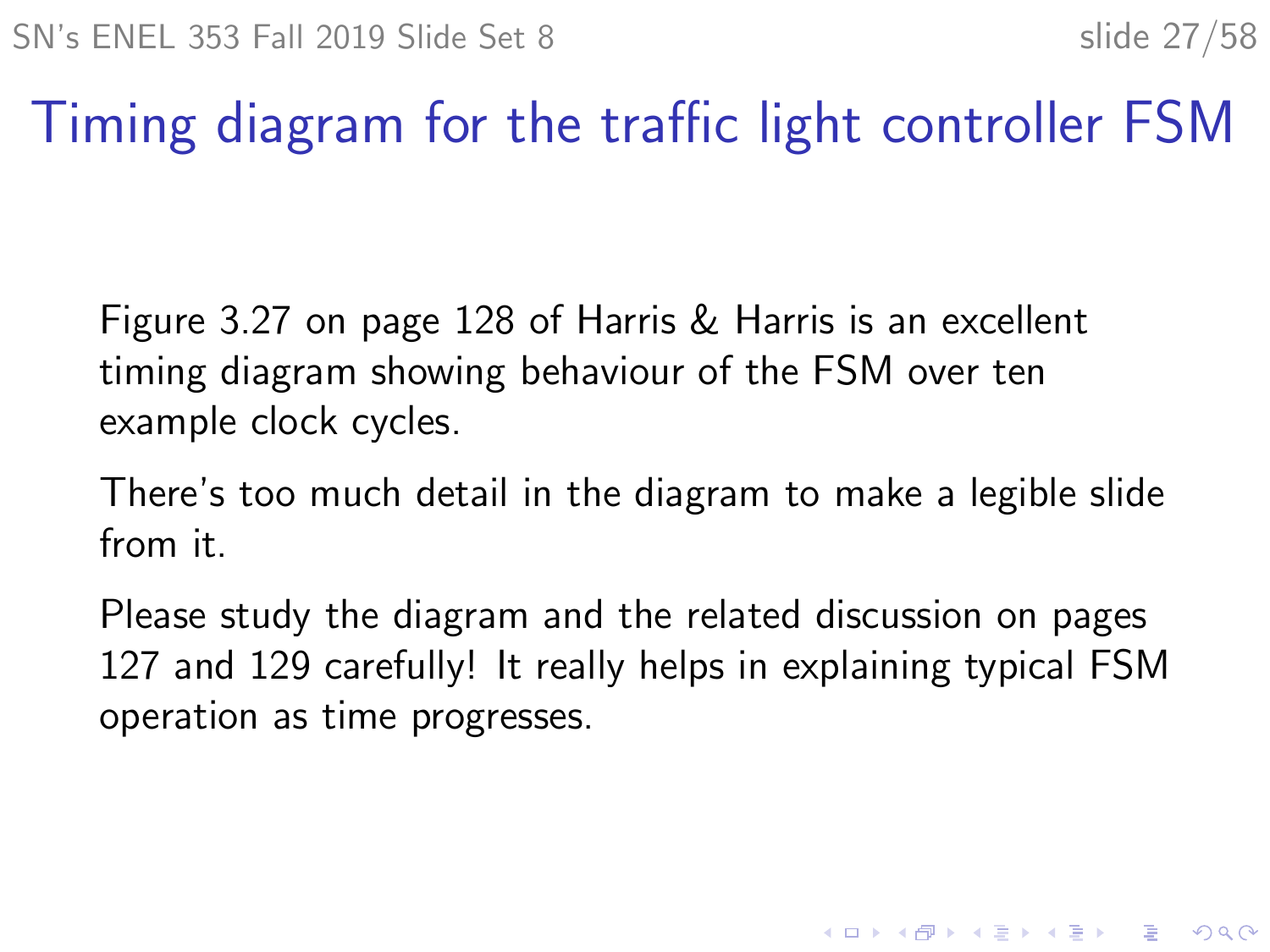<span id="page-27-0"></span>SN's ENEL 353 Fall 2019 Slide Set 8 slide 28/58

**KORKARYKERKER POLO** 

# Outline of Slide Set 8

[Synchronous sequential circuits](#page-2-0)

- [Finite state machines](#page-9-0)
- [The traffic light problem](#page-13-0)
- [Review of steps in design of a Moore FSM](#page-27-0)
- [Next FSM Example: A "divide-by-3 counter"](#page-31-0)
- [Sequence detection problems](#page-37-0)
- [A revised traffic light problem](#page-47-0)
- [Deriving an FSM from a schematic](#page-53-0)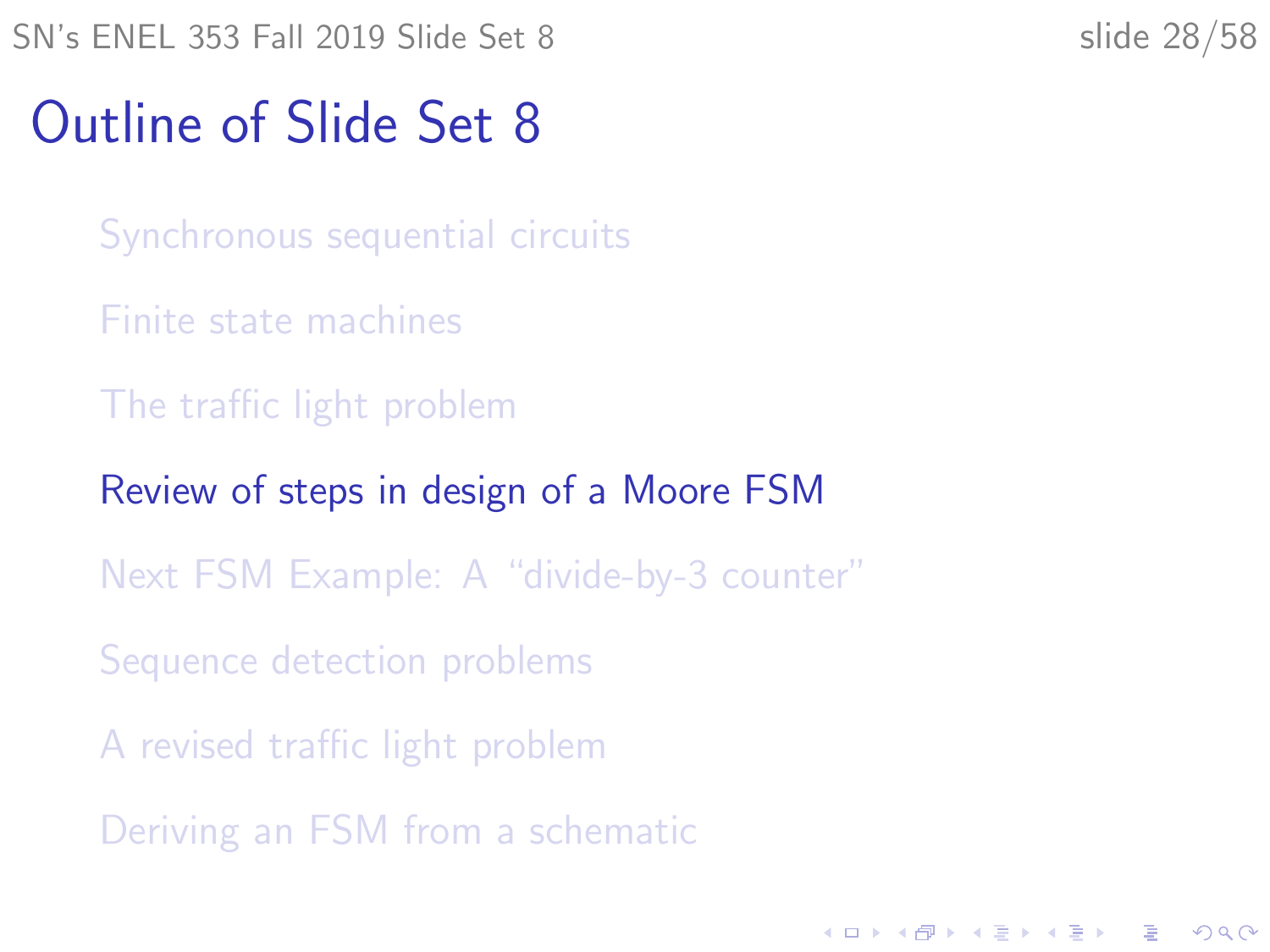K ロ ▶ K 個 ▶ K 할 ▶ K 할 ▶ 이 할 → 9 Q Q →

# Review of steps in design of a Moore FSM

This is what we went through for the traffic light controller example. The same sequence of steps is more or less applicable to all FSM design problems.

The steps are listed on the next two slides.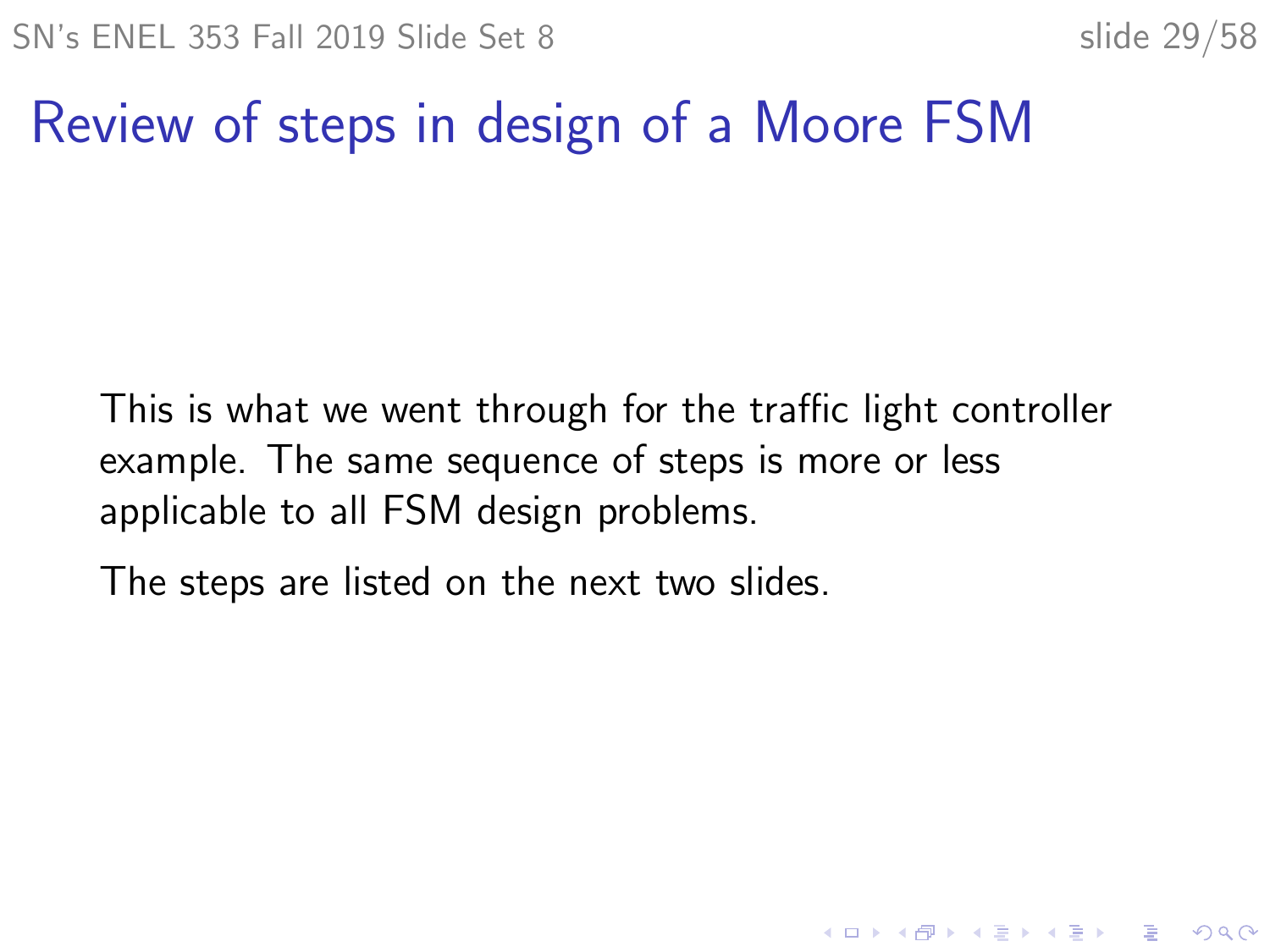# Moore FSM steps, slide 1 of 2

- $\triangleright$  Start with a **word description** of what the FSM will do. If necessary, refine the word description so that it is complete and unambiguous.
- $\triangleright$  Use the word description to create a state transition diagram.
- $\triangleright$  Use the state transition diagram to make a state transition table.
- $\blacktriangleright$  Decide on a state encoding: Each state must be represented by a unique sequence of 1's and 0's.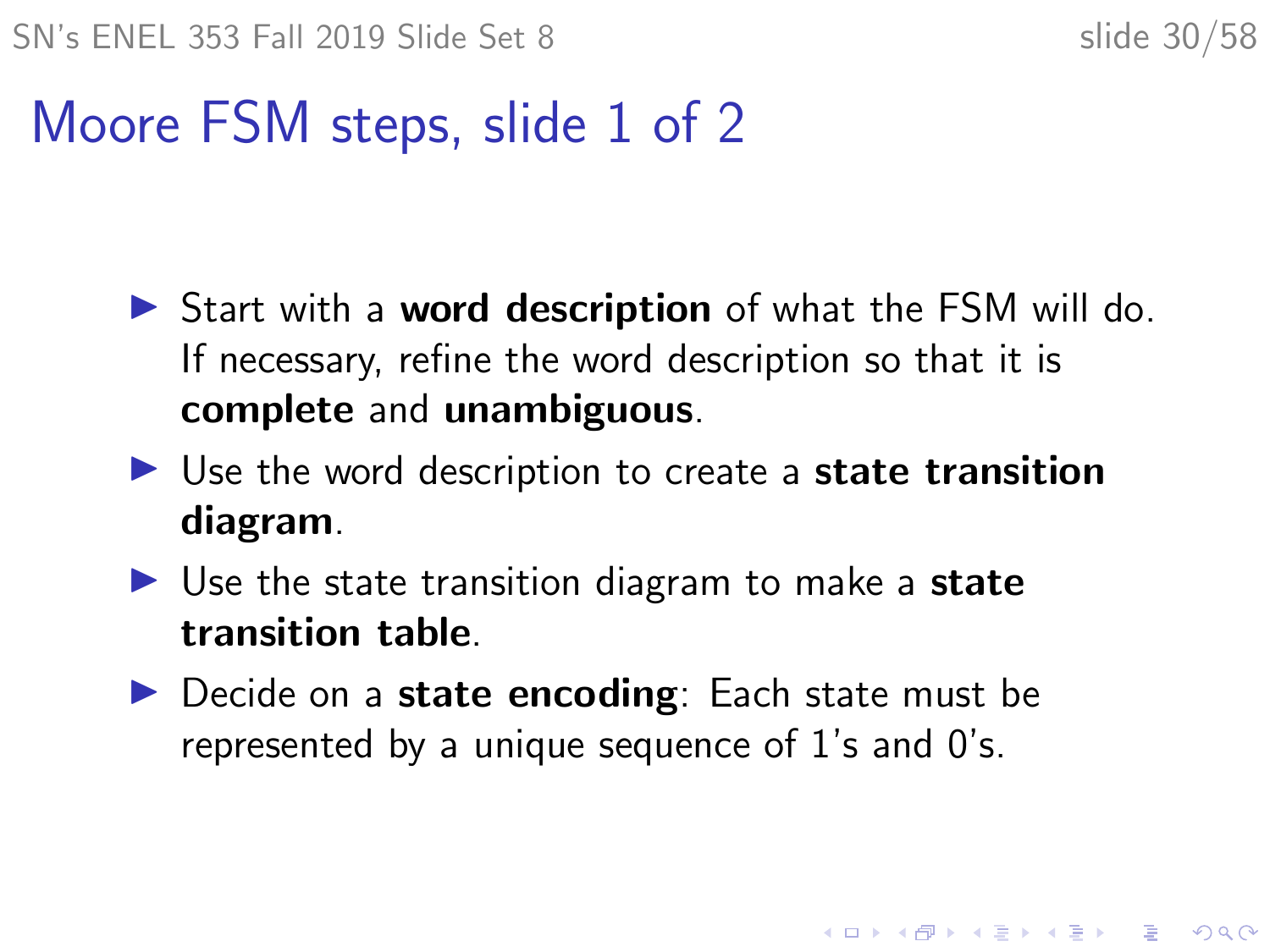## Moore FSM steps, slide 2 of 2

- $\blacktriangleright$  Update the state transition table to reflect the state encoding. The result is a truth table for the next state logic. Use K-maps or some other method to find equations for the next state logic.
- $\triangleright$  Make an **output table** to list what the output bits are for each the state encodings. Use K-maps or some other method to find equations for the **output logic**.
- $\triangleright$  Design combinational logic to implement the next state and output equations. If you're taking a course such as ENEL 353, make a schematic. (In the "real world", it's more likely that you would describe the next state and output logic in a language such as VHDL.)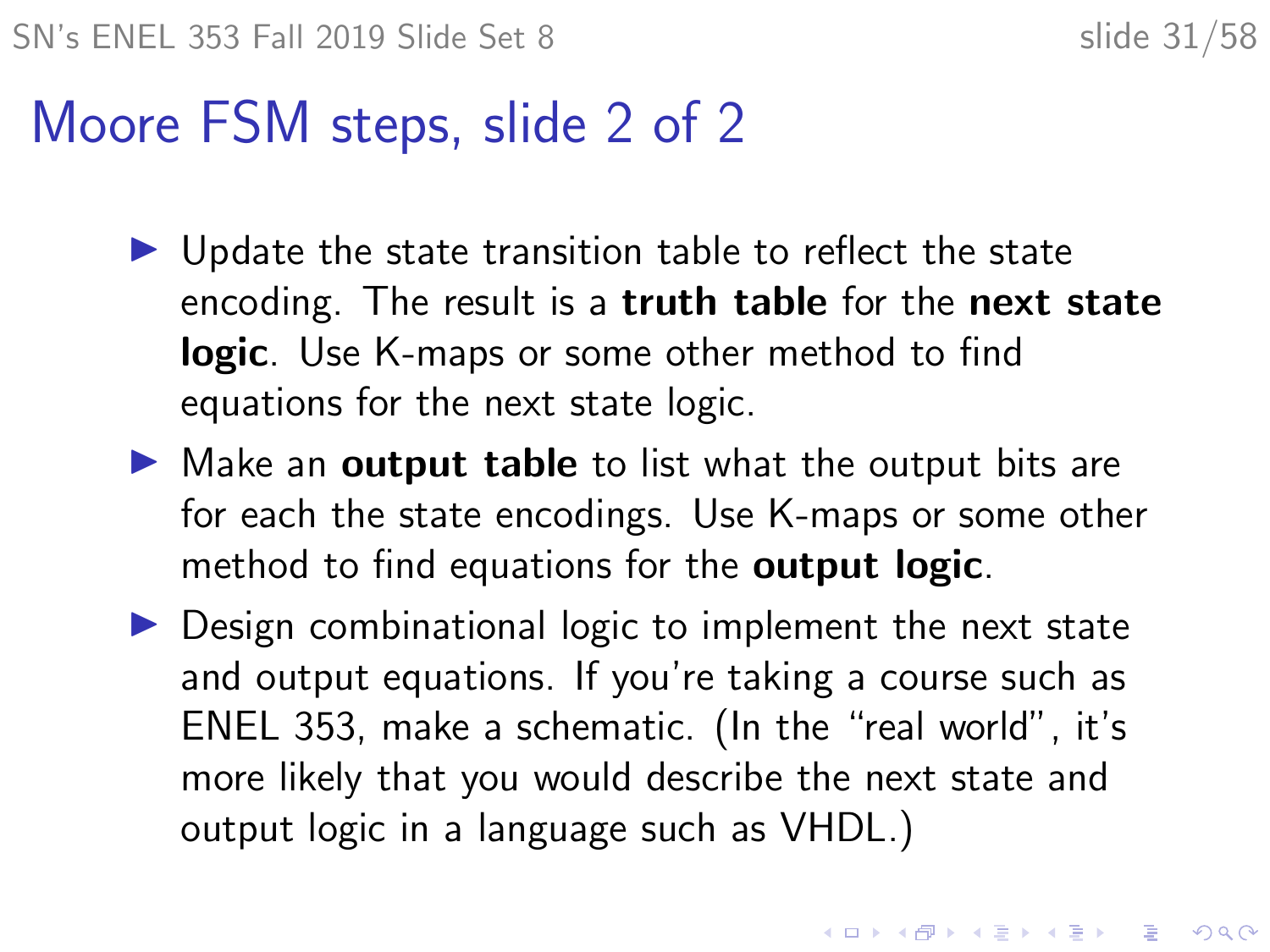# <span id="page-31-0"></span>Outline of Slide Set 8

[Synchronous sequential circuits](#page-2-0)

- [Finite state machines](#page-9-0)
- [The traffic light problem](#page-13-0)
- [Review of steps in design of a Moore FSM](#page-27-0)
- [Next FSM Example: A "divide-by-3 counter"](#page-31-0)
- [Sequence detection problems](#page-37-0)
- [A revised traffic light problem](#page-47-0)
- [Deriving an FSM from a schematic](#page-53-0)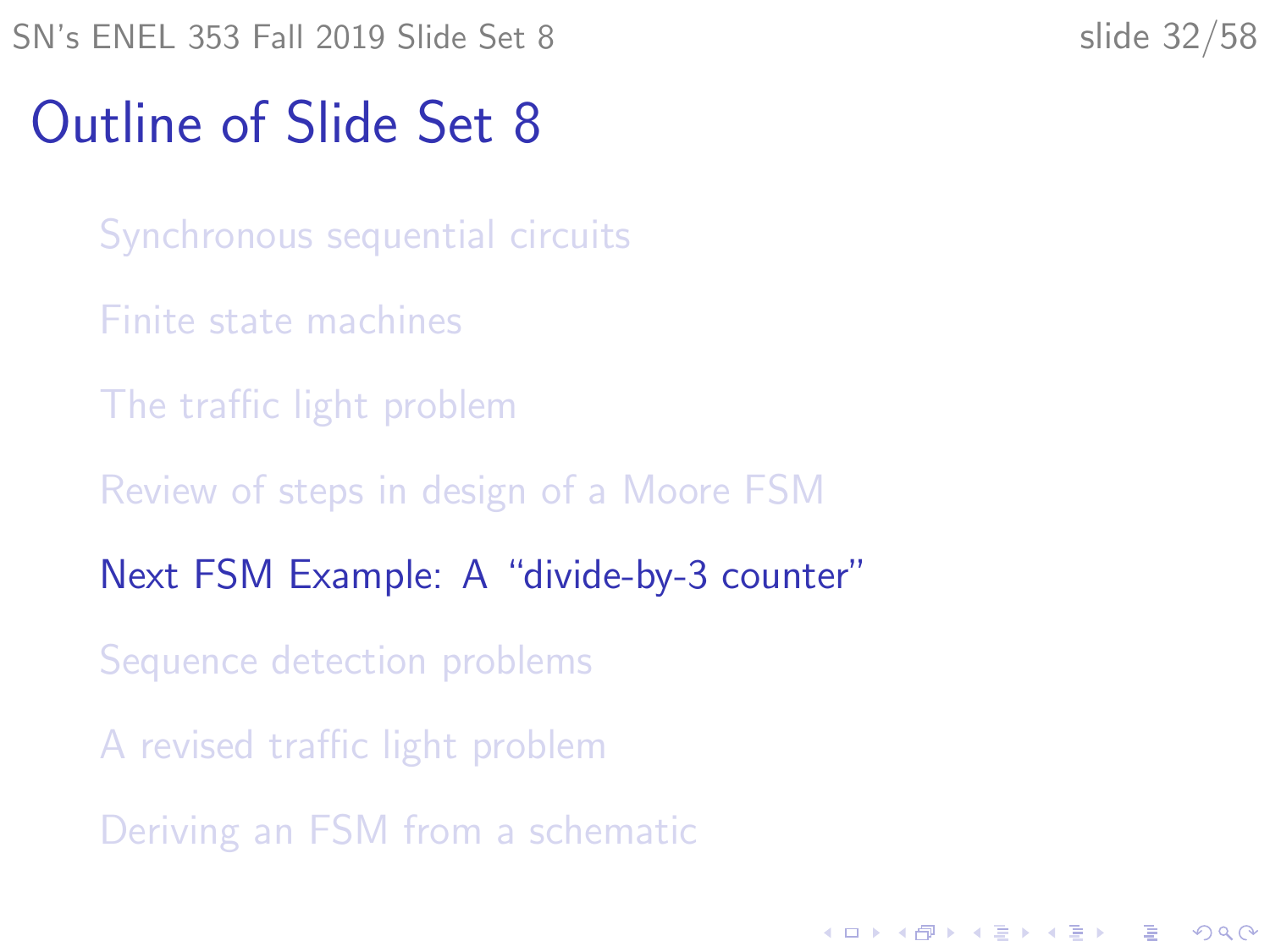# Next FSM Example: A "divide-by-3 counter"

This example is taken from Section 3.4.2 of Harris & Harris.

We'll use the example

- $\triangleright$  to review the steps in designing an FSM, starting from a word description of system behaviour;
- $\triangleright$  to illustrate how the choice of state encoding may influence the relative complexity of next state and output logic.

Word description of the divide-by-3 counter: The only inputs are clock and reset signals. The output should be 1 during every third cycle of the input clock, and 0 during other cycles of the input clock.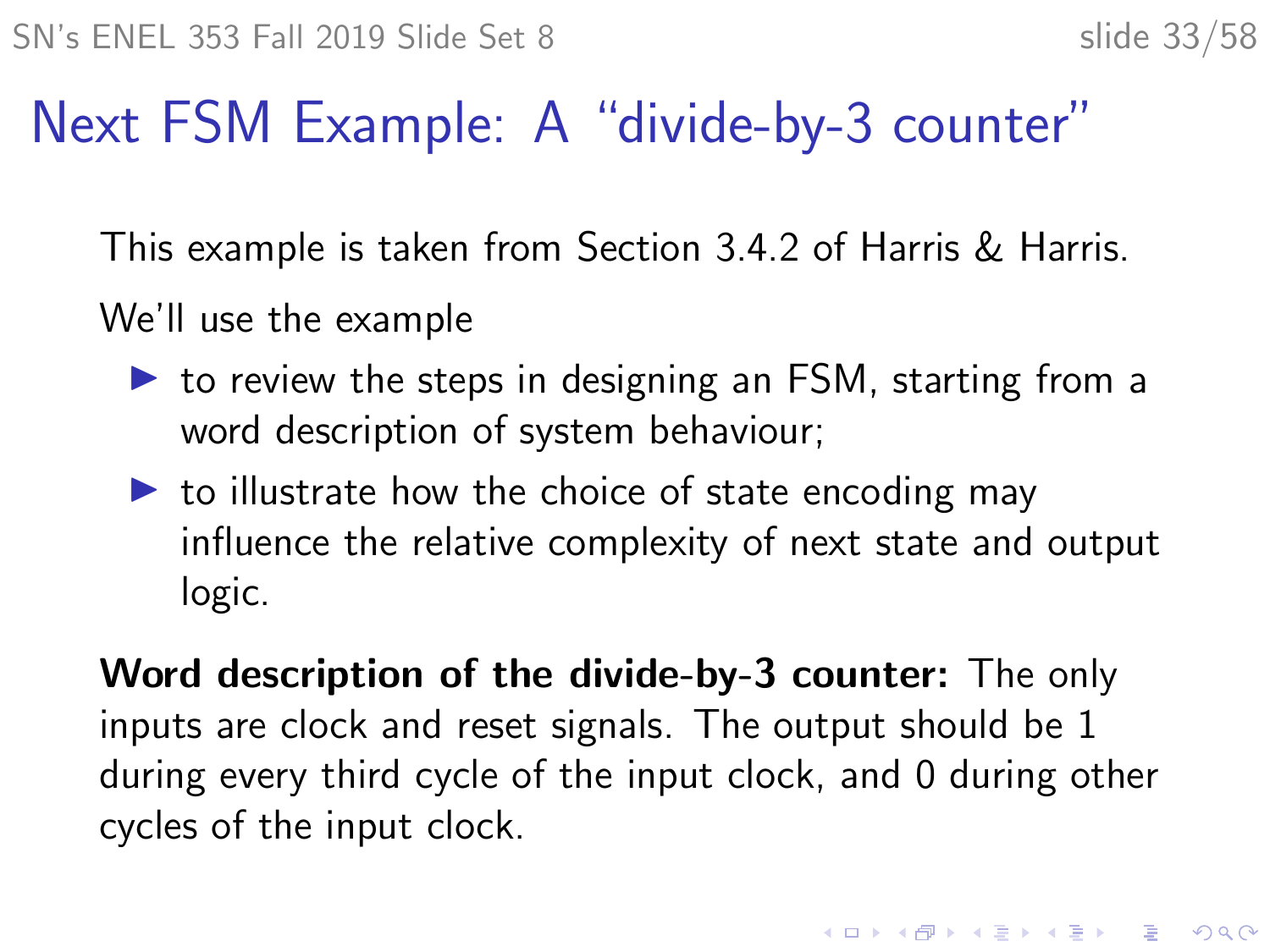SN's ENEL 353 Fall 2019 Slide Set 8 slide 34/58

**KORK ERKER ADAM ADA** 

Divide-by-3 counter:

Waveforms and a state transition diagram



Image is taken from Figure 3.28 from Harris D. M. and Harris S. L., Digital Design and Computer Architecture, 2nd ed., C 2013, Elsevier, Inc.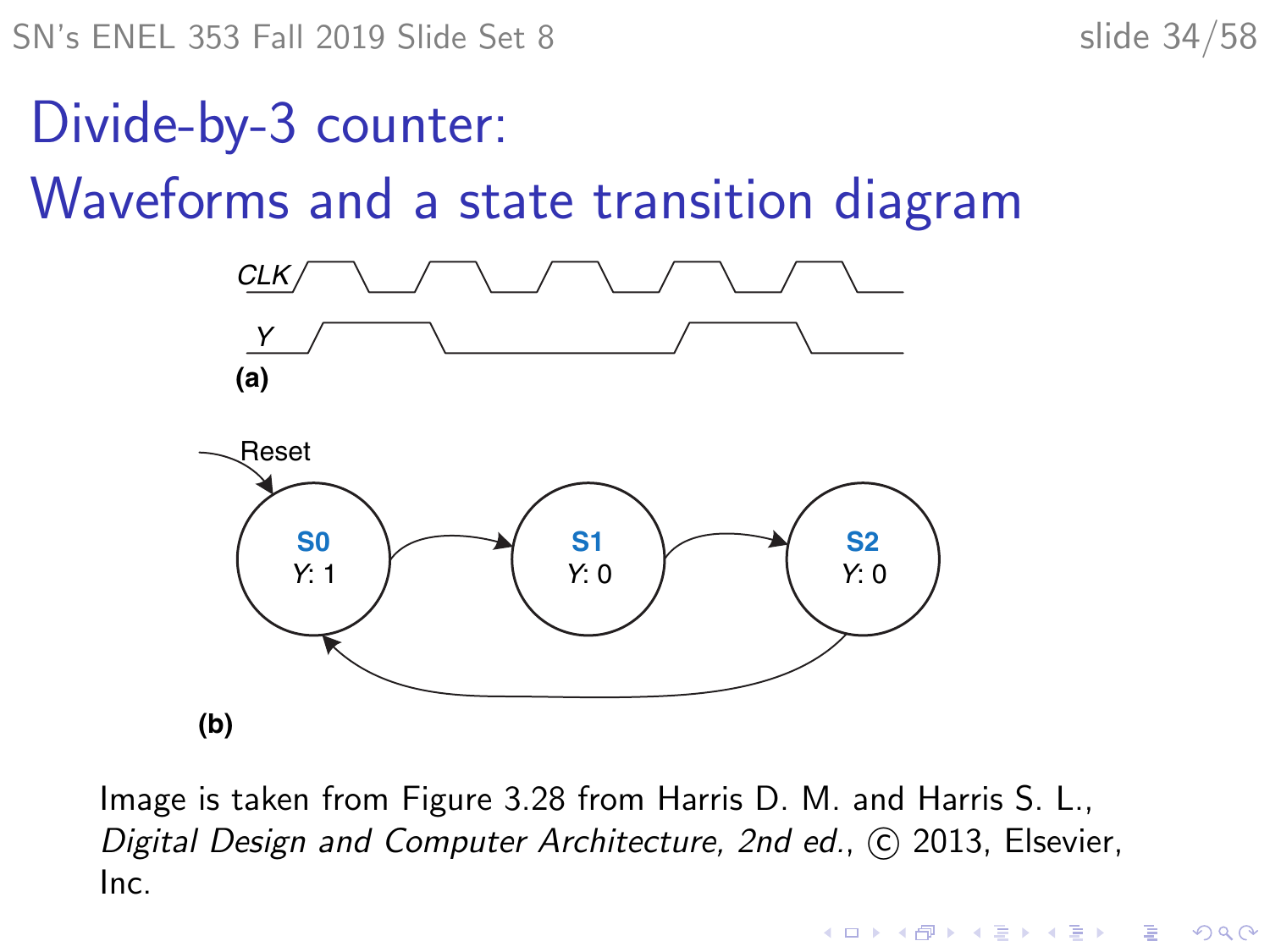# "A divide-by-N counter has one output and no inputs."

The title of this slide is a quote from page 129 of Harris and Harris.

Does it make sense to say there are no inputs? Every FSM needs a **clock** input. And the state transition diagram for the divide-by-3 counter also shows a reset input.

**Important:** In discussion of FSMs, it's traditional to count the number of inputs as the number of system input signals used by the next state logic. For whatever reason, important input signals—such as CLK and reset—that go straight to the state register do not count in the number of FSM inputs.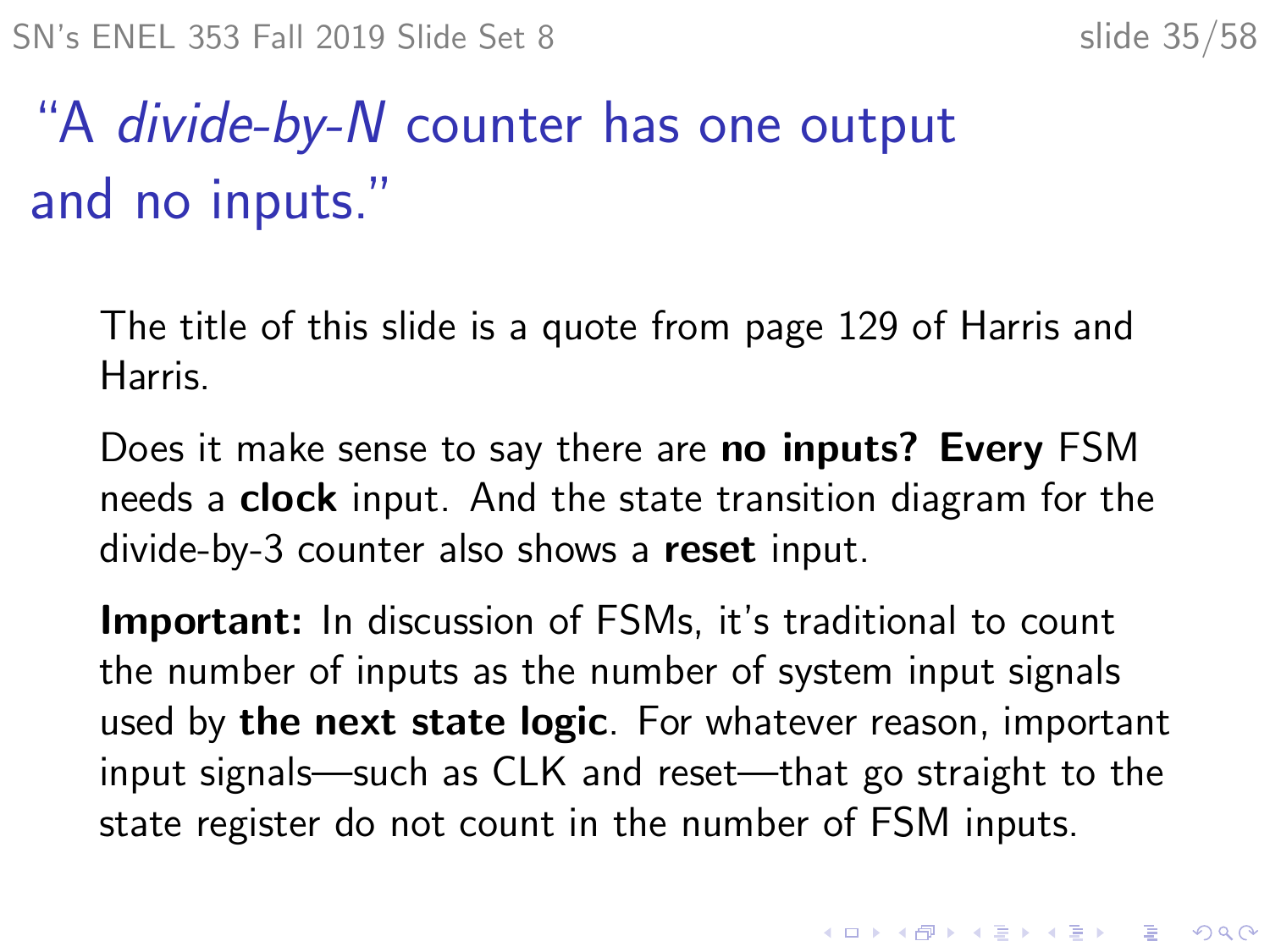# Divide-by-3 counter with binary state encoding

Let's finish the design of the counter using unsigned binary encoding for the states S0, S1, and S2.

Unlike what is done in the textbook, we'll put the unused state 11 into our truth tables with the goal of using don't-care outputs to simplify the next-state and output equations.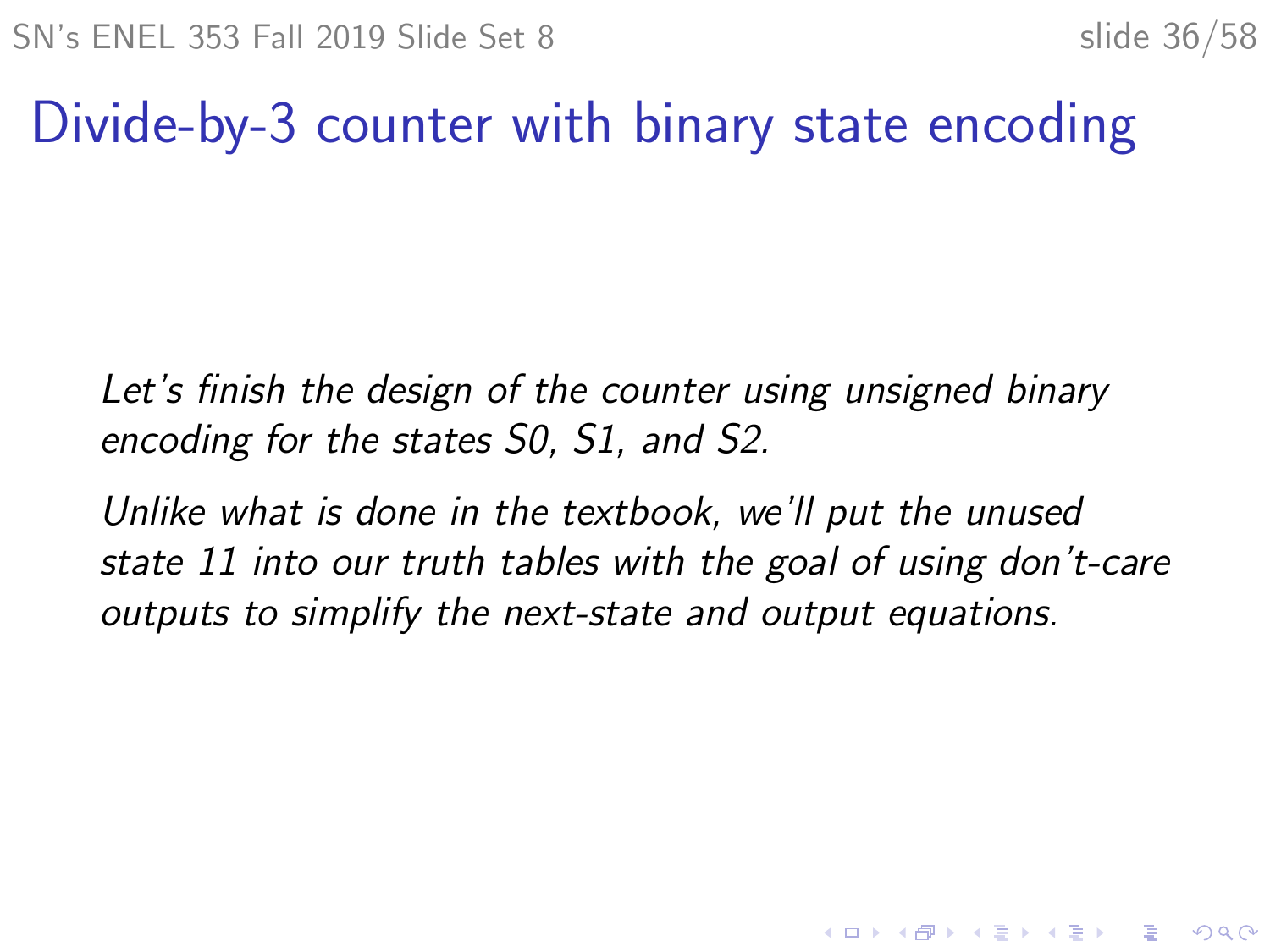# Divide-by-3 counter with one-hot encoding

One-hot state encoding requires one flip-flop for each state. In any state, a single state bit is TRUE and all the others are FALSE.

One-hot state encodings for a system with three states: 001, 010, 100.

One-hot state encodings for a system with four states: 0001, 0010, 0100, 1000.

Let's complete the divide-by-3 FSM design using one-hot state encoding, then make a few remarks.

We'll assume that we can build a state register out of resettable DFFs and/or settable DFFs, whatever is needed to make the reset logic work.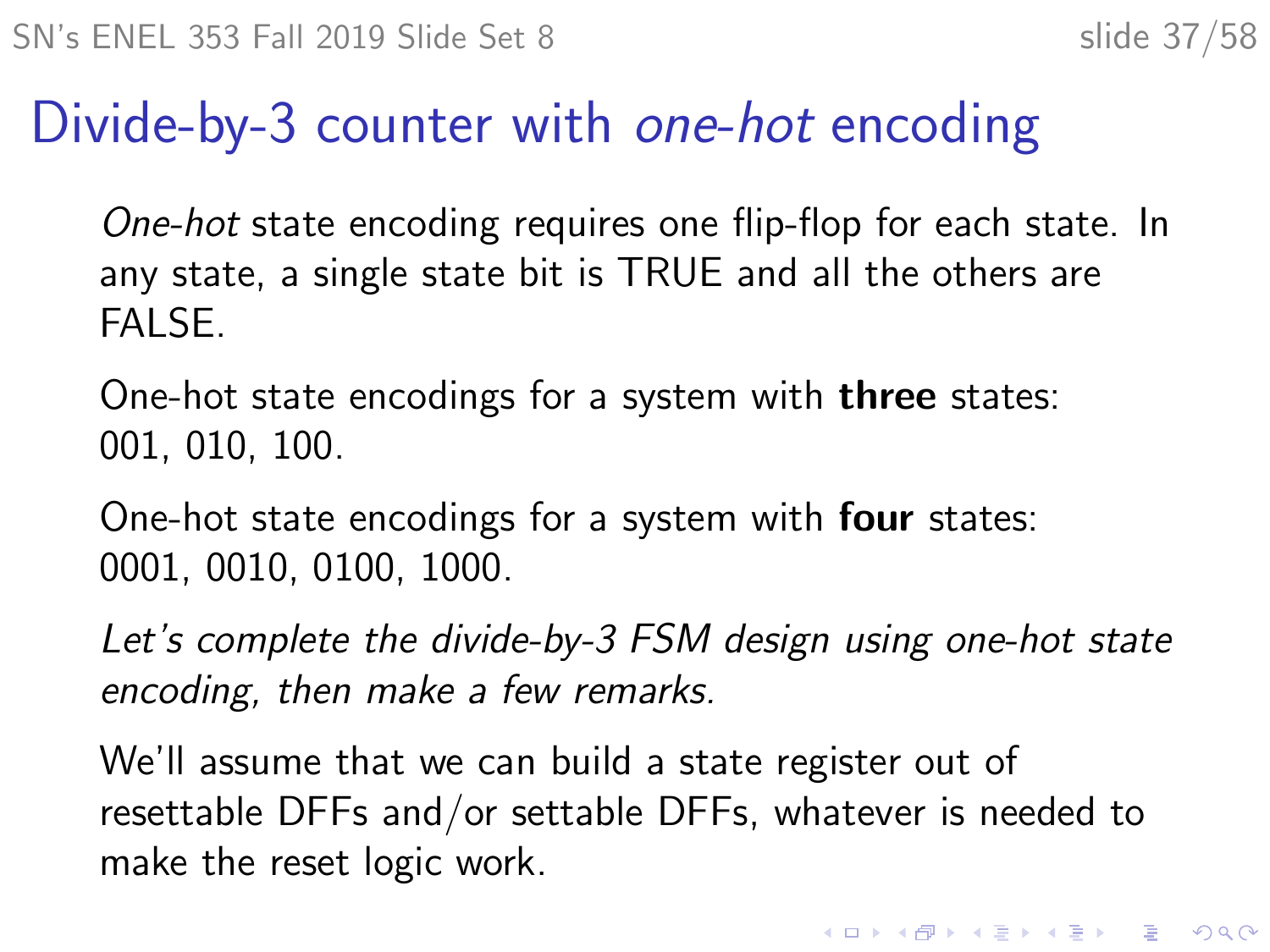# <span id="page-37-0"></span>Outline of Slide Set 8

[Synchronous sequential circuits](#page-2-0)

- [Finite state machines](#page-9-0)
- [The traffic light problem](#page-13-0)
- [Review of steps in design of a Moore FSM](#page-27-0)
- [Next FSM Example: A "divide-by-3 counter"](#page-31-0)
- [Sequence detection problems](#page-37-0)
- [A revised traffic light problem](#page-47-0)
- [Deriving an FSM from a schematic](#page-53-0)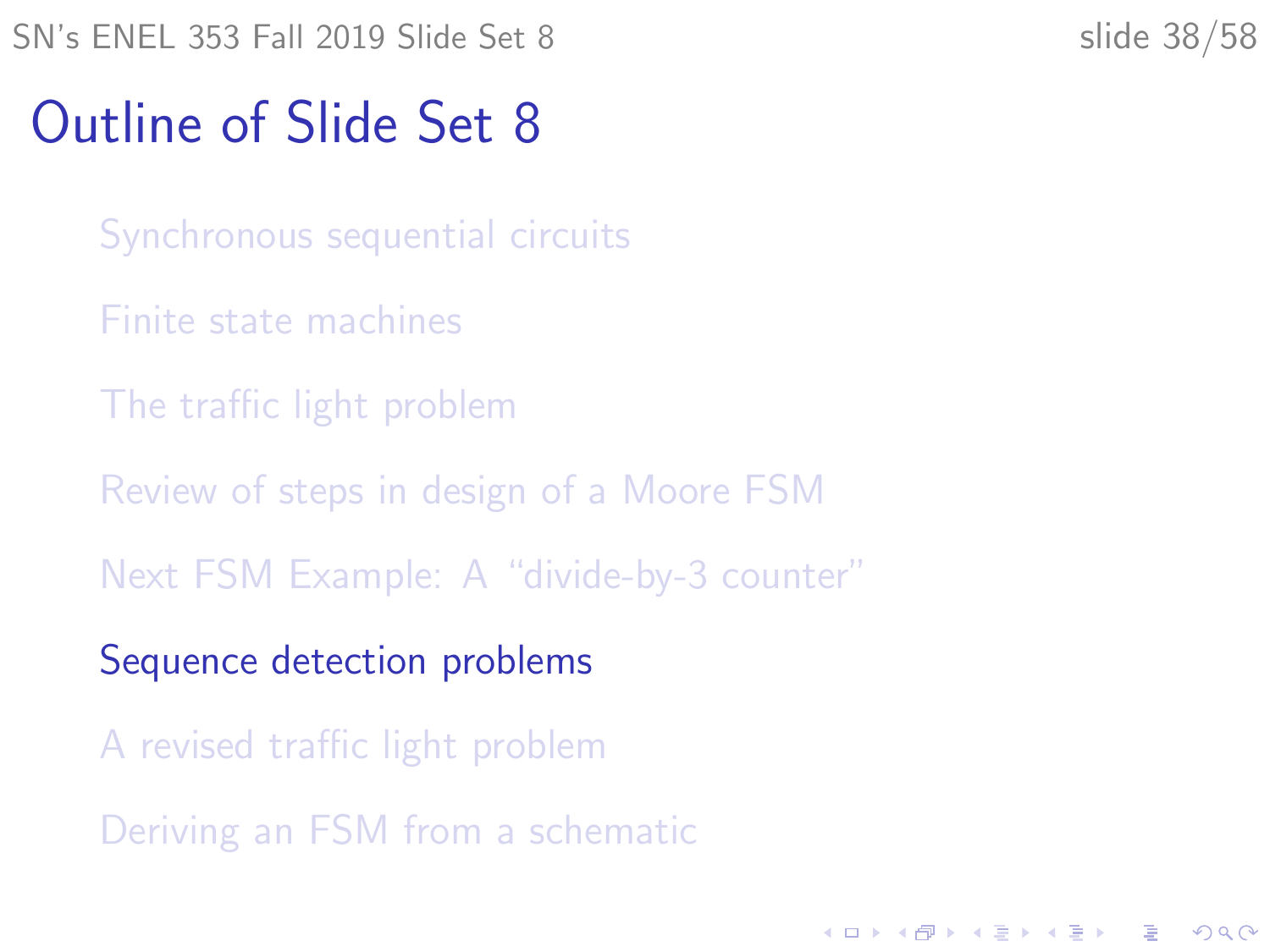# Sequence detection problems

Most textbooks on digital design present several FSM design problems that are worded something like this example: "Design an FSM that will have an output of 1 only when the input is 0, but was 1 for the previous three clock cycles."

Example 3.7 from Harris & Harris: "Alyssa P. Hacker owns a pet robotic snail with an FSM brain. The snail crawls from left to right along a paper tape containing a sequence of 1's and 0's. On each clock cycle, the snail crawls to the next bit. The snail smiles when the last two bits it has crawled over are, from left to right, 01. Design the FSM [. . . ]"

Problems of this kind are great practice for students, because solving them requires careful thought about states and state transitions.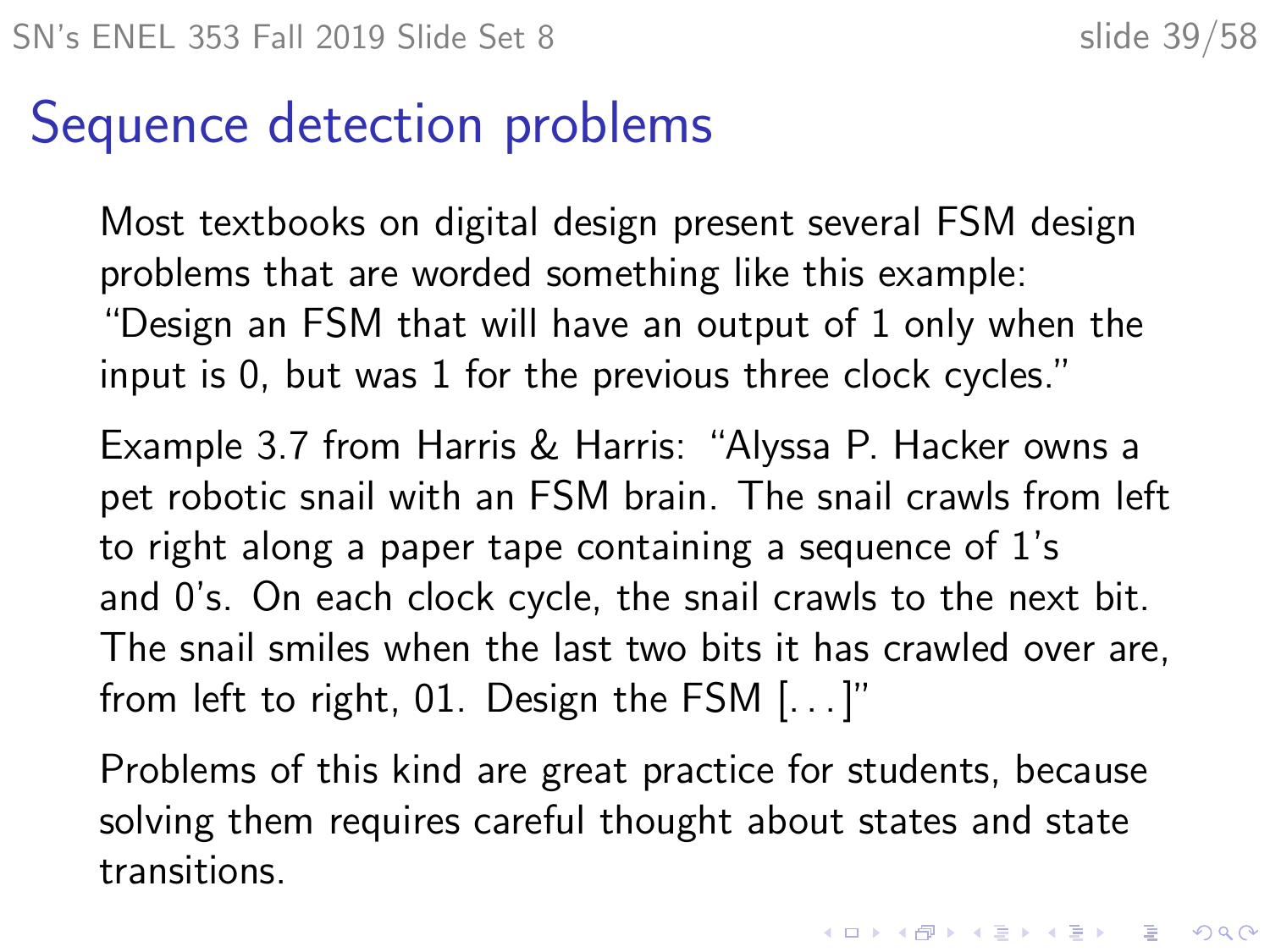# Useful assumptions for sequence detection problems

First, let's assume that **the clock period is long** compared to switching times for the available circuit elements. That way, we can ignore timing problems caused by excessive delays in circuit elements.

Second, let's assume that the input will be "reasonable", in the following senses:

- ▶ The input makes at most one  $0 \rightarrow 1$  or  $1 \rightarrow 0$  transition within any single clock cycle.
- $\triangleright$  The input **never** makes a  $0 \rightarrow 1$  or  $1 \rightarrow 0$  transition really near in time to a rising clock edge. (This eliminates uncertainty about DFF D input values when those values are being copied to DFF Q outputs.)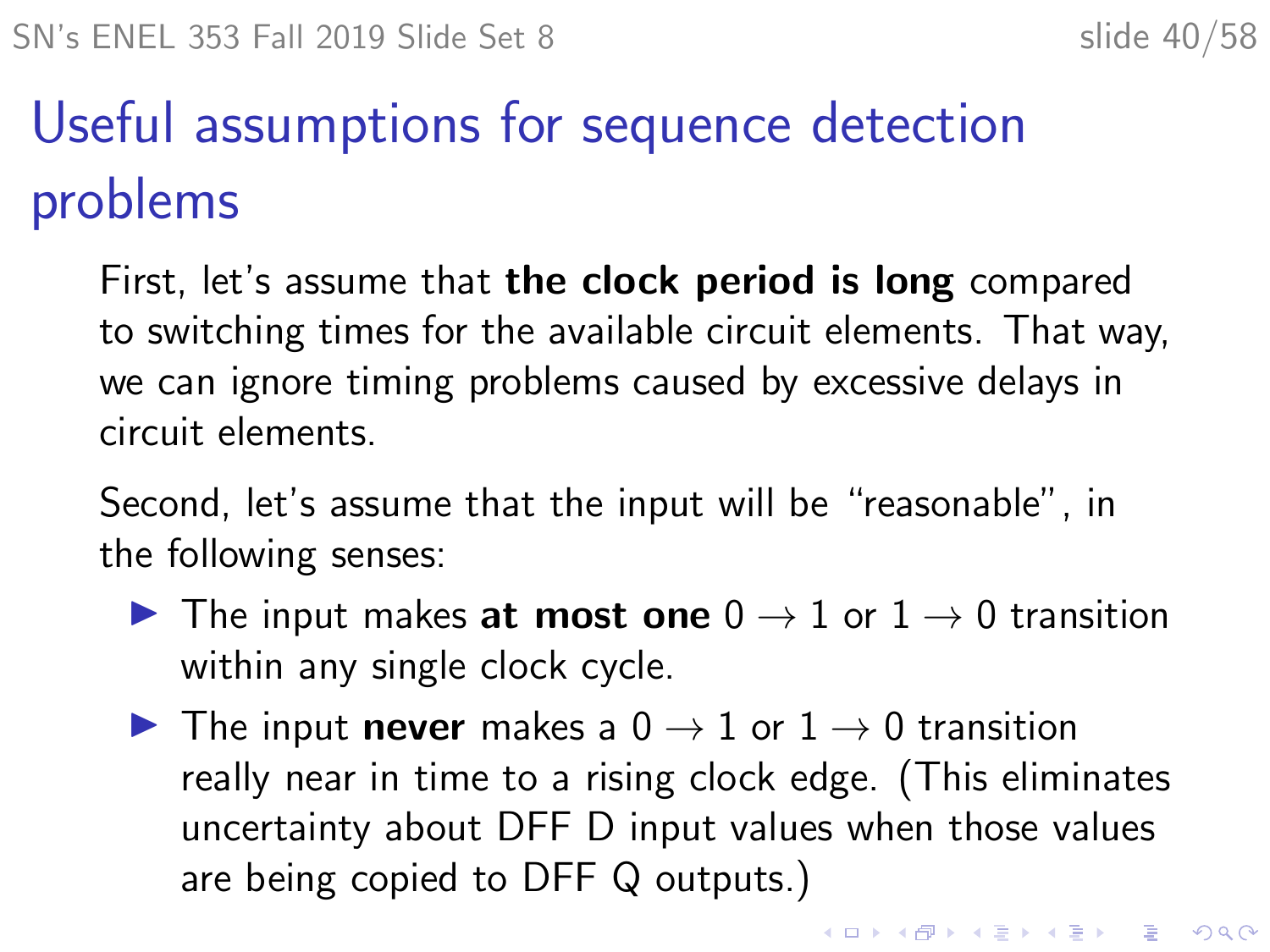SN's ENEL 353 Fall 2019 Slide Set 8 slide 41/58

# Which of  $A$ ,  $B$ ,  $C$  and  $D$  are "reasonable" inputs for sequence detection?



**K ロ ▶ K 何 ▶ K ヨ ▶ K ヨ ▶** B  $2Q$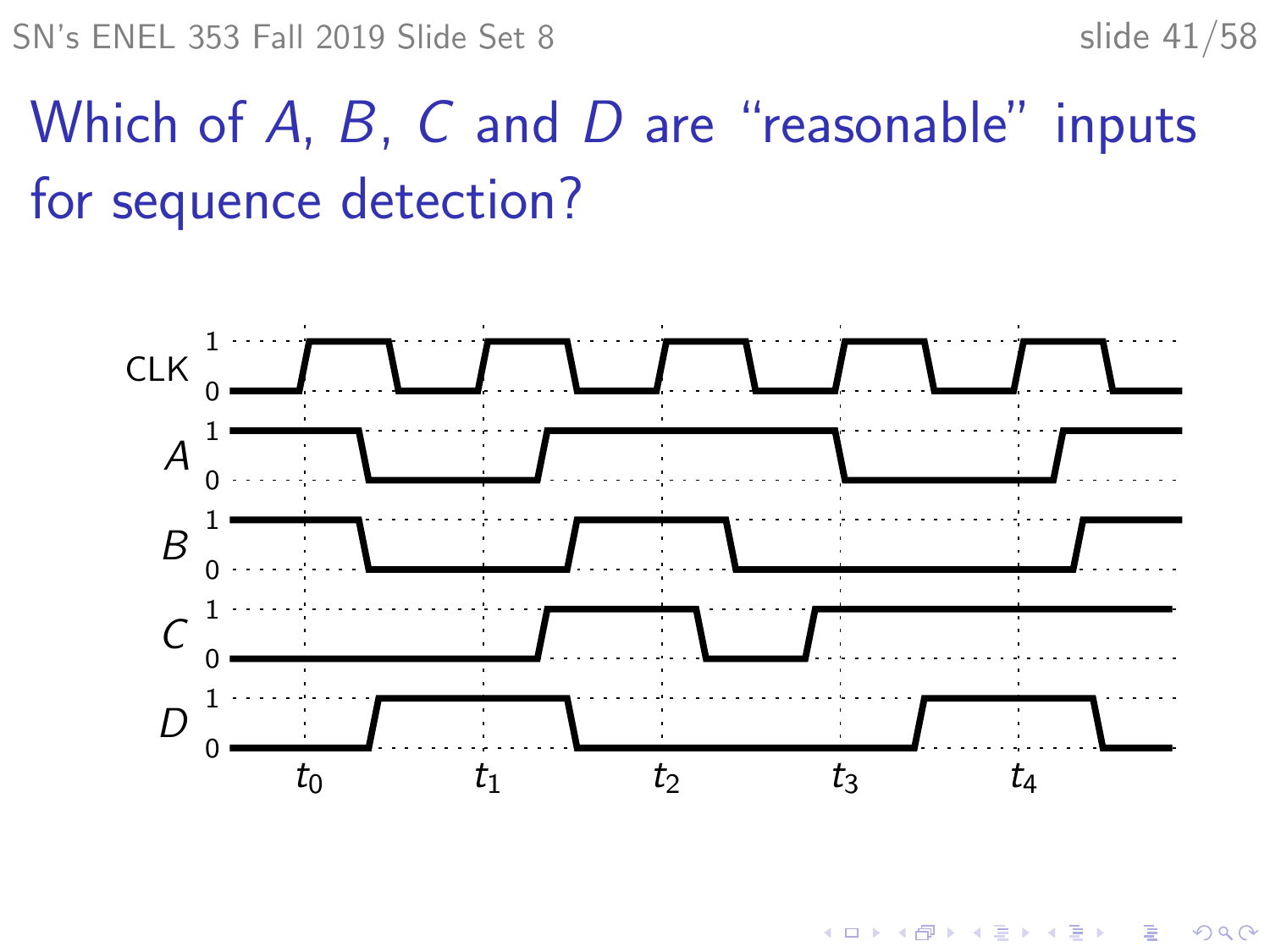# Review: Moore and Mealy FSM structures

Which is which? How can you tell?

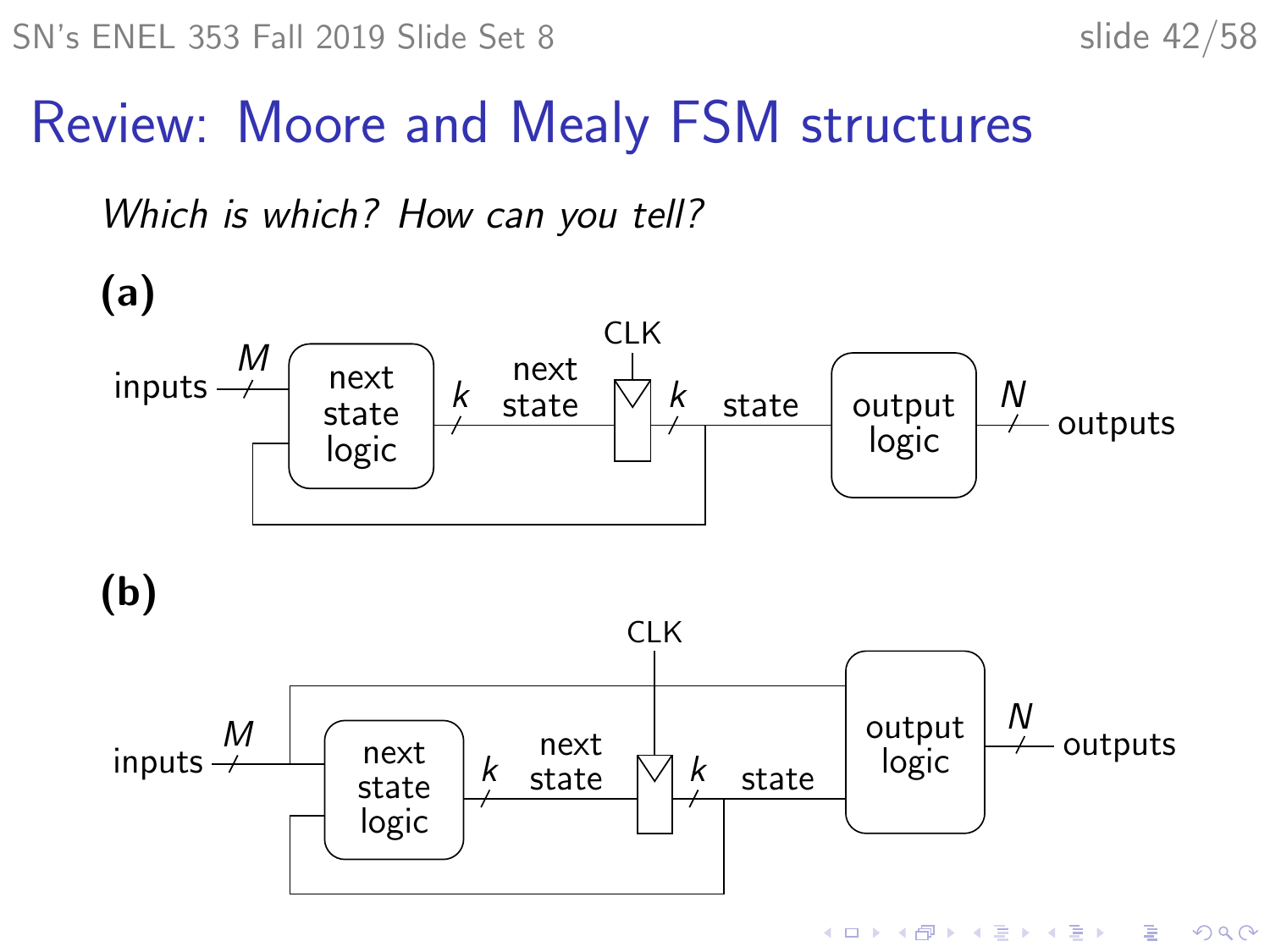# A sequence detection problem

Problem statement: Design an FSM to detect the following sequence of bits on the FSM input: 1 for three clock cycles followed by a 0. The output should be 1 when the sequence has been detected and 0 at other times.

We'll consider both Moore and Mealy FSM designs.

For each of the Moore and Mealy designs, what does the problem statement mean, in terms of the current input value and the values of the input at recent clock edges?

Let's make a timing diagram to be really clear about how the Moore and Mealy outputs will react to a typical input signal.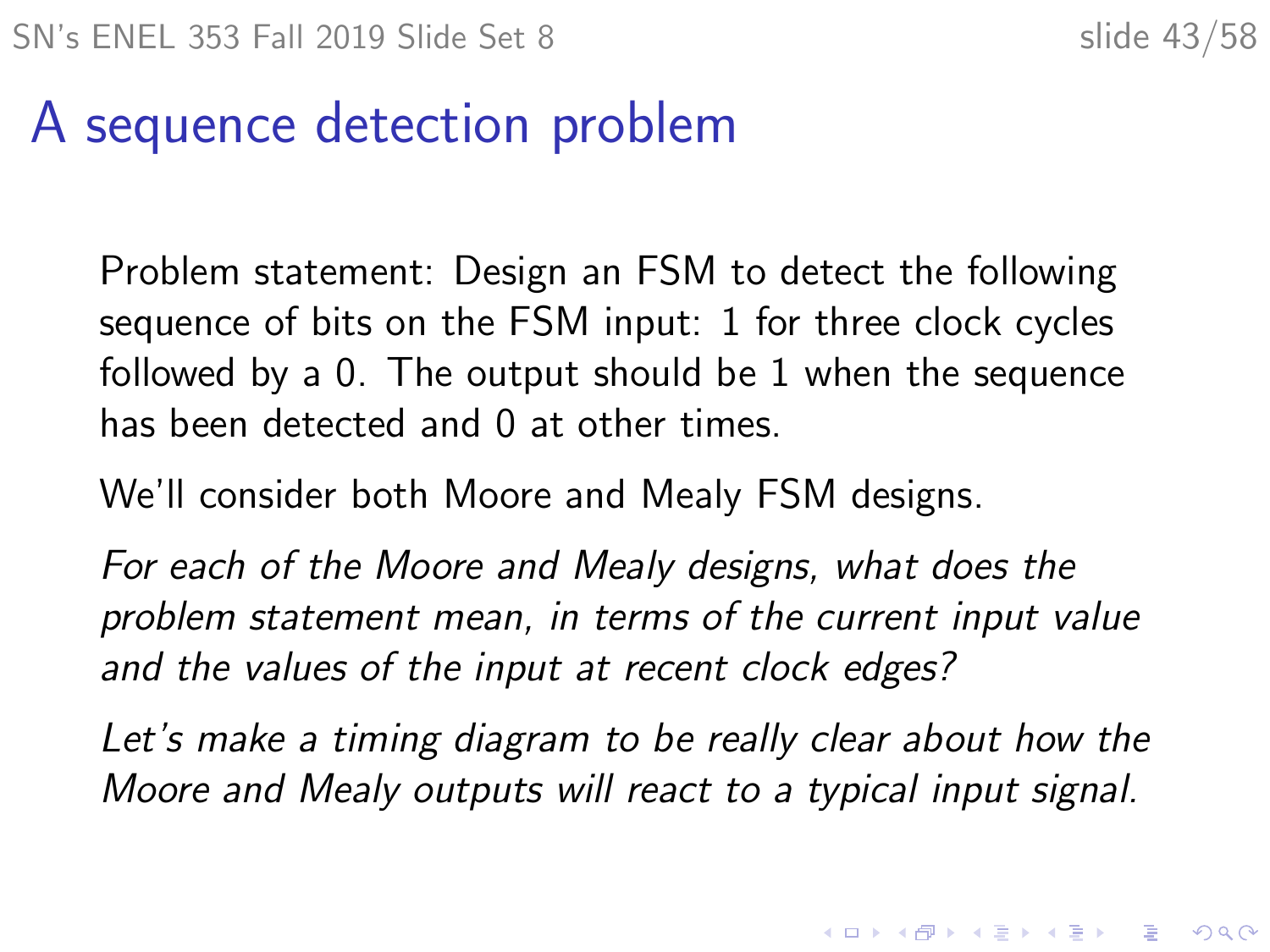# Sequence detection example: Moore FSM

Let's describe the states of the system.

Let's make a state transition diagram.

In order to give more time to the Mealy FSM design problem, we won't complete the Moore FSM design work.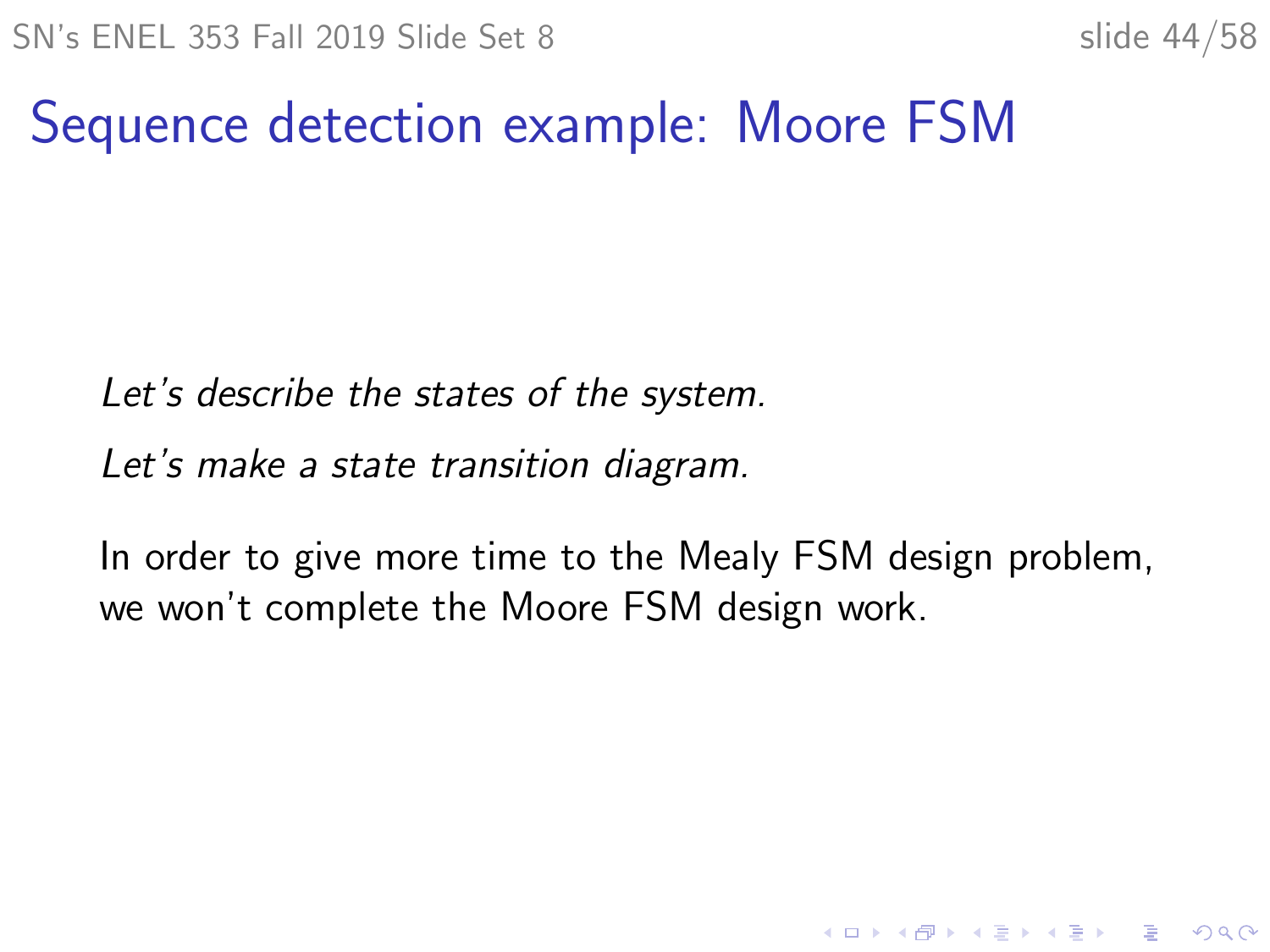# Sequence detection example: Mealy FSM

Let's make a list of states appropriate for a Mealy FSM solution to the problem.

Let's make a state transition diagram.

Let's make some general notes about how state transition diagrams for Mealy FSMs differ from state transition diagrams for Moore FSMs.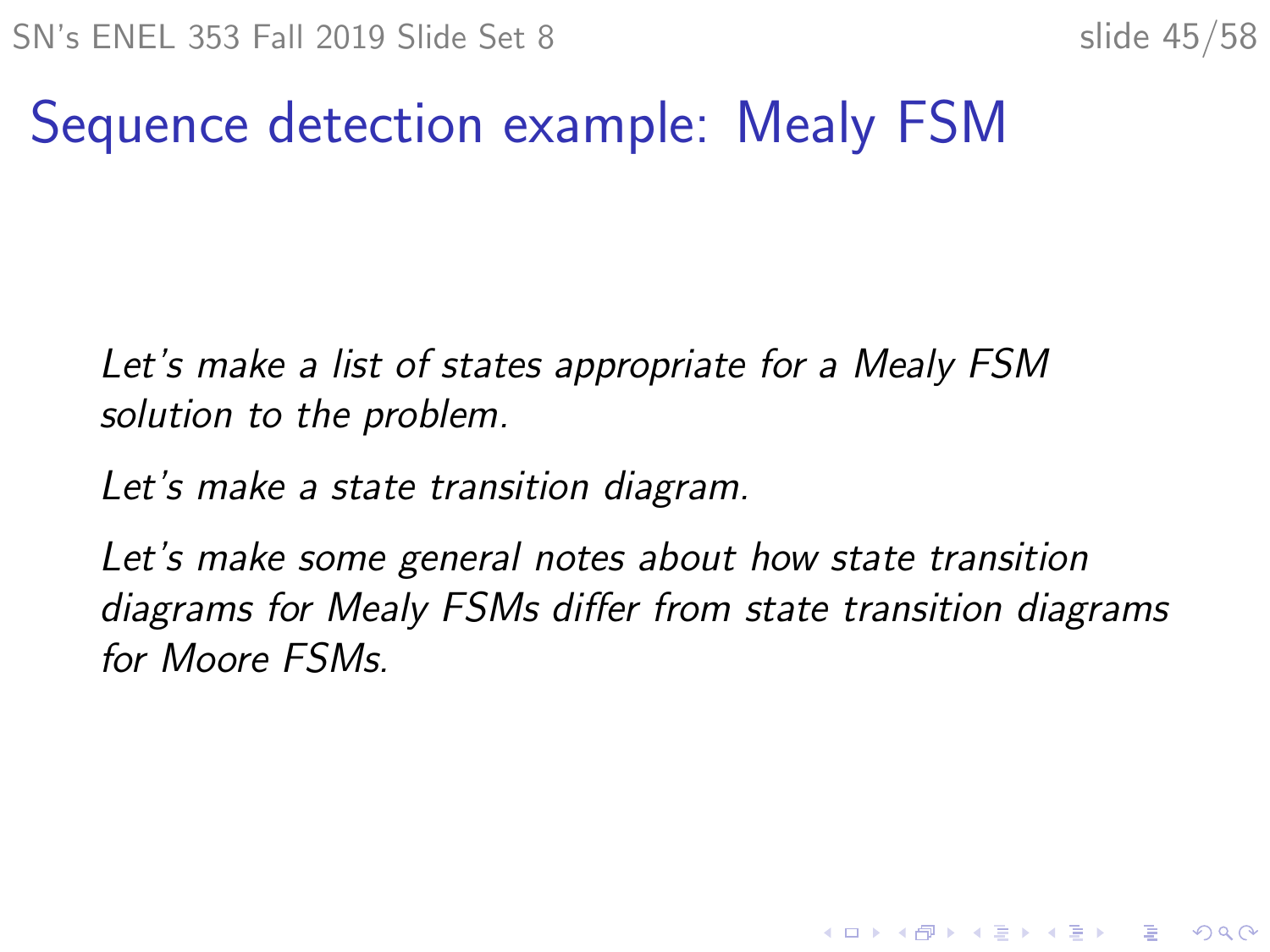# Sequence detection example: Mealy FSM, continued

Let's choose unsigned binary encoding of the states.

Let's make a combined state transition and output table. (We'll go straight to the version that is based on our chosen state encoding, because it's pretty easy to do without a version that lists the states symbolically.)

Let's find next-state and output equations.

Let's draw a schematic.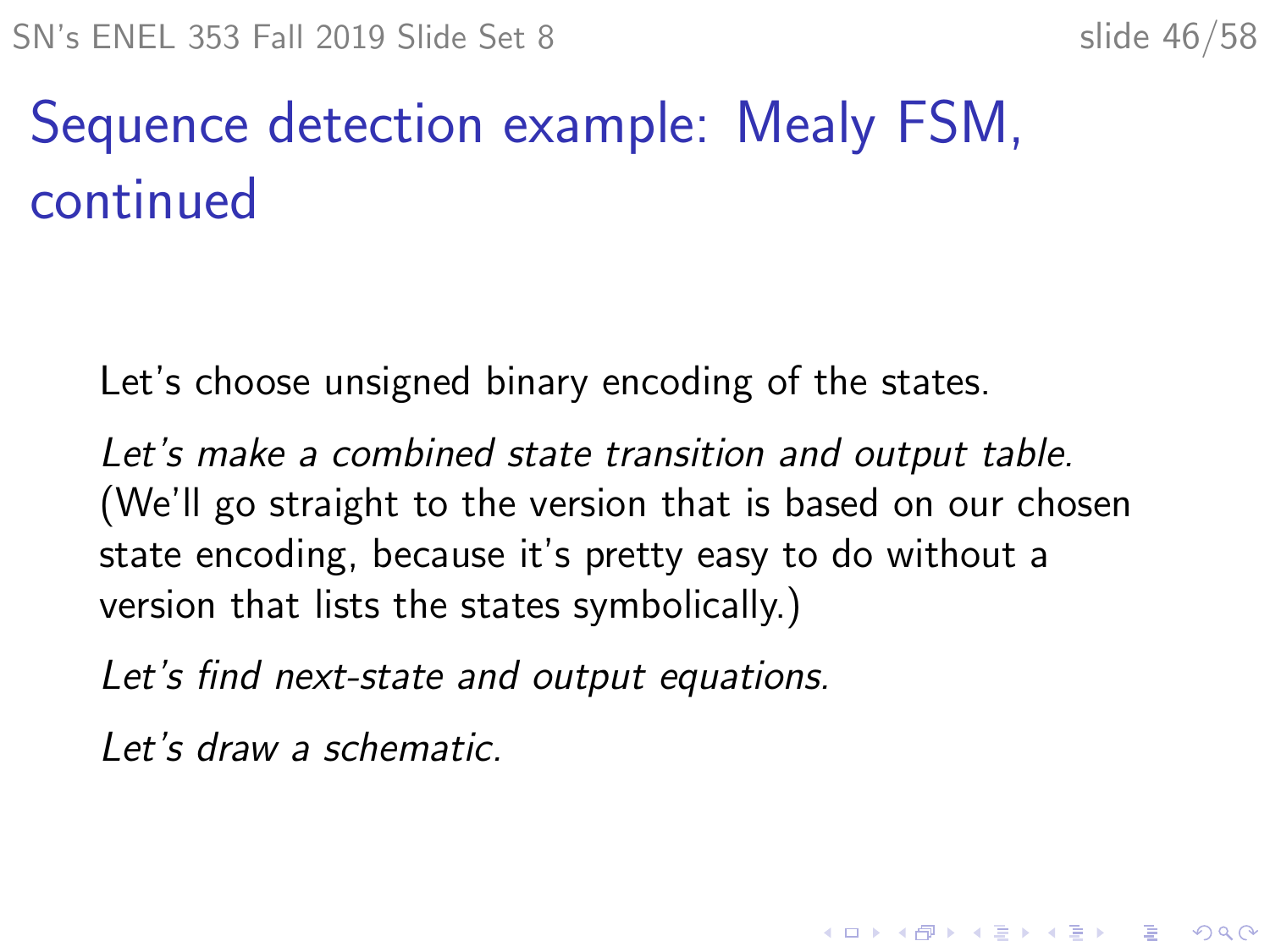$\left\{ \begin{array}{ccc} 1 & 0 & 0 \\ 0 & 1 & 0 \\ 0 & 0 & 0 \\ 0 & 0 & 0 \\ 0 & 0 & 0 \\ 0 & 0 & 0 \\ 0 & 0 & 0 \\ 0 & 0 & 0 \\ 0 & 0 & 0 \\ 0 & 0 & 0 \\ 0 & 0 & 0 \\ 0 & 0 & 0 \\ 0 & 0 & 0 \\ 0 & 0 & 0 \\ 0 & 0 & 0 & 0 \\ 0 & 0 & 0 & 0 \\ 0 & 0 & 0 & 0 \\ 0 & 0 & 0 & 0 & 0 \\ 0 & 0 & 0 & 0 & 0 \\ 0 & 0 & 0 & 0 & 0 \\ 0$ 

 $\mathbb{B}$ 

 $2990$ 

# Sequence detection FSMs with an "unreasonable" input signal

Let's determine what the Moore and Mealy FSMs will do if the input  $A$  is as shown  $\dots$ 



Let's make a few remarks.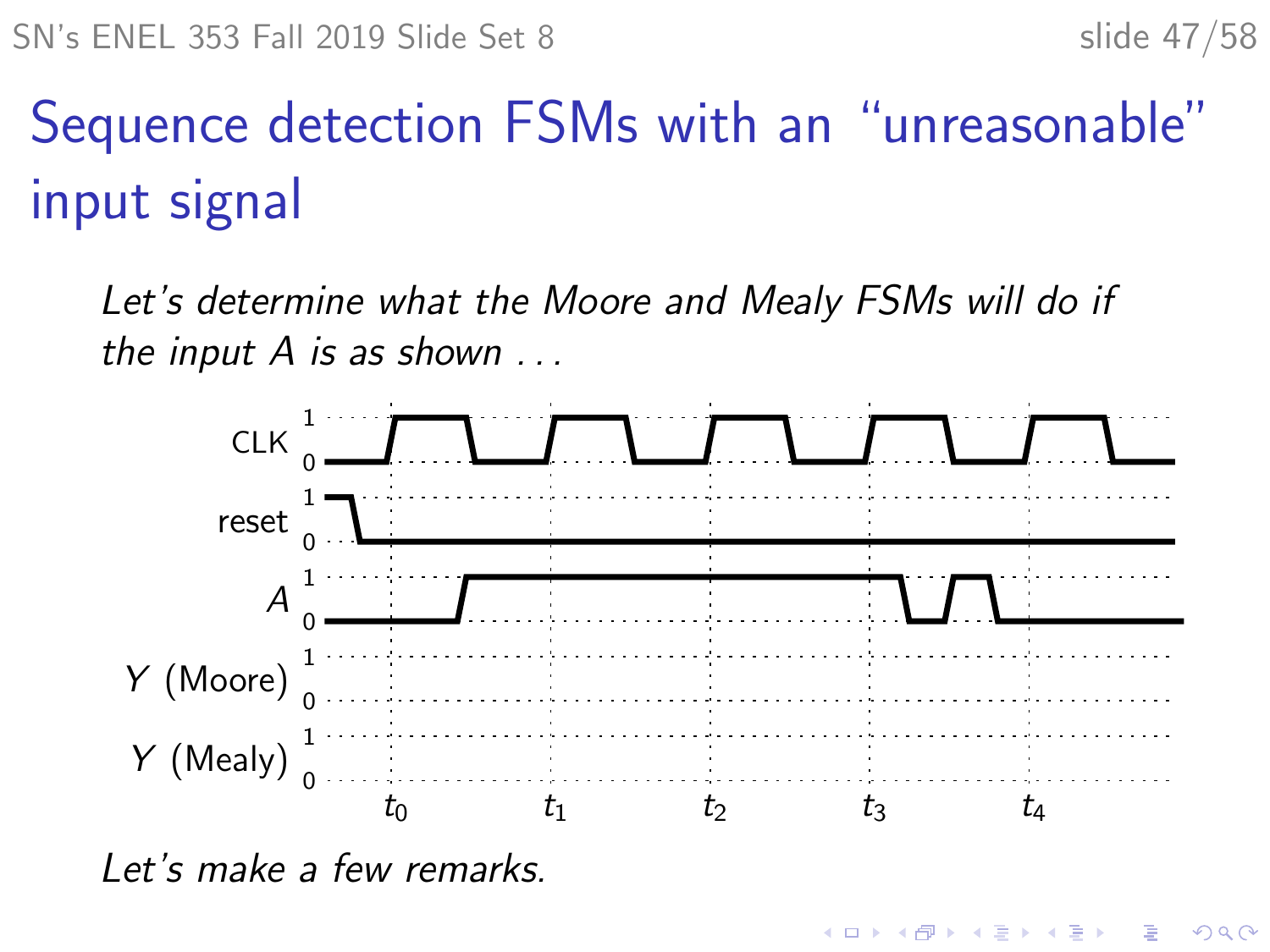# <span id="page-47-0"></span>Outline of Slide Set 8

[Synchronous sequential circuits](#page-2-0)

- [Finite state machines](#page-9-0)
- [The traffic light problem](#page-13-0)
- [Review of steps in design of a Moore FSM](#page-27-0)
- [Next FSM Example: A "divide-by-3 counter"](#page-31-0)
- [Sequence detection problems](#page-37-0)
- [A revised traffic light problem](#page-47-0)
- [Deriving an FSM from a schematic](#page-53-0)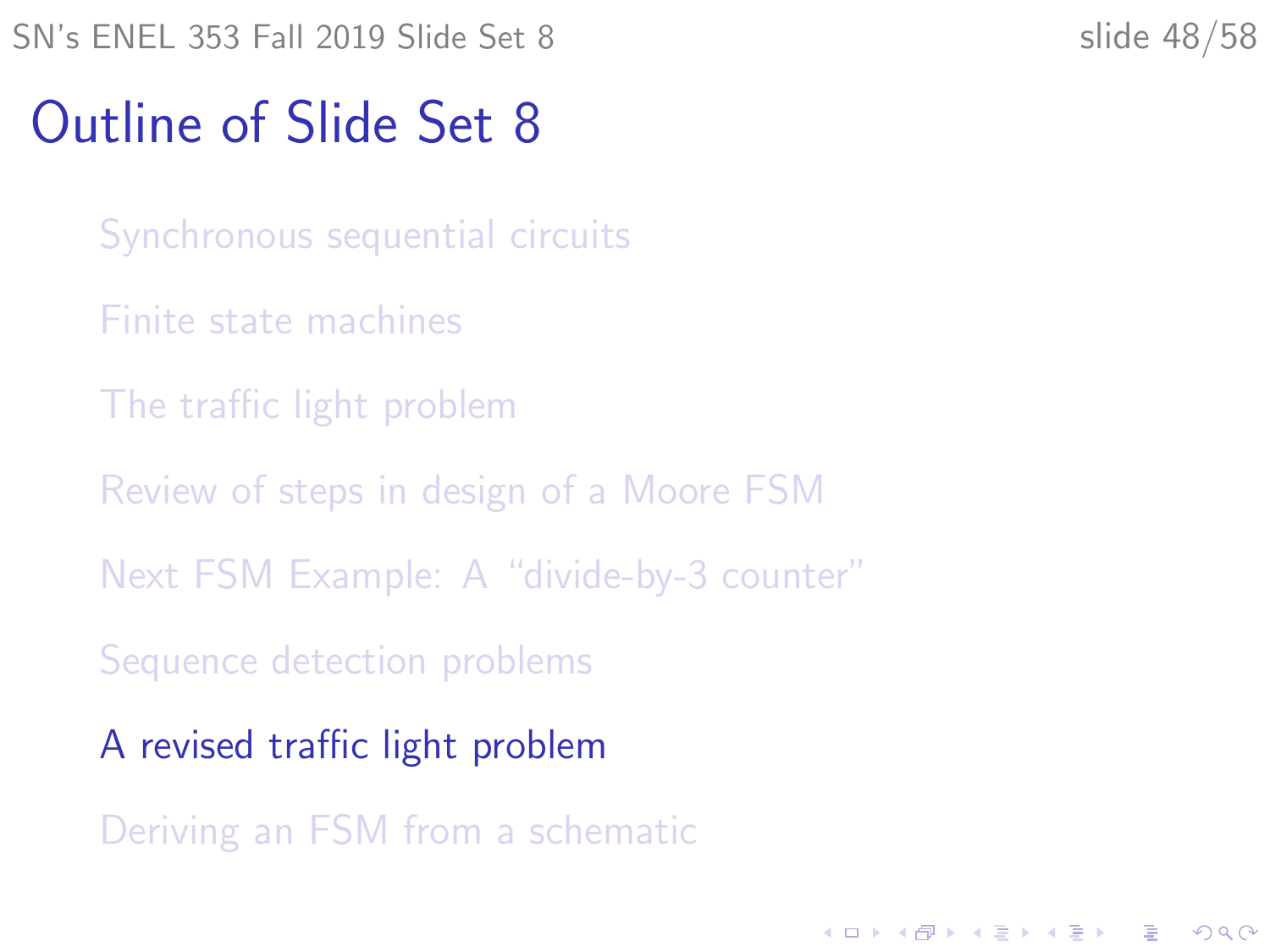# A revised traffic light problem



In regular mode, the system behaves like the system that's already been designed.

In parade mode, the system advances through the regular sequence until it gets to red for A and green for B, then stays in that state.

Let's make a block diagram showing the inputs and outputs of the new, more complex traffic light controller.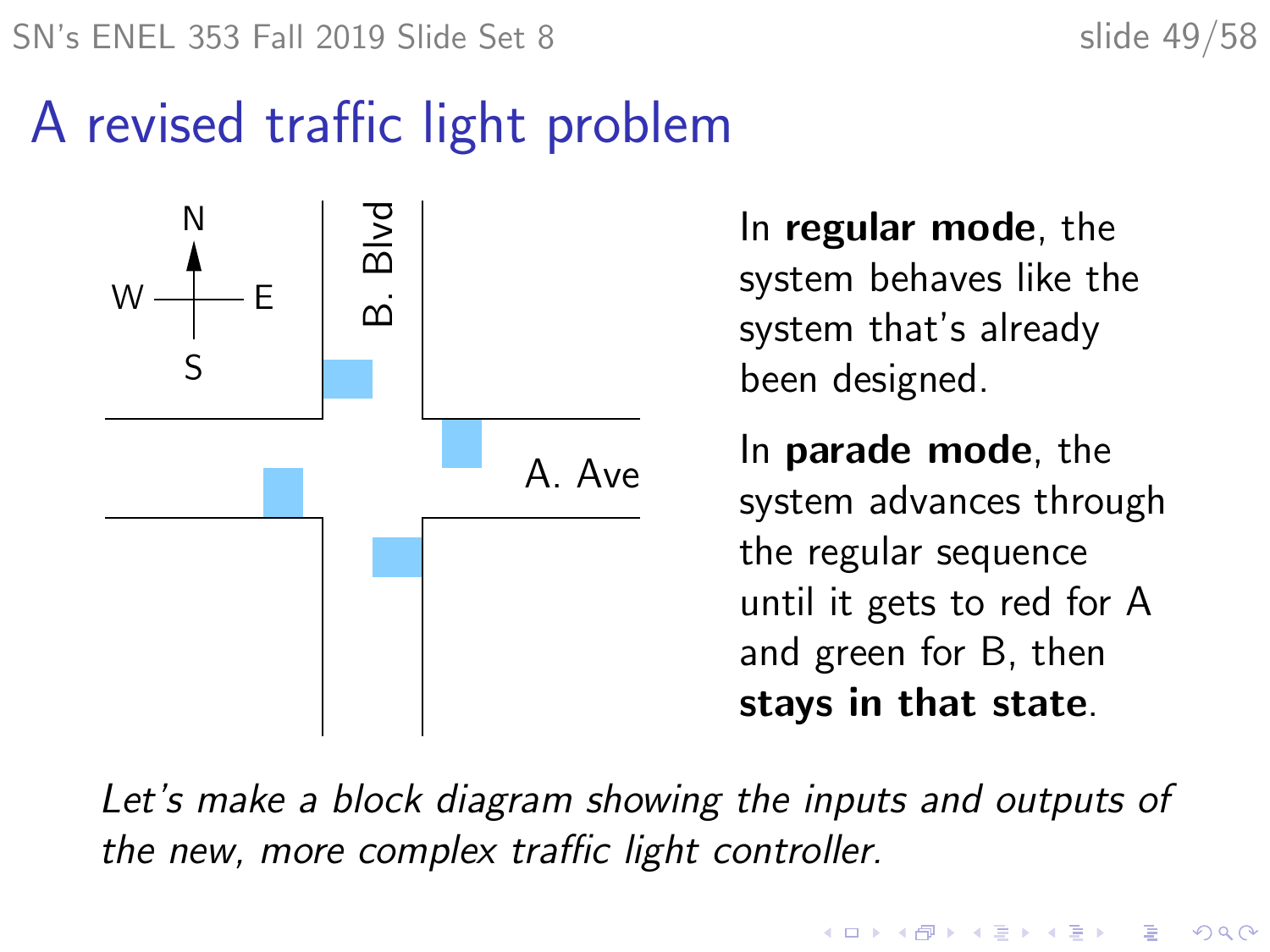# Revised traffic light problem: Most obvious FSM solution

One approach to the problem is to make a new design with eight states:

- $\blacktriangleright$  four states for regular mode;
- $\blacktriangleright$  four more states for parade mode.

Why are four different states needed for parade mode?

The eight-state FSM idea leads to the messy state transition diagram on the next slide . . .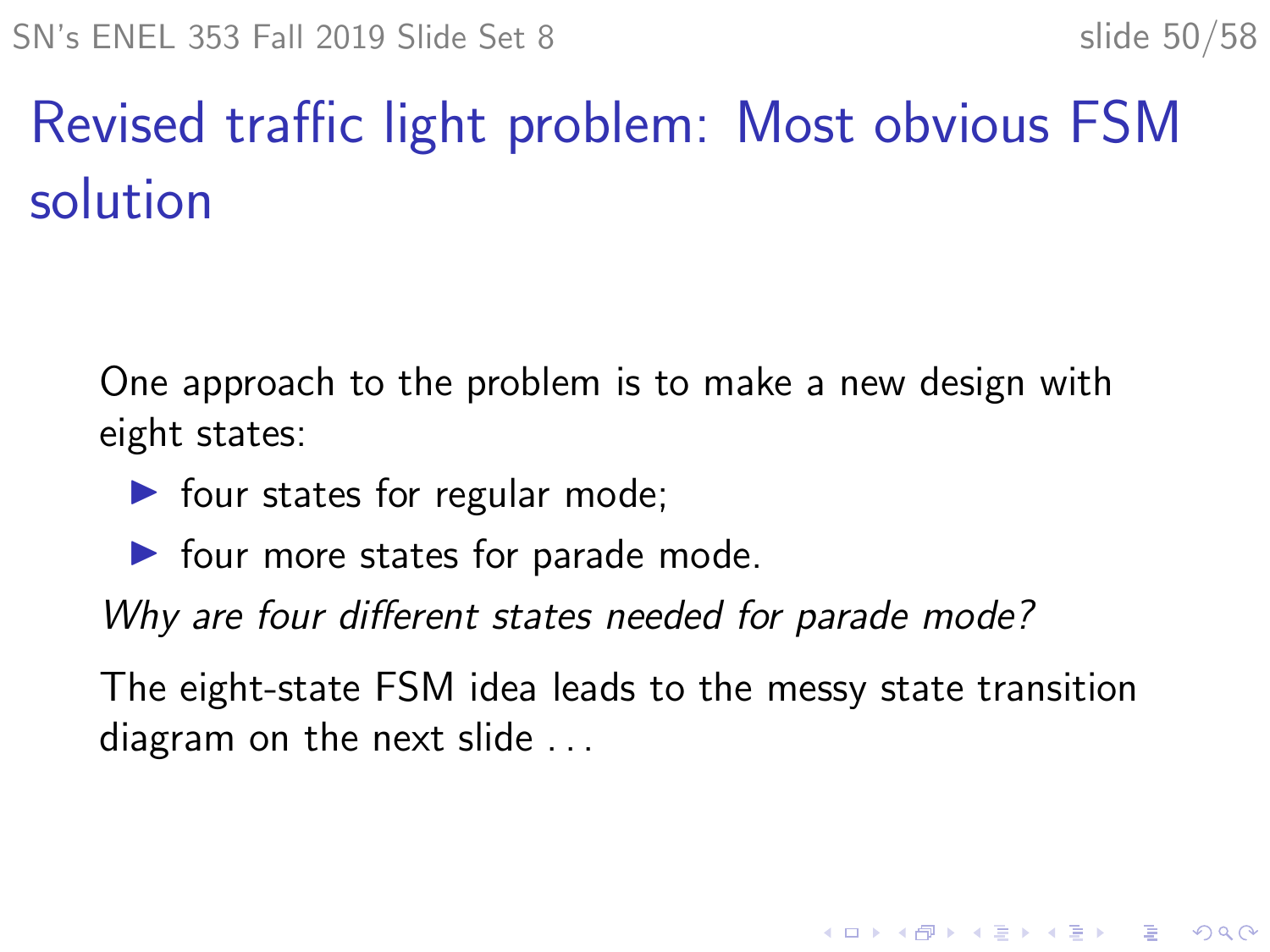8-state transition diagram for traffic light system with "parade mode"



Image is taken from Figure 3.34 from Harris D. M. and Harris S. L., Digital Design and Computer Architecture, 2nd ed., © 2013, Elsevier, Inc.K ロ ▶ (K @ ) (K @ ) (K @ ) ( 一番

 $299$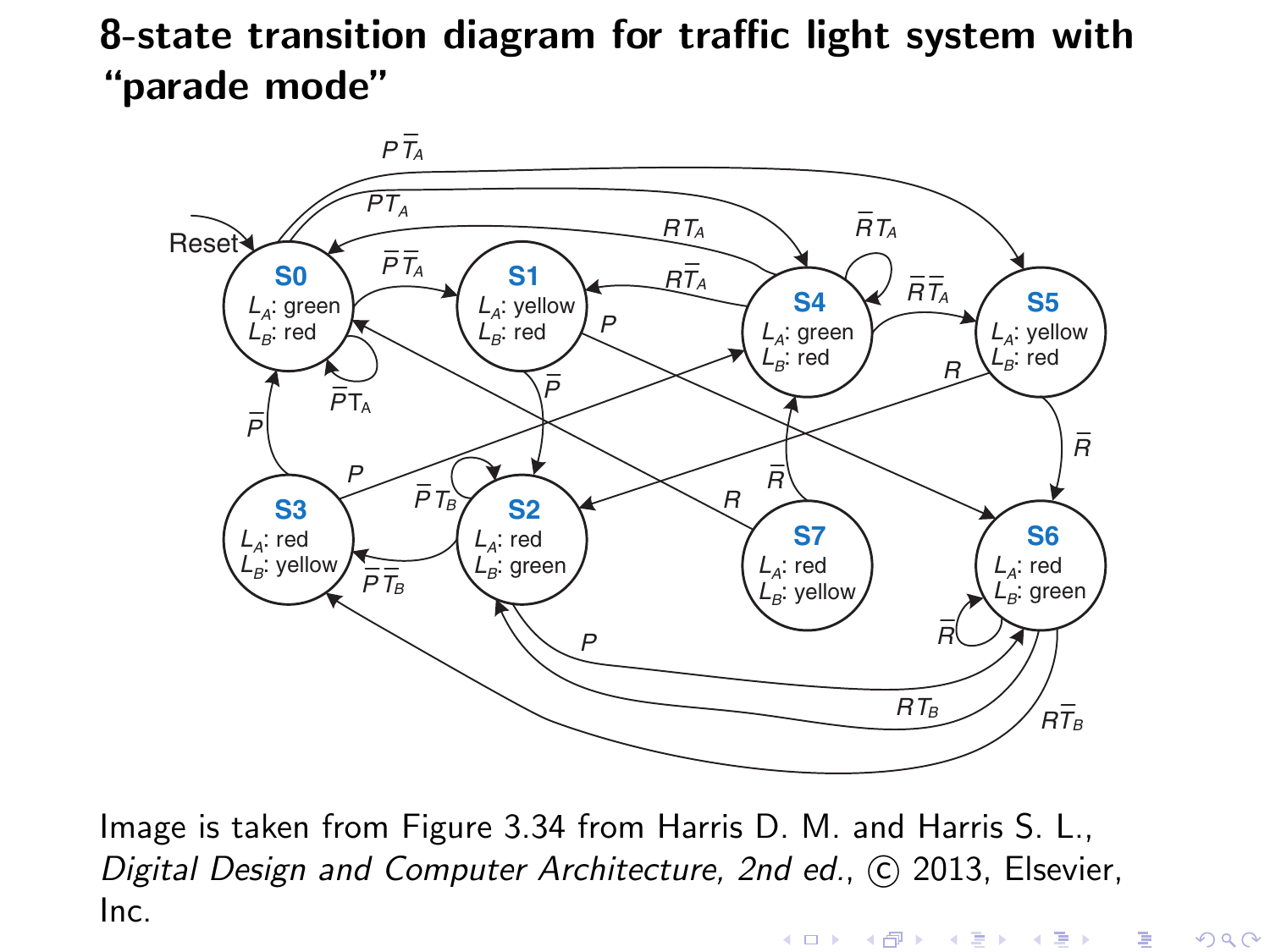# Factoring FSMs

The parade-mode example is set up to make two main points:

- $\blacktriangleright$  Trying to solve every synchronous sequential problem with a single FSM may result in unreasonably complex FSM designs.
- $\triangleright$  FSMs are nevertheless a great design tool. Sometimes it make sense to design a system as a **collection** of simple, collaborating FSMs.

Factoring is the name given to the approach described in the second of the above two points.

Let's draw a block diagram to show how the traffic light controller with parade mode can be designed using two simple FSMs that work together.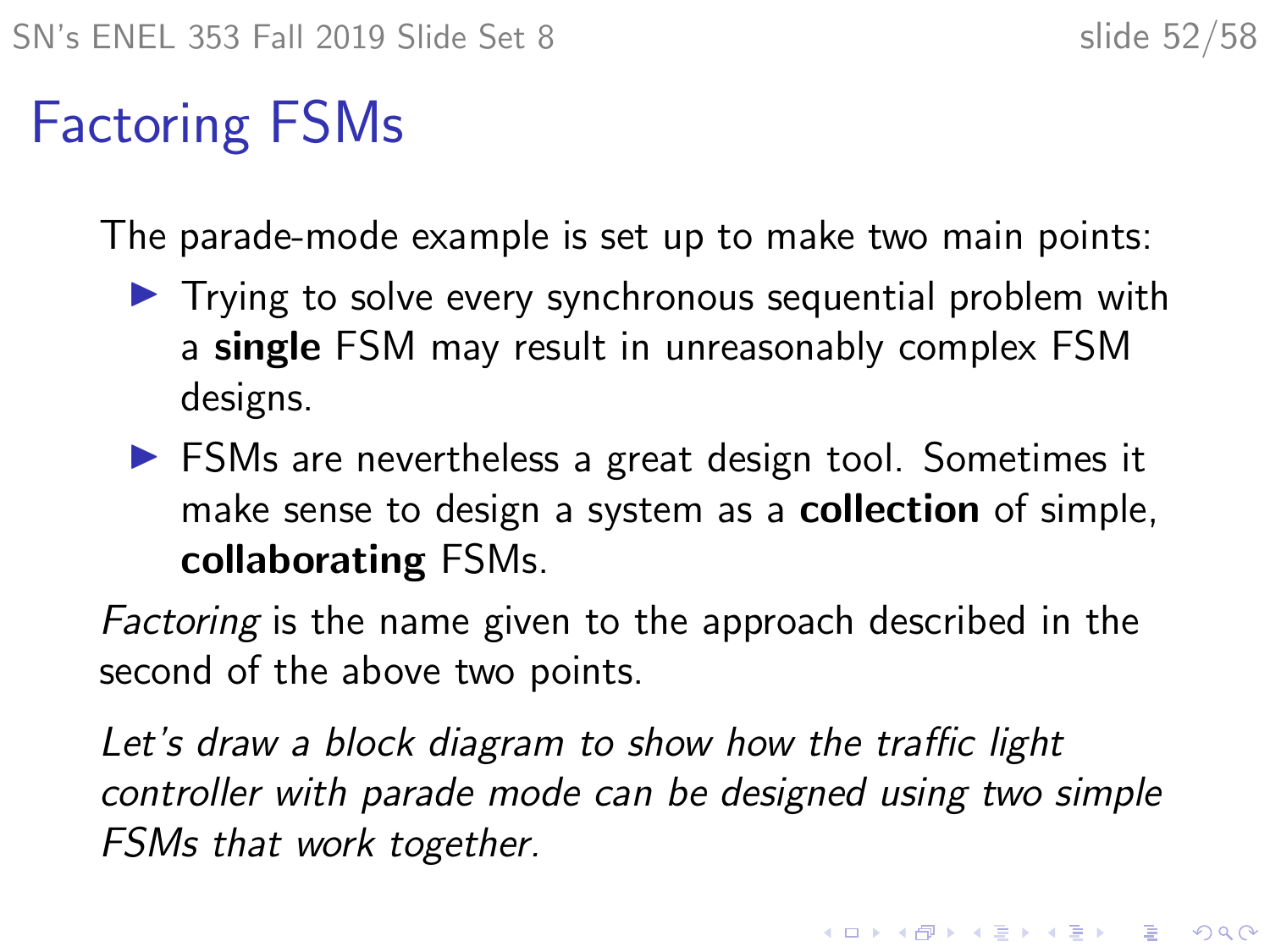$\mathbf{E} = \mathbf{A} \oplus \mathbf{B} + \mathbf{A} \oplus \mathbf{B} + \mathbf{A} \oplus \mathbf{B} + \mathbf{A} \oplus \mathbf{A}$ 

 $2990$ 

# State transition diagrams for factored FSM design **(a)**



Image is taken from Figure 3.34 from Harris D. M. and Harris S. L., Digital Design and Computer Architecture, 2nd ed., C 2013, Elsevier, Inc.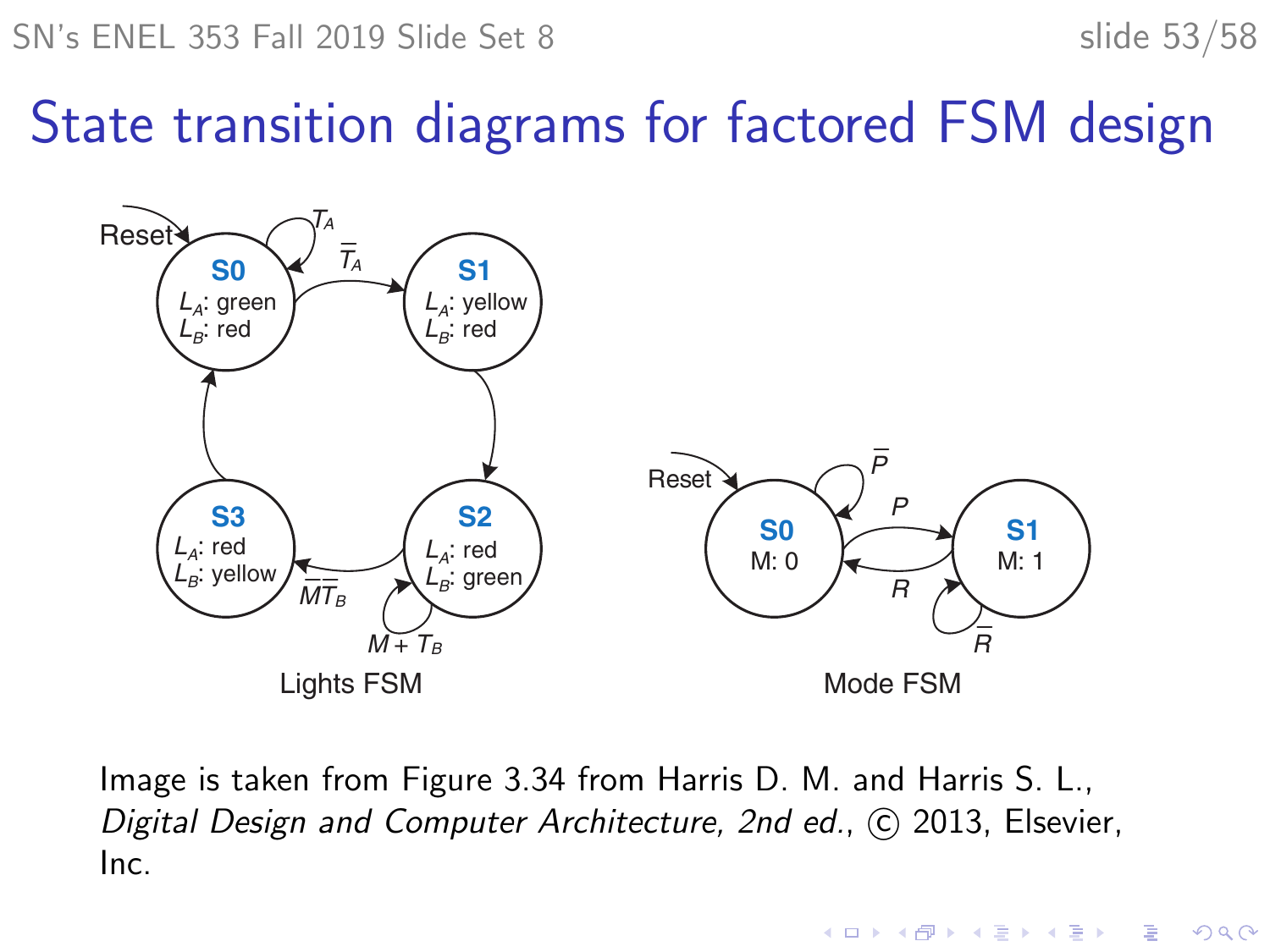# <span id="page-53-0"></span>Outline of Slide Set 8

- [Synchronous sequential circuits](#page-2-0)
- [Finite state machines](#page-9-0)
- [The traffic light problem](#page-13-0)
- [Review of steps in design of a Moore FSM](#page-27-0)
- [Next FSM Example: A "divide-by-3 counter"](#page-31-0)
- [Sequence detection problems](#page-37-0)
- [A revised traffic light problem](#page-47-0)
- [Deriving an FSM from a schematic](#page-53-0)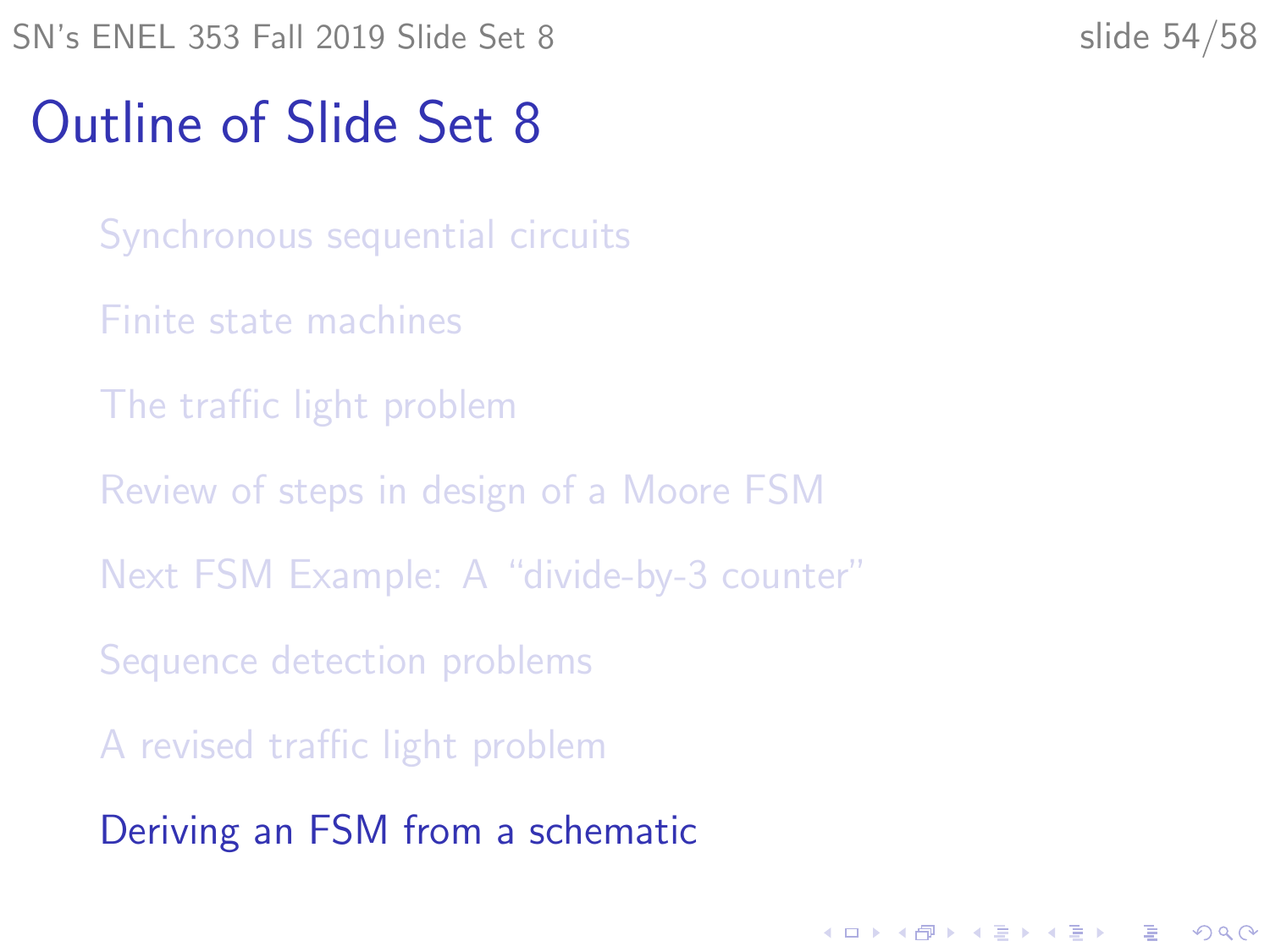KID KA KERKER KID KO

# Deriving an FSM from a schematic

The next few slides closely follow the process used in Section 3.4.5 of the textbook, but use a completely different example schematic. (It's a good idea to study the textbook example as well as the lecture example.)

The first two steps in "reverse engineering" the schematic of an FSM are:

- $\blacktriangleright$  Examine circuit, stating inputs, outputs, and state bits.
- $\triangleright$  Write next-state and output equations.

Let's perform those two steps for the schematic on the next slide . . .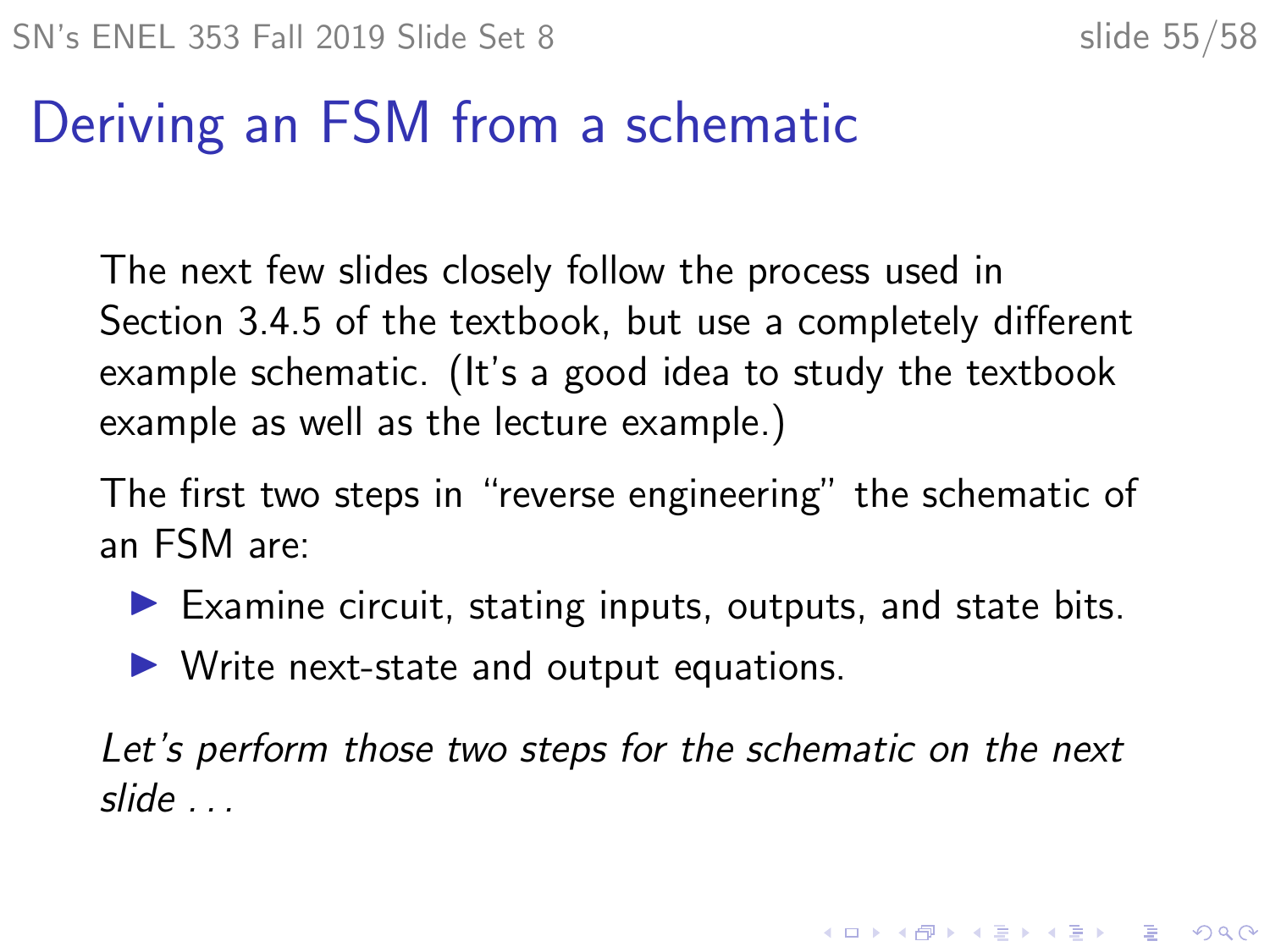slide 56/58



メロト メタト メミト メミト 一毛  $299$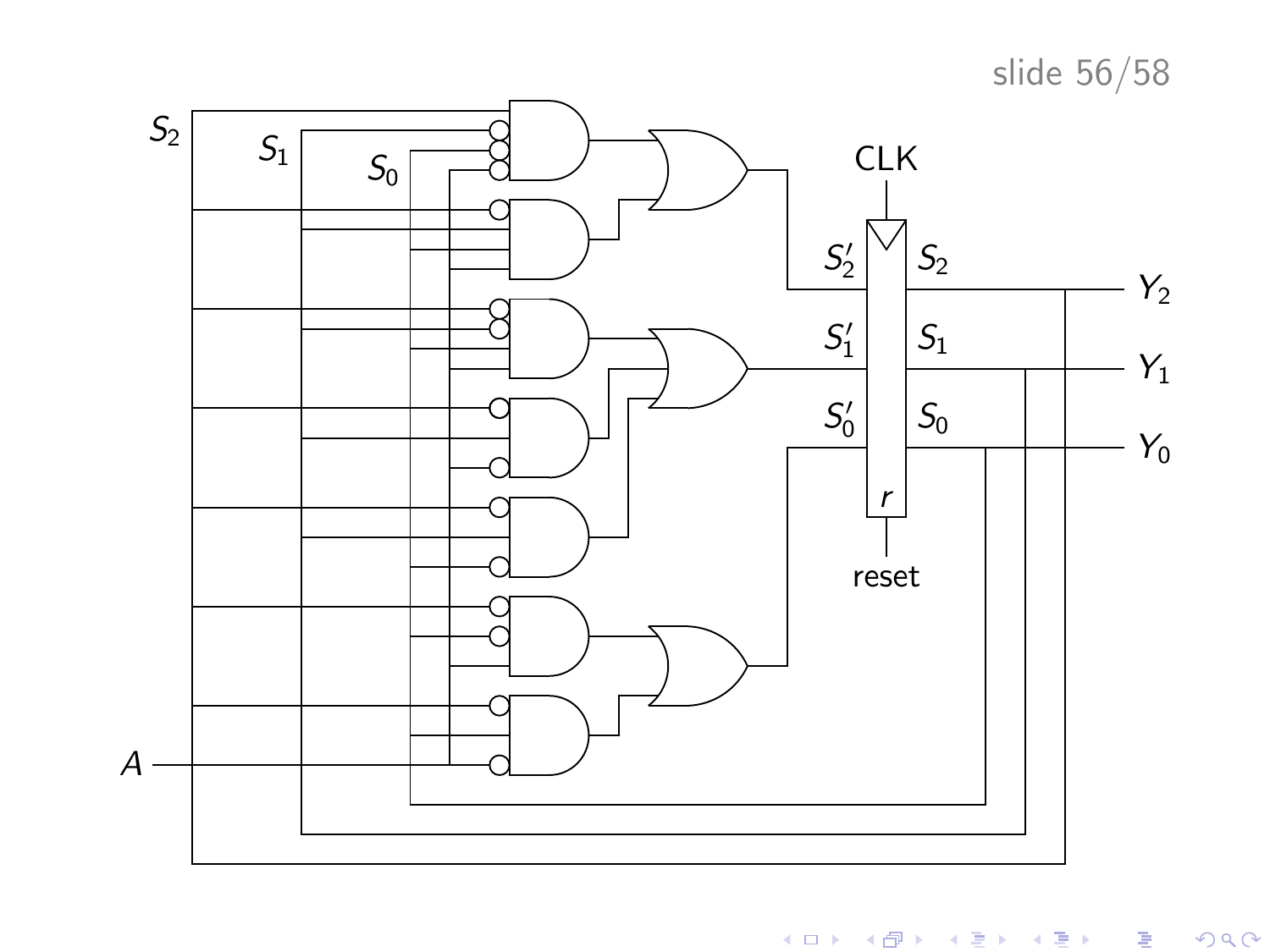slide 57/58

The next three steps are:

- $\blacktriangleright$  Use next-state and output equations to create next-state and output tables. (The next-state table is ready for us on this slide, to save us all some boredom.)
- $\blacktriangleright$  Reduce the next-state table to eliminate unreachable states.
- $\blacktriangleright$  Assign each valid state bit combination a name.

Let's perform the last two of the above steps.

| S <sub>2</sub> | $S_1$        | S <sub>0</sub> | А              | $\mathcal{S}'_2$ | $S'_1$      | $S_0'$         |
|----------------|--------------|----------------|----------------|------------------|-------------|----------------|
| 0              | 0            | 0              | 0              | 0                | 0           | 0              |
| 0              | 0            | 0              | $\mathbf 1$    | 0                | 0           | $\mathbf 1$    |
| $\overline{0}$ | 0            | $\mathbf 1$    | 0              | 0                | 0           | $\mathbf 1$    |
| $\mathbf{0}$   | 0            | $\mathbf 1$    | $\mathbf 1$    | 0                | $\mathbf 1$ | 0              |
| $\mathbf{0}$   | $\mathbf{1}$ | 0              | 0              | 0                | $\mathbf 1$ | 0              |
| 0              | $\mathbf 1$  | 0              | $\mathbf{1}$   | 0                | $\mathbf 1$ | $\mathbf 1$    |
| $\overline{0}$ | 1            | $\mathbf 1$    | $\overline{0}$ | 0                | 1           | $\mathbf 1$    |
| $\overline{0}$ | $\mathbf 1$  | $\mathbf 1$    | $\mathbf 1$    | $\mathbf 1$      | 0           | 0              |
| $\overline{1}$ | 0            | 0              | $\overline{0}$ | $\mathbf{1}$     | 0           | $\overline{0}$ |
| $\mathbf 1$    | 0            | 0              | $\mathbf 1$    | 0                | 0           | 0              |
| $\mathbf{1}$   | 0            | $\mathbf{1}$   | 0              | 0                | 0           | 0              |
| $\mathbf 1$    | 0            | $\mathbf 1$    | $\mathbf 1$    | 0                | 0           | 0              |
| $\mathbf 1$    | 1            | 0              | 0              | 0                | 0           | 0              |
| $\mathbf 1$    | 1            | 0              | $\mathbf 1$    | 0                | 0           | 0              |
| $\mathbf 1$    | 1            | $\mathbf 1$    | 0              | 0                | 0           | $\overline{0}$ |
| $\mathbf 1$    | $\mathbf 1$  | $\mathbf 1$    | $\mathbf{1}$   | $\overline{0}$   | 0           | $\overline{0}$ |
| ⊆ ∢            |              | ð<br>þ<br>∢    | ŧ<br>þ<br>¢    | ŧ<br>4           | þ           | ŧ              |

 $2Q$